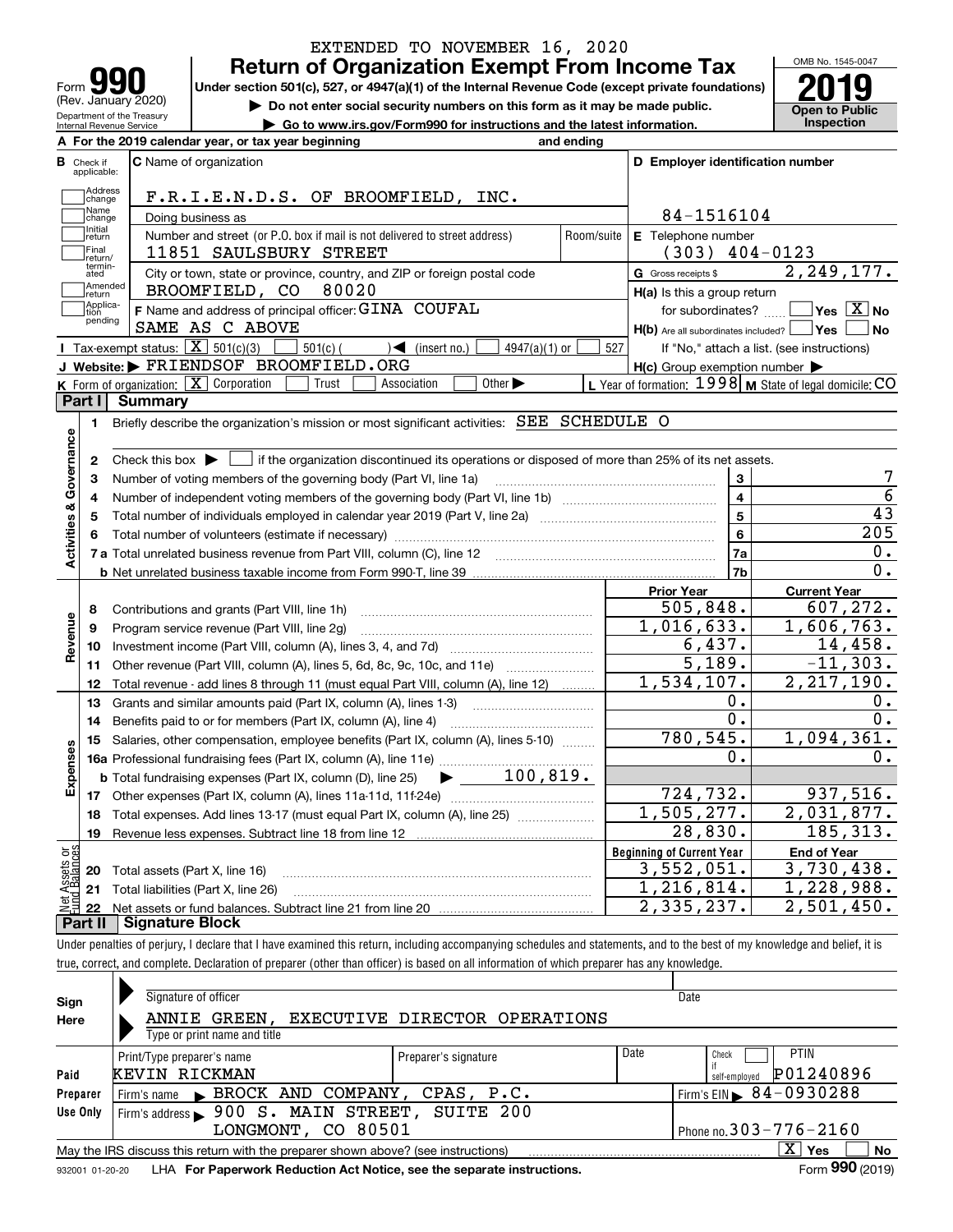|              | F.R.I.E.N.D.S. OF BROOMFIELD, INC.<br>Form 990 (2019)                                                                                        | 84-1516104               | Page $2$                                         |
|--------------|----------------------------------------------------------------------------------------------------------------------------------------------|--------------------------|--------------------------------------------------|
|              | <b>Statement of Program Service Accomplishments</b><br>Part III                                                                              |                          |                                                  |
|              |                                                                                                                                              |                          | $\overline{\mathbf{X}}$                          |
| 1            | Briefly describe the organization's mission:                                                                                                 |                          |                                                  |
|              | DEDICATED TO ENHANCING COMMUNITIES BY CREATING OPPORTUNITIES FOR                                                                             |                          |                                                  |
|              | INDIVIDUALS WITH INTELLECTUAL AND DEVELOPMENTAL DISABILITIES THROUGH                                                                         |                          |                                                  |
|              | AN INNOVATIVE AND PERSON CENTERED APPROACH.                                                                                                  |                          |                                                  |
|              |                                                                                                                                              |                          |                                                  |
| $\mathbf{2}$ | Did the organization undertake any significant program services during the year which were not listed on the                                 |                          |                                                  |
|              | prior Form 990 or 990-EZ?                                                                                                                    |                          | $\overline{\ }$ Yes $\overline{\phantom{a}X}$ No |
|              | If "Yes," describe these new services on Schedule O.                                                                                         |                          |                                                  |
| 3            | Did the organization cease conducting, or make significant changes in how it conducts, any program services?                                 | $\Box$ Yes $\Box$ No     |                                                  |
|              | If "Yes," describe these changes on Schedule O.                                                                                              |                          |                                                  |
| 4            | Describe the organization's program service accomplishments for each of its three largest program services, as measured by expenses.         |                          |                                                  |
|              | Section 501(c)(3) and 501(c)(4) organizations are required to report the amount of grants and allocations to others, the total expenses, and |                          |                                                  |
|              | revenue, if any, for each program service reported.<br>591,655. including grants of \$                                                       | 550, 720.                |                                                  |
| 4a           | ) (Expenses \$<br>(Code:<br>DAY PROGRAM: FRIENDS UNLIMITED DAY PROGRAM IS GUIDED BY A                                                        | $\sqrt{$ (Revenue \$     |                                                  |
|              | PERSON-CENTERED PHILOSOPHY AND IS DESIGNED TO PROMOTE COMMUNITY                                                                              |                          |                                                  |
|              | INCLUSION AND INDEPENDENCE.WE BELIEVE THAT WHEN ADULTS WITH                                                                                  |                          |                                                  |
|              | INTELLECTUAL AND DEVELOPMENTAL DISABILITIES ARE GIVEN THE OPPORTUNITY                                                                        |                          |                                                  |
|              | AND SUPPORT TO PARTICIPATE AND CONTRIBUTE TO THE COMMUNITY, ALL OF OUR                                                                       |                          |                                                  |
|              | LIVES ARE ENRICHED. FRIENDS SCHEDULES A VARIETY<br>OF CLASSES AND                                                                            |                          |                                                  |
|              | COMMUNITY ACTIVITIES THAT FOCUS ON INDEPENDENCE,                                                                                             | COMMUNITY ACCESS,<br>AND |                                                  |
|              | CONTINUOUS LEARNING. THE CLASSES GO BEYOND THE BASICS AND OFFER                                                                              |                          |                                                  |
|              | INDIVIDUALS LIFE ENRICHMENT OPPORTUNITIES; CLASSES INCLUDE RECREATIONAL                                                                      |                          |                                                  |
|              | EDUCATIONAL, AND CULTURAL ACTIVITIES, COOKING, COMPUTERS, WEIGHT                                                                             |                          |                                                  |
|              | TRAINING, ART, MUSIC AND VOLUNTEERING. EVERY PERSON RECEIVES SUPPORTS                                                                        |                          |                                                  |
|              | TAILORED AROUND THEIR AREAS OF STRENGTHS AND HELP TO EMPOWER ADULTS TO                                                                       |                          |                                                  |
| 4b           | 539, 450. including grants of \$<br>) (Expenses \$<br>) (Revenue \$<br>(Code:                                                                | 496,859.                 |                                                  |
|              | SOCIAL PROGRAMS: FRIENDS SOCIAL PROGRAMS INCLUDE EVENING AND WEEKEND                                                                         |                          |                                                  |
|              | ACTIVITIES AND TRAVEL THAT PROVIDES OPPORTUNITIES TO EXPAND SOCIAL                                                                           |                          |                                                  |
|              | NETWORKS, FOSTER FRIENDSHIPS AND PARTICIPATE IN LEISURE ACTIVITIES IN                                                                        |                          |                                                  |
|              | THE COMMUNITY. EXAMPLES OF LOCAL ACTIVITIES INCLUDE: CAMPING,                                                                                | SKIING,                  |                                                  |
|              | CONCERTS, MOVIES, DANCES AND DINING OUT. FRIENDS ALSO OFFERS GENDER                                                                          | FRIENDS TRAVEL           |                                                  |
|              | SPECIFIC ACTIVITIES AND INVITES MEMBERS TO PARTICIPATE.<br>PROGRAM OFFERS AFFORDABLE OPPORTUNITIES FOR INDIVIDUALS NEEDING SUPPORT           |                          |                                                  |
|              | SERVICE TO PARTICIPATE IN TRAVEL. FRIENDS PROVIDES APPROXIMATELY 20                                                                          |                          |                                                  |
|              | EXTENDED TRIPS PER YEAR TO BOTH DOMESTIC AND INTERNATIONAL                                                                                   |                          |                                                  |
|              | DESTINATIONS. TRIPS AND ACTIVITIES ARE DEVELOPED TO SUPPORT INDIVIDUALS                                                                      |                          |                                                  |
|              | WHO ARE MORE INDEPENDENT, USE WHEELCHAIRS, OR WHO MAY NEED EXTRA                                                                             |                          |                                                  |
|              | ASSISTANCE.                                                                                                                                  |                          |                                                  |
| 4с           | ) (Expenses \$ $469$ , $843$ $\ldots$ including grants of \$ $\ldots$<br>) (Revenue \$<br>(Code:                                             | 433,506.                 |                                                  |
|              | RESIDENTIAL PROGRAM: FRIENDS BELIEVES THAT EVERY PERSON, REGARDLESS OF                                                                       |                          |                                                  |
|              | THEIR ABILITIES, HAS THE RIGHT TO BE FULLY INCLUDED IN THEIR COMMUNITY                                                                       |                          |                                                  |
|              | AND TO LIVE THE LIFE THEY CHOOSE. FRIENDS INDEPENDENT LIVING SERVICES                                                                        |                          |                                                  |
|              | SUPPORTS INDIVIDUALS IN A MANNER THAT WORKS BEST FOR EACH PERSON AND IS                                                                      |                          |                                                  |
|              | APPROPRIATE FOR THEIR LIFE STYLE. WE CUSTOMIZE SUPPORT TO MEET THE                                                                           |                          |                                                  |
|              | PERSON'S NEEDS, PREFERENCES AND DESIRES. FRIENDS OFFERS SEVERAL MODELS                                                                       |                          |                                                  |
|              | OF SERVICE INCLUDING HOST HOMES, FAMILY CARE GIVER AND INDEPENDENT                                                                           |                          |                                                  |
|              | LIVING.                                                                                                                                      |                          |                                                  |
|              |                                                                                                                                              |                          |                                                  |
|              |                                                                                                                                              |                          |                                                  |
|              |                                                                                                                                              |                          |                                                  |
|              |                                                                                                                                              |                          |                                                  |
|              | 4d Other program services (Describe on Schedule O.)<br>$139$ , $213$ or including grants of \$                                               | 125,678.                 |                                                  |
|              | (Expenses \$<br>(Revenue \$<br>1,740,161.<br>4e Total program service expenses                                                               |                          |                                                  |
|              |                                                                                                                                              |                          | Form 990 (2019)                                  |
|              | SEE SCHEDULE O FOR CONTINUATION(S)<br>932002 01-20-20                                                                                        |                          |                                                  |
|              |                                                                                                                                              |                          |                                                  |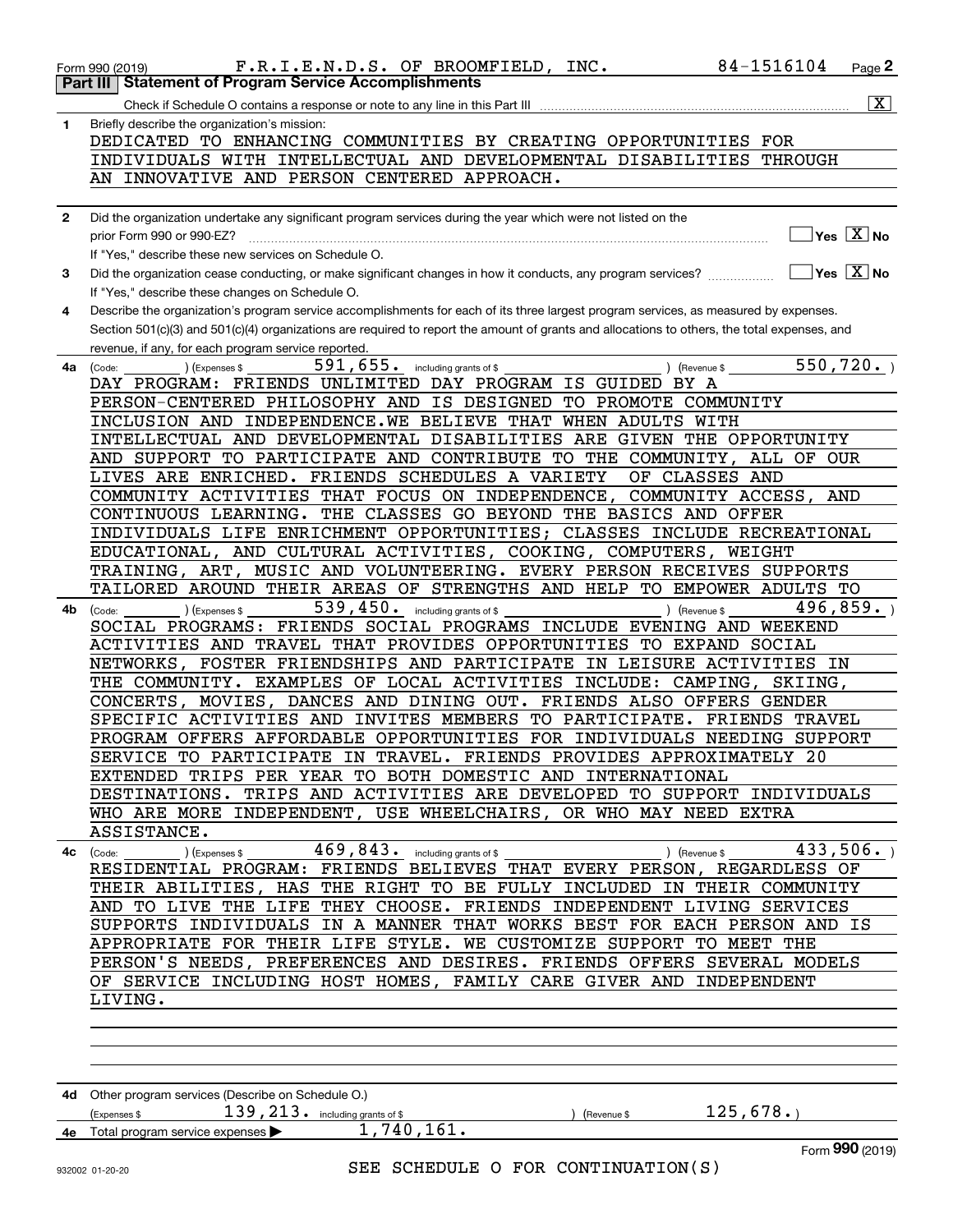| Form 990 (2019) |  |  |
|-----------------|--|--|

Form 990 (2019) F.R.I.E.N.D.S. OF BROOMFIELD*,* INC. 8 4-1516104 <sub>Page</sub> 3<br>**Part IV | Checklist of Required Schedules** 

|     |                                                                                                                                  |                 | Yes   No    |             |
|-----|----------------------------------------------------------------------------------------------------------------------------------|-----------------|-------------|-------------|
| 1   | Is the organization described in section 501(c)(3) or 4947(a)(1) (other than a private foundation)?                              |                 |             |             |
|     |                                                                                                                                  | 1               | х           |             |
| 2   |                                                                                                                                  | $\overline{2}$  | $\mathbf X$ |             |
| 3   | Did the organization engage in direct or indirect political campaign activities on behalf of or in opposition to candidates for  |                 |             |             |
|     |                                                                                                                                  | з               |             | X.          |
| 4   | Section 501(c)(3) organizations. Did the organization engage in lobbying activities, or have a section 501(h) election in effect |                 |             |             |
|     |                                                                                                                                  | 4               |             | x           |
| 5   | Is the organization a section 501(c)(4), 501(c)(5), or 501(c)(6) organization that receives membership dues, assessments, or     |                 |             |             |
|     |                                                                                                                                  | 5               |             | x           |
| 6   | Did the organization maintain any donor advised funds or any similar funds or accounts for which donors have the right to        |                 |             |             |
|     | provide advice on the distribution or investment of amounts in such funds or accounts? If "Yes," complete Schedule D, Part I     | 6               |             | x           |
| 7   | Did the organization receive or hold a conservation easement, including easements to preserve open space,                        |                 |             |             |
|     |                                                                                                                                  | $\overline{7}$  |             | x           |
| 8   | Did the organization maintain collections of works of art, historical treasures, or other similar assets? If "Yes," complete     |                 |             |             |
|     |                                                                                                                                  | 8               |             | x           |
| 9   | Did the organization report an amount in Part X, line 21, for escrow or custodial account liability, serve as a custodian for    |                 |             |             |
|     | amounts not listed in Part X; or provide credit counseling, debt management, credit repair, or debt negotiation services?        |                 |             |             |
|     |                                                                                                                                  | 9               |             | x           |
| 10  | Did the organization, directly or through a related organization, hold assets in donor-restricted endowments                     |                 |             |             |
|     |                                                                                                                                  | 10              | x           |             |
| 11  | If the organization's answer to any of the following questions is "Yes," then complete Schedule D, Parts VI, VII, VIII, IX, or X |                 |             |             |
|     | as applicable.                                                                                                                   |                 |             |             |
|     | Did the organization report an amount for land, buildings, and equipment in Part X, line 10? If "Yes," complete Schedule D,      |                 |             |             |
|     |                                                                                                                                  | 11a             | X           |             |
| b   | Did the organization report an amount for investments - other securities in Part X, line 12, that is 5% or more of its total     |                 |             |             |
|     |                                                                                                                                  | 11b             |             | x           |
| c   | Did the organization report an amount for investments - program related in Part X, line 13, that is 5% or more of its total      |                 |             |             |
|     |                                                                                                                                  | 11c             |             | x           |
|     | d Did the organization report an amount for other assets in Part X, line 15, that is 5% or more of its total assets reported in  |                 |             |             |
|     |                                                                                                                                  | 11d             |             | x           |
|     | Did the organization report an amount for other liabilities in Part X, line 25? If "Yes," complete Schedule D, Part X            | 11e             |             | $\mathbf X$ |
| f   | Did the organization's separate or consolidated financial statements for the tax year include a footnote that addresses          |                 |             |             |
|     | the organization's liability for uncertain tax positions under FIN 48 (ASC 740)? If "Yes," complete Schedule D, Part X           | 11f             |             | x           |
|     | 12a Did the organization obtain separate, independent audited financial statements for the tax year? If "Yes," complete          |                 |             |             |
|     |                                                                                                                                  | 12a             | X           |             |
|     | <b>b</b> Was the organization included in consolidated, independent audited financial statements for the tax year?               |                 |             |             |
|     | If "Yes," and if the organization answered "No" to line 12a, then completing Schedule D, Parts XI and XII is optional            | 12 <sub>b</sub> |             | х           |
| 13  | Is the organization a school described in section 170(b)(1)(A)(ii)? If "Yes," complete Schedule E                                | 13              |             | X           |
| 14a | Did the organization maintain an office, employees, or agents outside of the United States?                                      | 14a             |             | X           |
| b   | Did the organization have aggregate revenues or expenses of more than \$10,000 from grantmaking, fundraising, business,          |                 |             |             |
|     | investment, and program service activities outside the United States, or aggregate foreign investments valued at \$100,000       |                 |             |             |
|     |                                                                                                                                  | 14b             |             | X           |
| 15  | Did the organization report on Part IX, column (A), line 3, more than \$5,000 of grants or other assistance to or for any        |                 |             |             |
|     |                                                                                                                                  | 15              |             | X           |
| 16  | Did the organization report on Part IX, column (A), line 3, more than \$5,000 of aggregate grants or other assistance to         |                 |             |             |
|     |                                                                                                                                  | 16              |             | X           |
| 17  | Did the organization report a total of more than \$15,000 of expenses for professional fundraising services on Part IX,          |                 |             |             |
|     |                                                                                                                                  | 17              |             | X.          |
| 18  | Did the organization report more than \$15,000 total of fundraising event gross income and contributions on Part VIII, lines     |                 |             |             |
|     |                                                                                                                                  | 18              | x           |             |
| 19  | Did the organization report more than \$15,000 of gross income from gaming activities on Part VIII, line 9a? If "Yes."           |                 |             |             |
|     |                                                                                                                                  | 19              |             | X           |
| 20a |                                                                                                                                  | <b>20a</b>      |             | X           |
| b   | If "Yes" to line 20a, did the organization attach a copy of its audited financial statements to this return?                     | 20 <sub>b</sub> |             |             |
| 21  | Did the organization report more than \$5,000 of grants or other assistance to any domestic organization or                      |                 |             |             |
|     |                                                                                                                                  | 21              |             | X.          |

Form (2019) **990**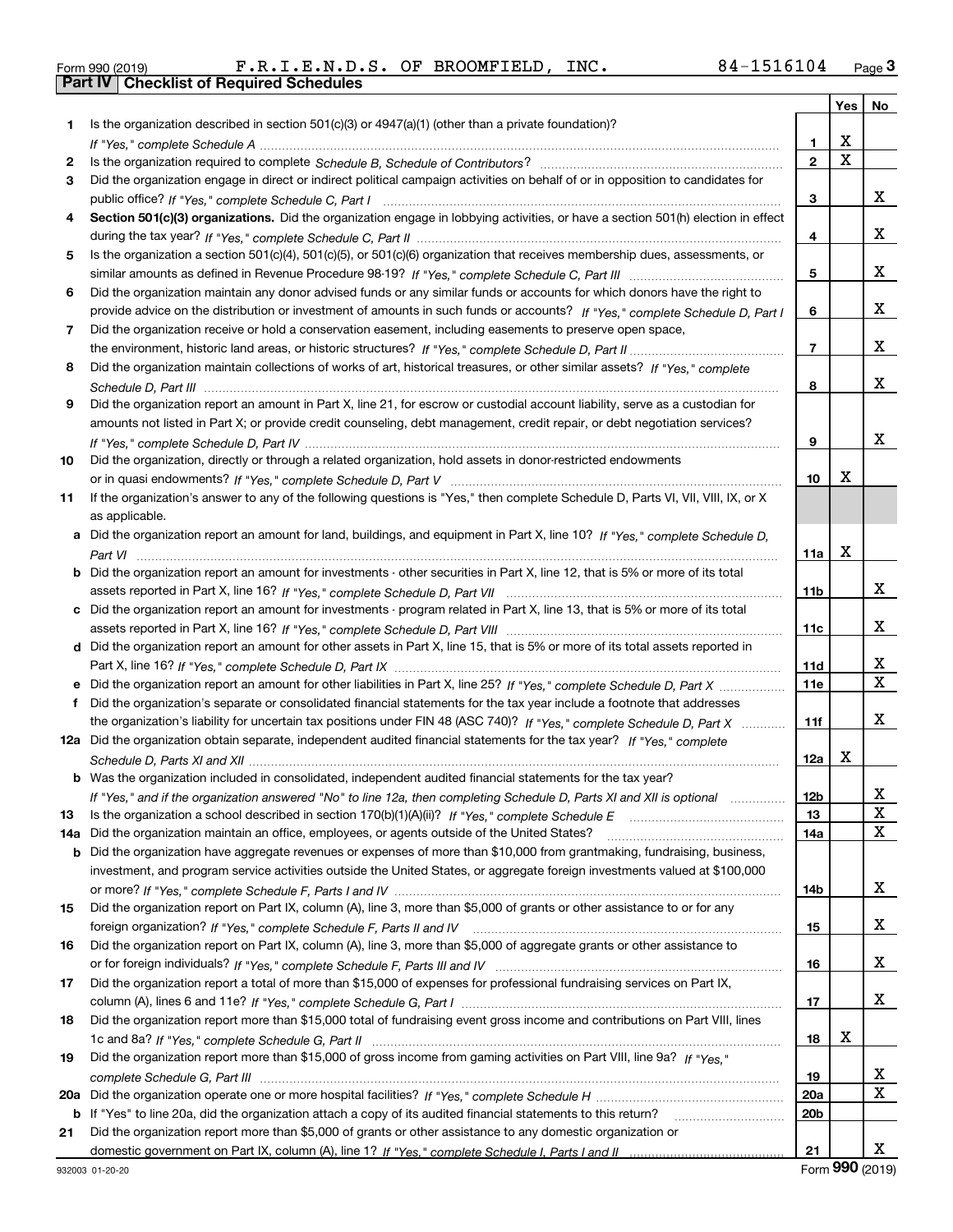|  | Form 990 (2019) |  |
|--|-----------------|--|
|  |                 |  |

*(continued)* Form 990 (2019) F.R.I.E.N.D.S. OF BROOMFIELD, INC. 8 4-1516104 <sub>Page</sub> 4<br>**Part IV | Checklist of Required Schedules** <sub>(continued)</sub>

|               |                                                                                                                              |                 | Yes | No                      |
|---------------|------------------------------------------------------------------------------------------------------------------------------|-----------------|-----|-------------------------|
| 22            | Did the organization report more than \$5,000 of grants or other assistance to or for domestic individuals on                |                 |     |                         |
|               |                                                                                                                              | 22              |     | x                       |
| 23            | Did the organization answer "Yes" to Part VII, Section A, line 3, 4, or 5 about compensation of the organization's current   |                 |     |                         |
|               | and former officers, directors, trustees, key employees, and highest compensated employees? If "Yes," complete               |                 |     |                         |
|               |                                                                                                                              | 23              |     | x                       |
|               | 24a Did the organization have a tax-exempt bond issue with an outstanding principal amount of more than \$100,000 as of the  |                 |     |                         |
|               | last day of the year, that was issued after December 31, 2002? If "Yes," answer lines 24b through 24d and complete           |                 |     |                         |
|               |                                                                                                                              | 24a             |     | x                       |
|               |                                                                                                                              | 24b             |     |                         |
|               | c Did the organization maintain an escrow account other than a refunding escrow at any time during the year to defease       |                 |     |                         |
|               |                                                                                                                              | 24c             |     |                         |
|               |                                                                                                                              | 24d             |     |                         |
|               | 25a Section 501(c)(3), 501(c)(4), and 501(c)(29) organizations. Did the organization engage in an excess benefit             |                 |     |                         |
|               |                                                                                                                              | 25a             |     | x                       |
|               | b Is the organization aware that it engaged in an excess benefit transaction with a disqualified person in a prior year, and |                 |     |                         |
|               | that the transaction has not been reported on any of the organization's prior Forms 990 or 990-EZ? If "Yes," complete        |                 |     |                         |
|               | Schedule L. Part I                                                                                                           | 25 <sub>b</sub> |     | x                       |
| 26            | Did the organization report any amount on Part X, line 5 or 22, for receivables from or payables to any current              |                 |     |                         |
|               | or former officer, director, trustee, key employee, creator or founder, substantial contributor, or 35%                      |                 |     |                         |
|               | controlled entity or family member of any of these persons? If "Yes," complete Schedule L, Part II                           | 26              |     | x                       |
| 27            | Did the organization provide a grant or other assistance to any current or former officer, director, trustee, key employee,  |                 |     |                         |
|               | creator or founder, substantial contributor or employee thereof, a grant selection committee member, or to a 35% controlled  |                 |     |                         |
|               | entity (including an employee thereof) or family member of any of these persons? If "Yes," complete Schedule L, Part III     | 27              |     | x                       |
| 28            | Was the organization a party to a business transaction with one of the following parties (see Schedule L, Part IV            |                 |     |                         |
|               | instructions, for applicable filing thresholds, conditions, and exceptions):                                                 |                 |     |                         |
|               | a A current or former officer, director, trustee, key employee, creator or founder, or substantial contributor? If           |                 |     |                         |
|               |                                                                                                                              | 28a             |     | x                       |
|               |                                                                                                                              | 28 <sub>b</sub> |     | $\overline{\mathbf{x}}$ |
|               | c A 35% controlled entity of one or more individuals and/or organizations described in lines 28a or 28b? If                  |                 |     |                         |
|               |                                                                                                                              | 28c             |     | х                       |
| 29            |                                                                                                                              | 29              |     | $\mathbf X$             |
| 30            | Did the organization receive contributions of art, historical treasures, or other similar assets, or qualified conservation  |                 |     |                         |
|               |                                                                                                                              | 30              |     | х                       |
| 31            | Did the organization liquidate, terminate, or dissolve and cease operations? If "Yes," complete Schedule N, Part I           | 31              |     | $\overline{\mathbf{x}}$ |
| 32            | Did the organization sell, exchange, dispose of, or transfer more than 25% of its net assets? If "Yes," complete             |                 |     |                         |
|               |                                                                                                                              | 32              |     | х                       |
| 33            | Did the organization own 100% of an entity disregarded as separate from the organization under Regulations                   |                 |     |                         |
|               |                                                                                                                              | 33              |     | x                       |
| 34            | Was the organization related to any tax-exempt or taxable entity? If "Yes," complete Schedule R, Part II, III, or IV, and    |                 |     |                         |
|               |                                                                                                                              | 34              |     | x                       |
|               | 35a Did the organization have a controlled entity within the meaning of section 512(b)(13)?                                  | 35a             |     | x                       |
|               | b If "Yes" to line 35a, did the organization receive any payment from or engage in any transaction with a controlled entity  |                 |     |                         |
|               |                                                                                                                              | 35b             |     |                         |
| 36            | Section 501(c)(3) organizations. Did the organization make any transfers to an exempt non-charitable related organization?   |                 |     |                         |
|               |                                                                                                                              | 36              |     | x                       |
| 37            | Did the organization conduct more than 5% of its activities through an entity that is not a related organization             |                 |     |                         |
|               |                                                                                                                              | 37              |     | x                       |
| 38            | Did the organization complete Schedule O and provide explanations in Schedule O for Part VI, lines 11b and 19?               |                 |     |                         |
|               | Note: All Form 990 filers are required to complete Schedule O                                                                | 38              | х   |                         |
| <b>Part V</b> | <b>Statements Regarding Other IRS Filings and Tax Compliance</b>                                                             |                 |     |                         |
|               | Check if Schedule O contains a response or note to any line in this Part V                                                   |                 |     |                         |
|               |                                                                                                                              |                 | Yes | No                      |
|               | 6<br>1a                                                                                                                      |                 |     |                         |
| b             | 0<br>Enter the number of Forms W-2G included in line 1a. Enter -0- if not applicable<br>1b                                   |                 |     |                         |
| c             | Did the organization comply with backup withholding rules for reportable payments to vendors and reportable gaming           |                 |     |                         |
|               |                                                                                                                              | 1c              | х   |                         |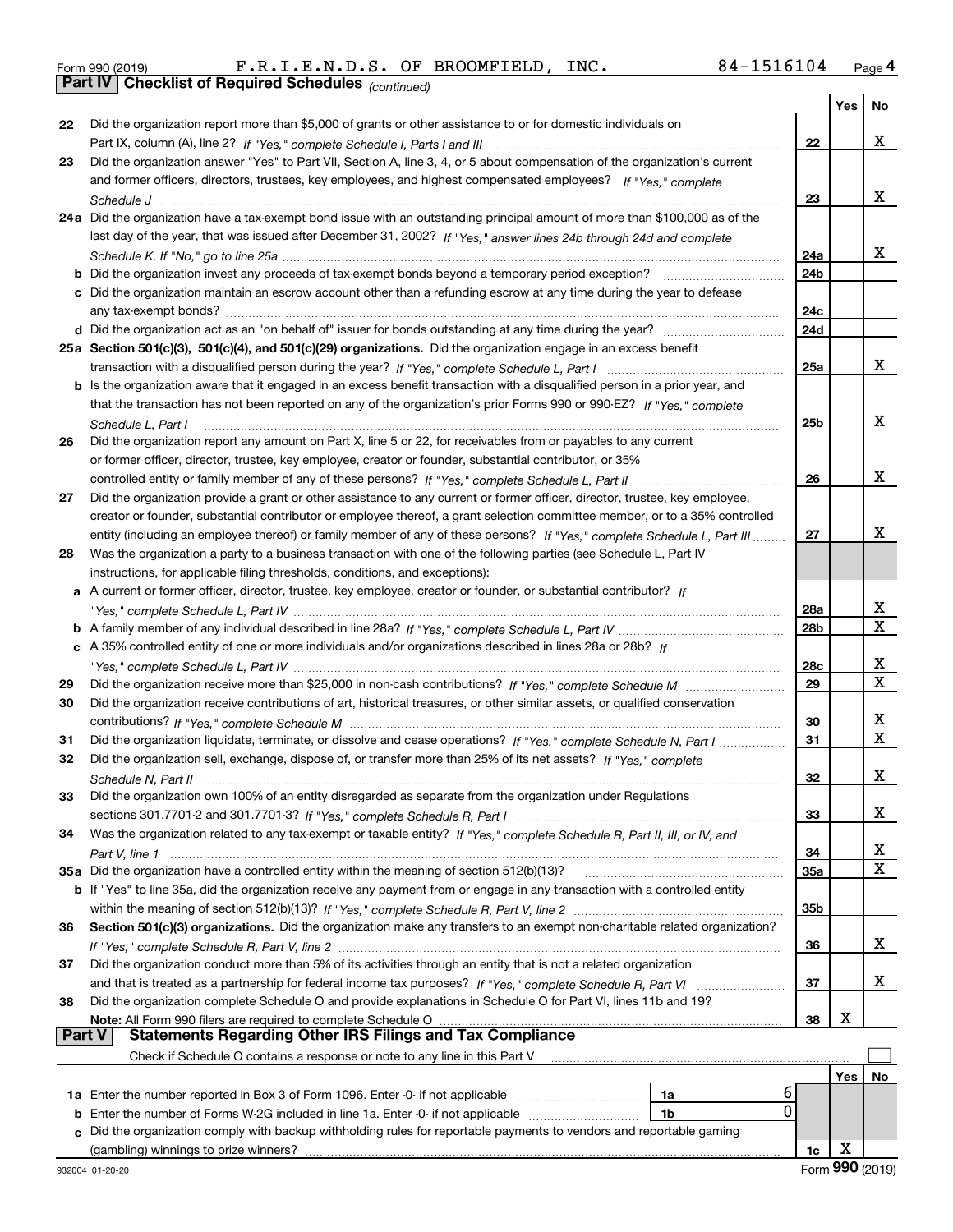|        | F.R.I.E.N.D.S. OF BROOMFIELD, INC.<br>84-1516104<br>Form 990 (2019)                                                                             |                |     | $_{\text{Page}}$ 5 |  |  |  |  |  |  |  |
|--------|-------------------------------------------------------------------------------------------------------------------------------------------------|----------------|-----|--------------------|--|--|--|--|--|--|--|
| Part V | Statements Regarding Other IRS Filings and Tax Compliance (continued)                                                                           |                |     |                    |  |  |  |  |  |  |  |
|        |                                                                                                                                                 |                | Yes | No                 |  |  |  |  |  |  |  |
|        | 2a Enter the number of employees reported on Form W-3, Transmittal of Wage and Tax Statements,                                                  |                |     |                    |  |  |  |  |  |  |  |
|        | filed for the calendar year ending with or within the year covered by this return<br>2a                                                         | 43             |     |                    |  |  |  |  |  |  |  |
|        |                                                                                                                                                 | 2 <sub>b</sub> | x   |                    |  |  |  |  |  |  |  |
|        |                                                                                                                                                 |                |     |                    |  |  |  |  |  |  |  |
|        | 3a Did the organization have unrelated business gross income of \$1,000 or more during the year?                                                |                |     |                    |  |  |  |  |  |  |  |
| b      |                                                                                                                                                 | 3 <sub>b</sub> |     |                    |  |  |  |  |  |  |  |
|        | 4a At any time during the calendar year, did the organization have an interest in, or a signature or other authority over, a                    |                |     |                    |  |  |  |  |  |  |  |
|        |                                                                                                                                                 | 4a             |     | x                  |  |  |  |  |  |  |  |
|        | <b>b</b> If "Yes," enter the name of the foreign country $\triangleright$                                                                       |                |     |                    |  |  |  |  |  |  |  |
|        | See instructions for filing requirements for FinCEN Form 114, Report of Foreign Bank and Financial Accounts (FBAR).                             |                |     |                    |  |  |  |  |  |  |  |
| 5a     | Was the organization a party to a prohibited tax shelter transaction at any time during the tax year?                                           | 5a             |     | x                  |  |  |  |  |  |  |  |
| b      |                                                                                                                                                 | 5 <sub>b</sub> |     | X                  |  |  |  |  |  |  |  |
| c      |                                                                                                                                                 | 5c             |     |                    |  |  |  |  |  |  |  |
|        | 6a Does the organization have annual gross receipts that are normally greater than \$100,000, and did the organization solicit                  |                |     |                    |  |  |  |  |  |  |  |
|        | any contributions that were not tax deductible as charitable contributions?                                                                     | 6a             |     | x                  |  |  |  |  |  |  |  |
|        | b If "Yes," did the organization include with every solicitation an express statement that such contributions or gifts                          |                |     |                    |  |  |  |  |  |  |  |
|        | were not tax deductible?                                                                                                                        | 6b             |     |                    |  |  |  |  |  |  |  |
| 7      | Organizations that may receive deductible contributions under section 170(c).                                                                   |                |     |                    |  |  |  |  |  |  |  |
| a      | Did the organization receive a payment in excess of \$75 made partly as a contribution and partly for goods and services provided to the payor? | 7a             | x   |                    |  |  |  |  |  |  |  |
| b      | If "Yes," did the organization notify the donor of the value of the goods or services provided?                                                 | 7b             | X   |                    |  |  |  |  |  |  |  |
|        | Did the organization sell, exchange, or otherwise dispose of tangible personal property for which it was required                               |                |     |                    |  |  |  |  |  |  |  |
|        |                                                                                                                                                 | 7c             |     | x                  |  |  |  |  |  |  |  |
| d      | 7d                                                                                                                                              |                |     |                    |  |  |  |  |  |  |  |
| е      | Did the organization receive any funds, directly or indirectly, to pay premiums on a personal benefit contract?                                 | 7e             |     |                    |  |  |  |  |  |  |  |
| f      | Did the organization, during the year, pay premiums, directly or indirectly, on a personal benefit contract?                                    | 7f             |     |                    |  |  |  |  |  |  |  |
| g      | If the organization received a contribution of qualified intellectual property, did the organization file Form 8899 as required?                | 7g             |     |                    |  |  |  |  |  |  |  |
| h      | If the organization received a contribution of cars, boats, airplanes, or other vehicles, did the organization file a Form 1098-C?              | 7h             |     |                    |  |  |  |  |  |  |  |
| 8      | Sponsoring organizations maintaining donor advised funds. Did a donor advised fund maintained by the                                            |                |     |                    |  |  |  |  |  |  |  |
|        | sponsoring organization have excess business holdings at any time during the year?                                                              | 8              |     |                    |  |  |  |  |  |  |  |
| 9      | Sponsoring organizations maintaining donor advised funds.                                                                                       |                |     |                    |  |  |  |  |  |  |  |
| a      | Did the sponsoring organization make any taxable distributions under section 4966?                                                              | 9а             |     |                    |  |  |  |  |  |  |  |
| b      | Did the sponsoring organization make a distribution to a donor, donor advisor, or related person?                                               | 9b             |     |                    |  |  |  |  |  |  |  |
| 10     | Section 501(c)(7) organizations. Enter:                                                                                                         |                |     |                    |  |  |  |  |  |  |  |
|        | 10a                                                                                                                                             |                |     |                    |  |  |  |  |  |  |  |
|        | 10b<br>Gross receipts, included on Form 990, Part VIII, line 12, for public use of club facilities                                              |                |     |                    |  |  |  |  |  |  |  |
| 11     | Section 501(c)(12) organizations. Enter:                                                                                                        |                |     |                    |  |  |  |  |  |  |  |
| a      | 11a<br>Gross income from members or shareholders                                                                                                |                |     |                    |  |  |  |  |  |  |  |
| b      | Gross income from other sources (Do not net amounts due or paid to other sources against                                                        |                |     |                    |  |  |  |  |  |  |  |
|        | 11 <sub>b</sub>                                                                                                                                 |                |     |                    |  |  |  |  |  |  |  |
|        | 12a Section 4947(a)(1) non-exempt charitable trusts. Is the organization filing Form 990 in lieu of Form 1041?                                  | 12a            |     |                    |  |  |  |  |  |  |  |
|        | <b>b</b> If "Yes," enter the amount of tax-exempt interest received or accrued during the year<br>12b                                           |                |     |                    |  |  |  |  |  |  |  |
| 13     | Section 501(c)(29) qualified nonprofit health insurance issuers.                                                                                |                |     |                    |  |  |  |  |  |  |  |
|        | a Is the organization licensed to issue qualified health plans in more than one state?                                                          | 13a            |     |                    |  |  |  |  |  |  |  |
|        | Note: See the instructions for additional information the organization must report on Schedule O.                                               |                |     |                    |  |  |  |  |  |  |  |
|        | <b>b</b> Enter the amount of reserves the organization is required to maintain by the states in which the                                       |                |     |                    |  |  |  |  |  |  |  |
|        | 13 <sub>b</sub>                                                                                                                                 |                |     |                    |  |  |  |  |  |  |  |
| c      | 13 <sub>c</sub>                                                                                                                                 |                |     | X                  |  |  |  |  |  |  |  |
| 14a    | Did the organization receive any payments for indoor tanning services during the tax year?                                                      | 14a            |     |                    |  |  |  |  |  |  |  |
|        | <b>b</b> If "Yes," has it filed a Form 720 to report these payments? If "No," provide an explanation on Schedule O                              | 14b            |     |                    |  |  |  |  |  |  |  |
| 15     | Is the organization subject to the section 4960 tax on payment(s) of more than \$1,000,000 in remuneration or                                   |                |     | x                  |  |  |  |  |  |  |  |
|        |                                                                                                                                                 | 15             |     |                    |  |  |  |  |  |  |  |
|        | If "Yes," see instructions and file Form 4720, Schedule N.                                                                                      |                |     | х                  |  |  |  |  |  |  |  |
| 16     | Is the organization an educational institution subject to the section 4968 excise tax on net investment income?                                 | 16             |     |                    |  |  |  |  |  |  |  |
|        | If "Yes," complete Form 4720, Schedule O.                                                                                                       |                |     | $000$ $(0010)$     |  |  |  |  |  |  |  |

Form (2019) **990**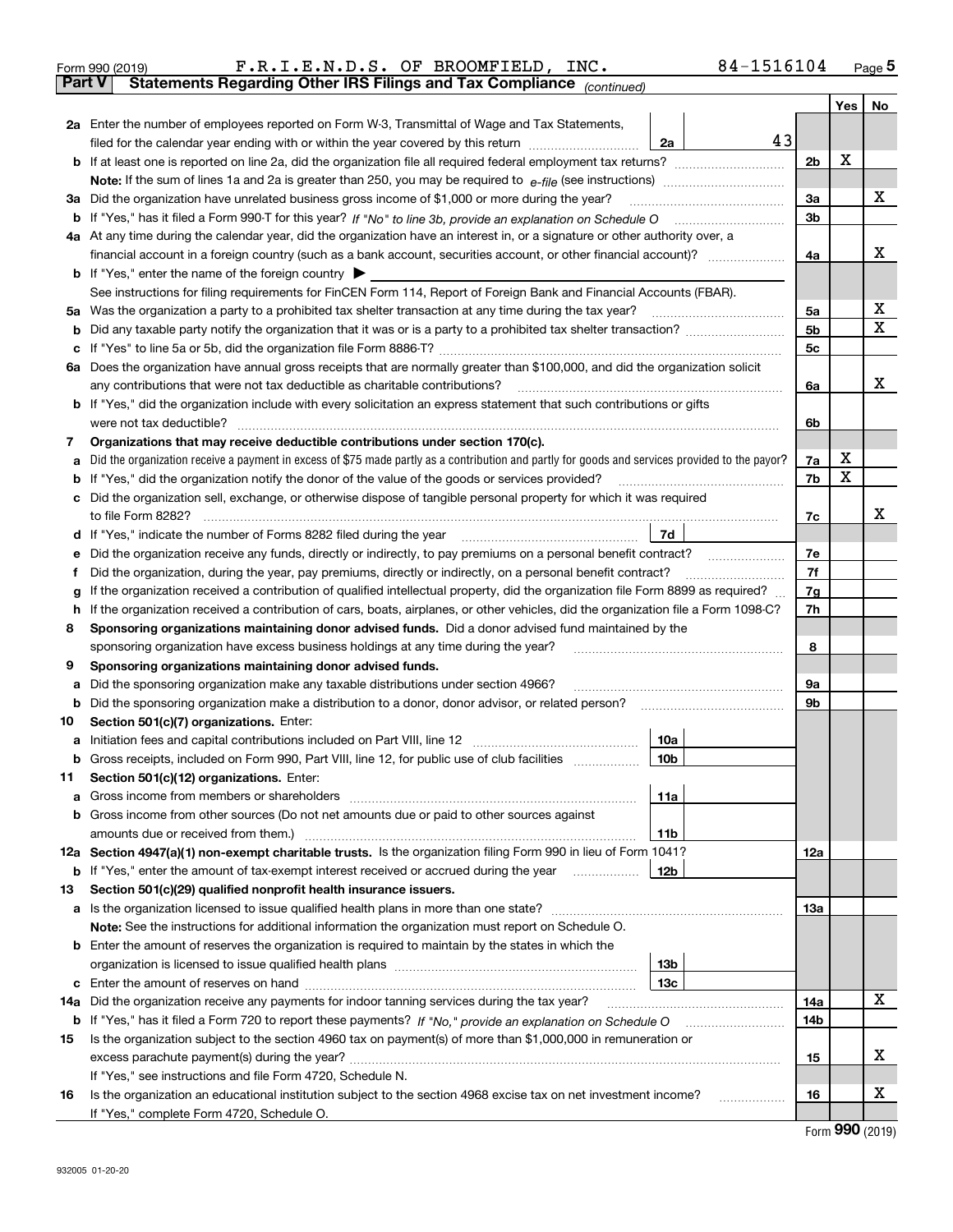|     | Check if Schedule O contains a response or note to any line in this Part VI                                                                                                                                                    |                 |     | $\mathbf{X}$ |
|-----|--------------------------------------------------------------------------------------------------------------------------------------------------------------------------------------------------------------------------------|-----------------|-----|--------------|
|     | <b>Section A. Governing Body and Management</b>                                                                                                                                                                                |                 |     |              |
|     |                                                                                                                                                                                                                                |                 | Yes | No           |
|     | 7<br>1a Enter the number of voting members of the governing body at the end of the tax year<br>1a                                                                                                                              |                 |     |              |
|     | If there are material differences in voting rights among members of the governing body, or if the governing                                                                                                                    |                 |     |              |
|     | body delegated broad authority to an executive committee or similar committee, explain on Schedule O.                                                                                                                          |                 |     |              |
| b   | 6<br>Enter the number of voting members included on line 1a, above, who are independent<br>1b                                                                                                                                  |                 |     |              |
| 2   | Did any officer, director, trustee, or key employee have a family relationship or a business relationship with any other                                                                                                       |                 |     |              |
|     | officer, director, trustee, or key employee?                                                                                                                                                                                   | 2               |     | х            |
| 3   | Did the organization delegate control over management duties customarily performed by or under the direct supervision                                                                                                          |                 |     |              |
|     | of officers, directors, trustees, or key employees to a management company or other person?                                                                                                                                    | 3               |     | х            |
| 4   | Did the organization make any significant changes to its governing documents since the prior Form 990 was filed?                                                                                                               | 4               |     | $\mathbf X$  |
| 5   |                                                                                                                                                                                                                                | 5               |     | X            |
| 6   | Did the organization have members or stockholders?                                                                                                                                                                             | 6               |     | X            |
| 7a  | Did the organization have members, stockholders, or other persons who had the power to elect or appoint one or                                                                                                                 |                 |     |              |
|     |                                                                                                                                                                                                                                | 7a              |     | х            |
|     | b Are any governance decisions of the organization reserved to (or subject to approval by) members, stockholders, or                                                                                                           |                 |     |              |
|     | persons other than the governing body?                                                                                                                                                                                         | 7b              |     | х            |
| 8   | Did the organization contemporaneously document the meetings held or written actions undertaken during the year by the following:                                                                                              |                 |     |              |
| a   | The governing body? [[11] matter and the contract of the contract of the contract of the contract of the contract of the contract of the contract of the contract of the contract of the contract of the contract of the contr | 8а              | х   |              |
| b   |                                                                                                                                                                                                                                | 8b              | X   |              |
| 9   | Is there any officer, director, trustee, or key employee listed in Part VII, Section A, who cannot be reached at the                                                                                                           |                 |     |              |
|     |                                                                                                                                                                                                                                | 9               |     | x            |
|     | <b>Section B. Policies</b> (This Section B requests information about policies not required by the Internal Revenue Code.)                                                                                                     |                 |     |              |
|     |                                                                                                                                                                                                                                |                 | Yes | No           |
|     |                                                                                                                                                                                                                                | 10a             |     | X            |
|     | <b>b</b> If "Yes," did the organization have written policies and procedures governing the activities of such chapters, affiliates,                                                                                            |                 |     |              |
|     | and branches to ensure their operations are consistent with the organization's exempt purposes?                                                                                                                                | 10 <sub>b</sub> |     |              |
|     | 11a Has the organization provided a complete copy of this Form 990 to all members of its governing body before filing the form?                                                                                                | 11a             | X   |              |
| b   | Describe in Schedule O the process, if any, used by the organization to review this Form 990.                                                                                                                                  |                 |     |              |
| 12a |                                                                                                                                                                                                                                | 12a             | X   |              |
| b   |                                                                                                                                                                                                                                | 12 <sub>b</sub> | X   |              |
| c   | Did the organization regularly and consistently monitor and enforce compliance with the policy? If "Yes." describe                                                                                                             |                 |     |              |
|     | in Schedule O how this was done measured and contain an account of the state of the state of the state of the                                                                                                                  | 12c             | х   |              |
| 13  | Did the organization have a written whistleblower policy?                                                                                                                                                                      | 13              | X   |              |
| 14  | Did the organization have a written document retention and destruction policy?                                                                                                                                                 | 14              | X   |              |
| 15  | Did the process for determining compensation of the following persons include a review and approval by independent                                                                                                             |                 |     |              |
|     | persons, comparability data, and contemporaneous substantiation of the deliberation and decision?                                                                                                                              |                 |     |              |
| а   | The organization's CEO, Executive Director, or top management official manufactured content of the organization's CEO, Executive Director, or top management official                                                          | 15a             | Χ   |              |
| b   |                                                                                                                                                                                                                                | 15b             |     | X            |
|     | If "Yes" to line 15a or 15b, describe the process in Schedule O (see instructions).                                                                                                                                            |                 |     |              |
|     | 16a Did the organization invest in, contribute assets to, or participate in a joint venture or similar arrangement with a                                                                                                      |                 |     |              |
|     | taxable entity during the year?                                                                                                                                                                                                | 16a             |     | х            |
|     | b If "Yes," did the organization follow a written policy or procedure requiring the organization to evaluate its participation                                                                                                 |                 |     |              |
|     | in joint venture arrangements under applicable federal tax law, and take steps to safeguard the organization's                                                                                                                 |                 |     |              |
|     | exempt status with respect to such arrangements?                                                                                                                                                                               | 16b             |     |              |
|     | <b>Section C. Disclosure</b>                                                                                                                                                                                                   |                 |     |              |
| 17  | NONE<br>List the states with which a copy of this Form 990 is required to be filed $\blacktriangleright$                                                                                                                       |                 |     |              |
| 18  | Section 6104 requires an organization to make its Forms 1023 (1024 or 1024-A, if applicable), 990, and 990-T (Section 501(c)(3)s only) available                                                                               |                 |     |              |
|     | for public inspection. Indicate how you made these available. Check all that apply.                                                                                                                                            |                 |     |              |
|     | $X$ Another's website<br>$\lfloor x \rfloor$ Upon request<br>Own website<br>Other (explain on Schedule O)                                                                                                                      |                 |     |              |
| 19  | Describe on Schedule O whether (and if so, how) the organization made its governing documents, conflict of interest policy, and financial                                                                                      |                 |     |              |
|     | statements available to the public during the tax year.                                                                                                                                                                        |                 |     |              |
| 20  | State the name, address, and telephone number of the person who possesses the organization's books and records                                                                                                                 |                 |     |              |
|     | THE ORGANIZATION - (303) 404-0123                                                                                                                                                                                              |                 |     |              |
|     | 80020<br>11851 SAULSBURY STREET, BROOMFIELD, CO                                                                                                                                                                                |                 |     |              |

*to line 8a, 8b, or 10b below, describe the circumstances, processes, or changes on Schedule O. See instructions.*

Form 990 (2019) **Form 1990 (2019) F**.R.I.E.N.D.S. OF BROOMFIELD, INC. 284-1516104 Page 6<br>**Part VI Governance, Management, and Disclosure** *For each "Yes" response to lines 2 through 7b below, and for a "No" response* 

F.R.I.E.N.D.S. OF BROOMFIELD, INC. 84-1516104

*For each "Yes" response to lines 2 through 7b below, and for a "No" response*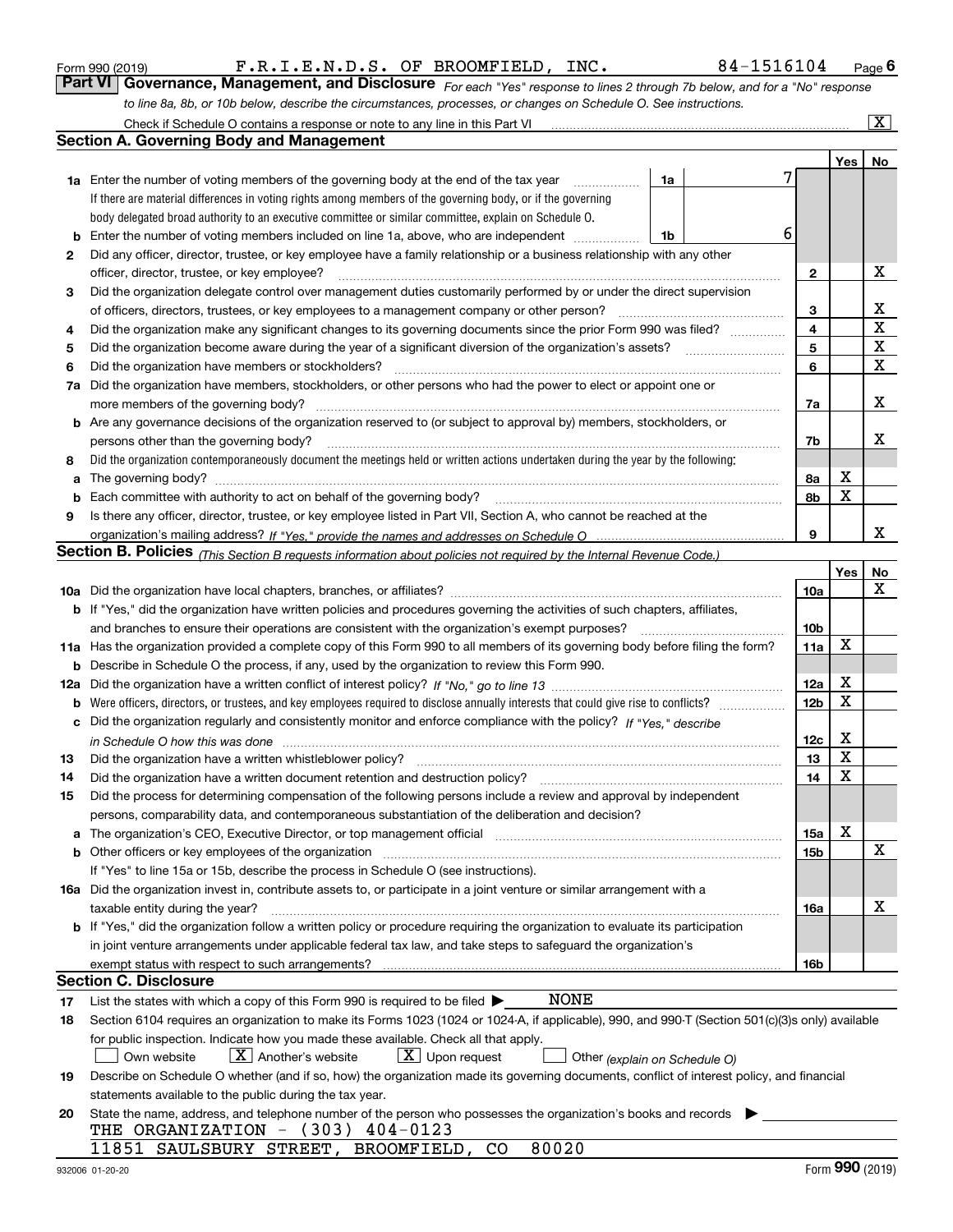Form 990 (2019)  $\qquad \qquad \text{F.R.I.E.N.D.S. OF BROOMFIELD, INC.} \qquad \qquad \qquad 84-1516104 \qquad \text{Page}$ 

 $\mathcal{L}^{\text{max}}$ 

**7Part VII Compensation of Officers, Directors, Trustees, Key Employees, Highest Compensated Employees, and Independent Contractors**

Check if Schedule O contains a response or note to any line in this Part VII

**Section A. Officers, Directors, Trustees, Key Employees, and Highest Compensated Employees**

**1a**  Complete this table for all persons required to be listed. Report compensation for the calendar year ending with or within the organization's tax year. **•** List all of the organization's current officers, directors, trustees (whether individuals or organizations), regardless of amount of compensation.

Enter -0- in columns (D), (E), and (F) if no compensation was paid.

 $\bullet$  List all of the organization's  $\,$ current key employees, if any. See instructions for definition of "key employee."

**•** List the organization's five current highest compensated employees (other than an officer, director, trustee, or key employee) who received reportable compensation (Box 5 of Form W-2 and/or Box 7 of Form 1099-MISC) of more than \$100,000 from the organization and any related organizations.

**•** List all of the organization's former officers, key employees, and highest compensated employees who received more than \$100,000 of reportable compensation from the organization and any related organizations.

**former directors or trustees**  ¥ List all of the organization's that received, in the capacity as a former director or trustee of the organization, more than \$10,000 of reportable compensation from the organization and any related organizations.

See instructions for the order in which to list the persons above.

Check this box if neither the organization nor any related organization compensated any current officer, director, or trustee.  $\mathcal{L}^{\text{max}}$ 

| (A)                                   | (B)                                                                  | (C)                            |                       |                                                                                                             |              |                                           |  | (D)                                    | (E)                              | (F)                                                                      |                                            |                                 |
|---------------------------------------|----------------------------------------------------------------------|--------------------------------|-----------------------|-------------------------------------------------------------------------------------------------------------|--------------|-------------------------------------------|--|----------------------------------------|----------------------------------|--------------------------------------------------------------------------|--------------------------------------------|---------------------------------|
| Name and title                        | Average<br>hours per<br>week                                         |                                |                       | Position<br>(do not check more than one<br>box, unless person is both an<br>officer and a director/trustee) |              |                                           |  |                                        |                                  | Reportable<br>compensation<br>from                                       | Reportable<br>compensation<br>from related | Estimated<br>amount of<br>other |
|                                       | (list any<br>hours for<br>related<br>organizations<br>below<br>line) | Individual trustee or director | Institutional trustee | Officer                                                                                                     | Key employee | Highest compensated<br>employee<br>Former |  | the<br>organization<br>(W-2/1099-MISC) | organizations<br>(W-2/1099-MISC) | compensation<br>from the<br>organization<br>and related<br>organizations |                                            |                                 |
| (1) TIM HYNEK                         | 2.00                                                                 |                                |                       |                                                                                                             |              |                                           |  |                                        |                                  |                                                                          |                                            |                                 |
| PRESIDENT                             |                                                                      | $\mathbf x$                    |                       | X                                                                                                           |              |                                           |  | 0.                                     | 0.                               | 0.                                                                       |                                            |                                 |
| (2) ELIZABETH ANDERSON                | 2.00                                                                 |                                |                       |                                                                                                             |              |                                           |  |                                        |                                  |                                                                          |                                            |                                 |
| VICE PRESIDENT                        |                                                                      | $\mathbf x$                    |                       | X                                                                                                           |              |                                           |  | 0.                                     | 0.                               | $\mathbf 0$ .                                                            |                                            |                                 |
| (3) MELINDA BREWER                    | 2.00                                                                 |                                |                       |                                                                                                             |              |                                           |  |                                        |                                  |                                                                          |                                            |                                 |
| <b>TREASURER</b>                      |                                                                      | $\mathbf x$                    |                       | X                                                                                                           |              |                                           |  | 0.                                     | 0.                               | $0_{.}$                                                                  |                                            |                                 |
| (4) JOHN BERTAGNOLLI                  | 2.00                                                                 |                                |                       |                                                                                                             |              |                                           |  |                                        |                                  |                                                                          |                                            |                                 |
| <b>SECRETARY</b>                      |                                                                      | $\mathbf x$                    |                       | X                                                                                                           |              |                                           |  | 0.                                     | 0.                               | $0_{.}$                                                                  |                                            |                                 |
| (5) POLLY MENDOZA                     | 1.00                                                                 |                                |                       |                                                                                                             |              |                                           |  |                                        |                                  |                                                                          |                                            |                                 |
| <b>DIRECTOR</b>                       |                                                                      | $\mathbf x$                    |                       |                                                                                                             |              |                                           |  | 0.                                     | 0.                               | 0.                                                                       |                                            |                                 |
| (6) LORI SCHULT                       | 1.00                                                                 |                                |                       |                                                                                                             |              |                                           |  |                                        |                                  |                                                                          |                                            |                                 |
| <b>DIRECTOR</b>                       |                                                                      | $\mathbf x$                    |                       |                                                                                                             |              |                                           |  | $0$ .                                  | 0.                               | $\mathbf 0$ .                                                            |                                            |                                 |
| (7) GINA COUFAL                       | 40.00                                                                | $\mathbf X$                    |                       | X                                                                                                           |              |                                           |  |                                        | 0.                               |                                                                          |                                            |                                 |
| EXECUTIVE DIRECTOR<br>(8) ANNIE GREEN | 40.00                                                                |                                |                       |                                                                                                             |              |                                           |  | 60,637.                                |                                  | 509.                                                                     |                                            |                                 |
| EXECUTIVE DIRECTOR OPERATIONS         |                                                                      |                                |                       | $\overline{\textbf{X}}$                                                                                     |              |                                           |  | 84,000.                                | 0.                               | 2,903.                                                                   |                                            |                                 |
| (9) HELEN MACIAS                      | 30.00                                                                |                                |                       |                                                                                                             |              |                                           |  |                                        |                                  |                                                                          |                                            |                                 |
| FINANCE DIRECTOR                      |                                                                      |                                |                       | X                                                                                                           |              |                                           |  | 66,150.                                | 0.                               | 2,037.                                                                   |                                            |                                 |
|                                       |                                                                      |                                |                       |                                                                                                             |              |                                           |  |                                        |                                  |                                                                          |                                            |                                 |
|                                       |                                                                      |                                |                       |                                                                                                             |              |                                           |  |                                        |                                  |                                                                          |                                            |                                 |
|                                       |                                                                      |                                |                       |                                                                                                             |              |                                           |  |                                        |                                  |                                                                          |                                            |                                 |
|                                       |                                                                      |                                |                       |                                                                                                             |              |                                           |  |                                        |                                  |                                                                          |                                            |                                 |
|                                       |                                                                      |                                |                       |                                                                                                             |              |                                           |  |                                        |                                  |                                                                          |                                            |                                 |
|                                       |                                                                      |                                |                       |                                                                                                             |              |                                           |  |                                        |                                  |                                                                          |                                            |                                 |
|                                       |                                                                      |                                |                       |                                                                                                             |              |                                           |  |                                        |                                  |                                                                          |                                            |                                 |
|                                       |                                                                      |                                |                       |                                                                                                             |              |                                           |  |                                        |                                  |                                                                          |                                            |                                 |
|                                       |                                                                      |                                |                       |                                                                                                             |              |                                           |  |                                        |                                  |                                                                          |                                            |                                 |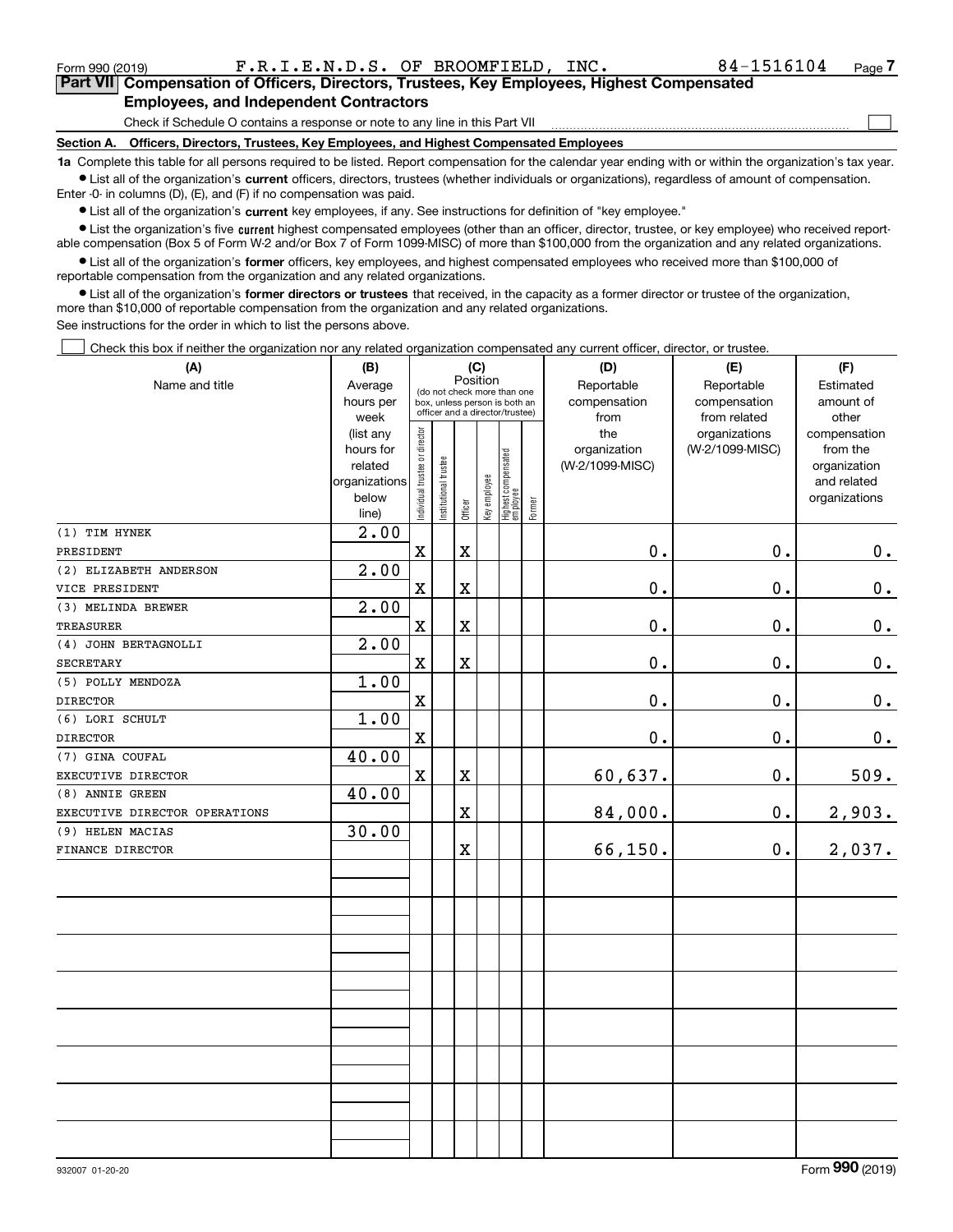|   | F.R.I.E.N.D.S. OF BROOMFIELD, INC.<br>Form 990 (2019)                                                                                                                                                                                                                     |                                                                      |                                                                                                                                                                 |                       |         |              |                                   |        |                                                   | 84-1516104                             |                        |                     |                                                                          | Page 8               |
|---|---------------------------------------------------------------------------------------------------------------------------------------------------------------------------------------------------------------------------------------------------------------------------|----------------------------------------------------------------------|-----------------------------------------------------------------------------------------------------------------------------------------------------------------|-----------------------|---------|--------------|-----------------------------------|--------|---------------------------------------------------|----------------------------------------|------------------------|---------------------|--------------------------------------------------------------------------|----------------------|
|   | <b>Part VII</b><br>Section A. Officers, Directors, Trustees, Key Employees, and Highest Compensated Employees (continued)                                                                                                                                                 |                                                                      |                                                                                                                                                                 |                       |         |              |                                   |        |                                                   |                                        |                        |                     |                                                                          |                      |
|   | (A)<br>Name and title                                                                                                                                                                                                                                                     | (B)<br>Average<br>hours per<br>week                                  | (C)<br>(D)<br>Position<br>Reportable<br>(do not check more than one<br>compensation<br>box, unless person is both an<br>officer and a director/trustee)<br>from |                       |         |              |                                   |        | (E)<br>Reportable<br>compensation<br>from related | (F)<br>Estimated<br>amount of<br>other |                        |                     |                                                                          |                      |
|   |                                                                                                                                                                                                                                                                           | (list any<br>hours for<br>related<br>organizations<br>below<br>line) | Individual trustee or director                                                                                                                                  | Institutional trustee | Officer | key employee | Highest compensated<br>  employee | Former | the<br>organization<br>(W-2/1099-MISC)            | organizations<br>(W-2/1099-MISC)       |                        |                     | compensation<br>from the<br>organization<br>and related<br>organizations |                      |
|   |                                                                                                                                                                                                                                                                           |                                                                      |                                                                                                                                                                 |                       |         |              |                                   |        |                                                   |                                        |                        |                     |                                                                          |                      |
|   |                                                                                                                                                                                                                                                                           |                                                                      |                                                                                                                                                                 |                       |         |              |                                   |        |                                                   |                                        |                        |                     |                                                                          |                      |
|   |                                                                                                                                                                                                                                                                           |                                                                      |                                                                                                                                                                 |                       |         |              |                                   |        |                                                   |                                        |                        |                     |                                                                          |                      |
|   |                                                                                                                                                                                                                                                                           |                                                                      |                                                                                                                                                                 |                       |         |              |                                   |        |                                                   |                                        |                        |                     |                                                                          |                      |
|   |                                                                                                                                                                                                                                                                           |                                                                      |                                                                                                                                                                 |                       |         |              |                                   |        |                                                   |                                        |                        |                     |                                                                          |                      |
|   |                                                                                                                                                                                                                                                                           |                                                                      |                                                                                                                                                                 |                       |         |              |                                   |        |                                                   |                                        |                        |                     |                                                                          |                      |
|   |                                                                                                                                                                                                                                                                           |                                                                      |                                                                                                                                                                 |                       |         |              |                                   |        |                                                   |                                        |                        |                     |                                                                          |                      |
|   |                                                                                                                                                                                                                                                                           |                                                                      |                                                                                                                                                                 |                       |         |              |                                   |        |                                                   |                                        |                        |                     |                                                                          |                      |
|   |                                                                                                                                                                                                                                                                           |                                                                      |                                                                                                                                                                 |                       |         |              |                                   |        |                                                   |                                        |                        |                     |                                                                          |                      |
|   |                                                                                                                                                                                                                                                                           |                                                                      |                                                                                                                                                                 |                       |         |              |                                   |        | 210,787.                                          |                                        | $\overline{0}$ .       |                     |                                                                          | $\overline{5,449}$ . |
|   | c Total from continuation sheets to Part VII, Section A [111] [120] [20]                                                                                                                                                                                                  |                                                                      |                                                                                                                                                                 |                       |         |              |                                   |        | 0.<br>210,787.                                    |                                        | 0.<br>$\overline{0}$ . |                     |                                                                          | 0.<br>5,449.         |
| 2 | Total number of individuals (including but not limited to those listed above) who received more than \$100,000 of reportable                                                                                                                                              |                                                                      |                                                                                                                                                                 |                       |         |              |                                   |        |                                                   |                                        |                        |                     |                                                                          |                      |
|   | compensation from the organization $\blacktriangleright$                                                                                                                                                                                                                  |                                                                      |                                                                                                                                                                 |                       |         |              |                                   |        |                                                   |                                        |                        |                     |                                                                          | 0                    |
|   |                                                                                                                                                                                                                                                                           |                                                                      |                                                                                                                                                                 |                       |         |              |                                   |        |                                                   |                                        |                        |                     | Yes                                                                      | No                   |
| 3 | Did the organization list any former officer, director, trustee, key employee, or highest compensated employee on<br>line 1a? If "Yes," complete Schedule J for such individual manufactured contained and the line 1a? If "Yes," complete Schedule J for such individual |                                                                      |                                                                                                                                                                 |                       |         |              |                                   |        |                                                   |                                        |                        | З                   |                                                                          | х                    |
|   | For any individual listed on line 1a, is the sum of reportable compensation and other compensation from the organization                                                                                                                                                  |                                                                      |                                                                                                                                                                 |                       |         |              |                                   |        |                                                   |                                        |                        | 4                   |                                                                          | х                    |
| 5 | Did any person listed on line 1a receive or accrue compensation from any unrelated organization or individual for services                                                                                                                                                |                                                                      |                                                                                                                                                                 |                       |         |              |                                   |        |                                                   |                                        |                        |                     |                                                                          | х                    |
|   | <b>Section B. Independent Contractors</b>                                                                                                                                                                                                                                 |                                                                      |                                                                                                                                                                 |                       |         |              |                                   |        |                                                   |                                        |                        | 5                   |                                                                          |                      |
| 1 | Complete this table for your five highest compensated independent contractors that received more than \$100,000 of compensation from<br>the organization. Report compensation for the calendar year ending with or within the organization's tax year.                    |                                                                      |                                                                                                                                                                 |                       |         |              |                                   |        |                                                   |                                        |                        |                     |                                                                          |                      |
|   | (A)<br>Name and business address                                                                                                                                                                                                                                          |                                                                      |                                                                                                                                                                 | <b>NONE</b>           |         |              |                                   |        | (B)<br>Description of services                    |                                        |                        | (C)<br>Compensation |                                                                          |                      |
|   |                                                                                                                                                                                                                                                                           |                                                                      |                                                                                                                                                                 |                       |         |              |                                   |        |                                                   |                                        |                        |                     |                                                                          |                      |
|   |                                                                                                                                                                                                                                                                           |                                                                      |                                                                                                                                                                 |                       |         |              |                                   |        |                                                   |                                        |                        |                     |                                                                          |                      |
|   |                                                                                                                                                                                                                                                                           |                                                                      |                                                                                                                                                                 |                       |         |              |                                   |        |                                                   |                                        |                        |                     |                                                                          |                      |
|   |                                                                                                                                                                                                                                                                           |                                                                      |                                                                                                                                                                 |                       |         |              |                                   |        |                                                   |                                        |                        |                     |                                                                          |                      |
|   |                                                                                                                                                                                                                                                                           |                                                                      |                                                                                                                                                                 |                       |         |              |                                   |        |                                                   |                                        |                        |                     |                                                                          |                      |
| 2 | Total number of independent contractors (including but not limited to those listed above) who received more than<br>\$100,000 of compensation from the organization                                                                                                       |                                                                      |                                                                                                                                                                 |                       |         | 0            |                                   |        |                                                   |                                        |                        |                     |                                                                          |                      |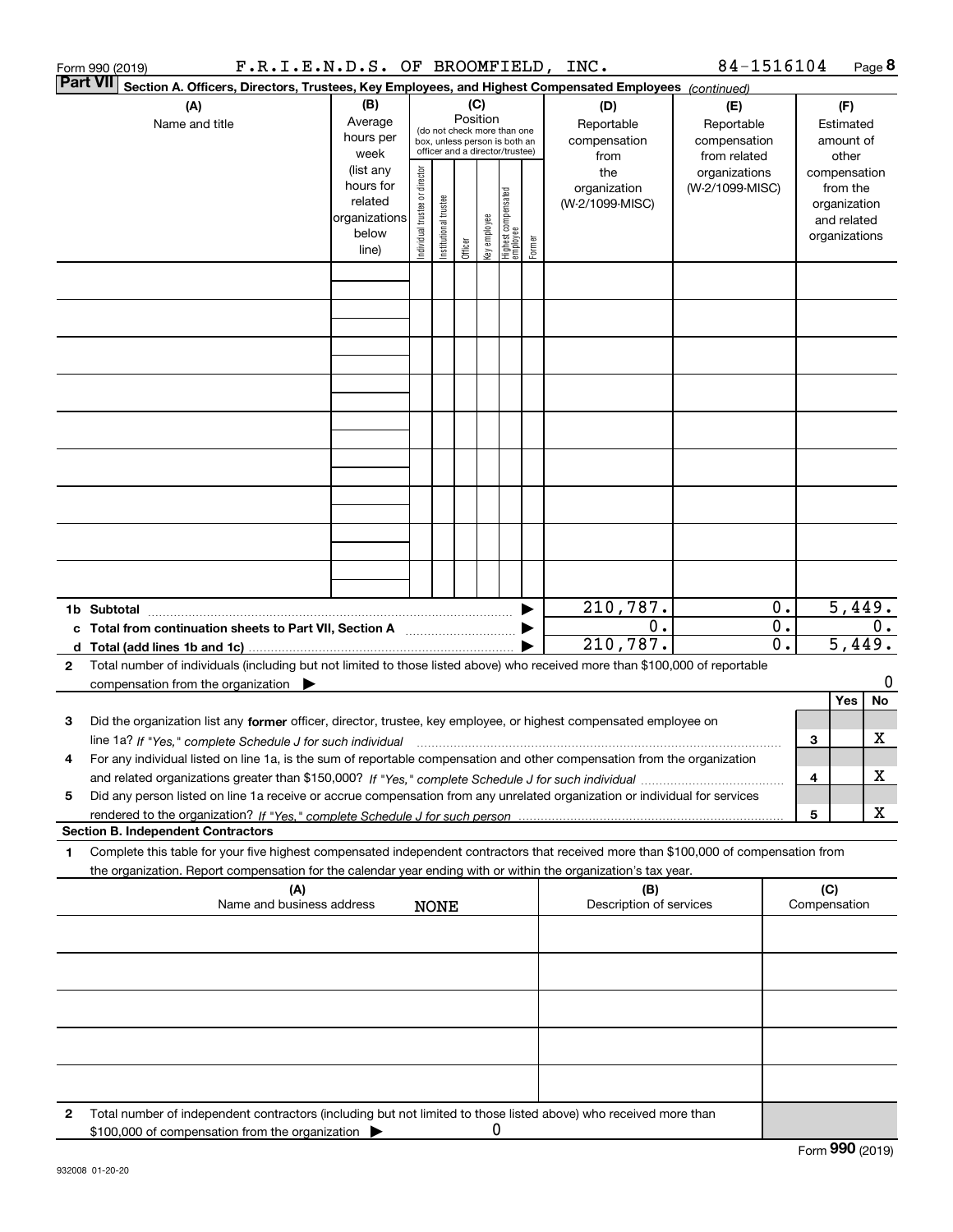|                                                           |                  | Form 990 (2019)                                                                                                       |                |                |                |                       | F.R.I.E.N.D.S. OF BROOMFIELD, INC. |                                              | 84-1516104                                        | Page 9                                                          |
|-----------------------------------------------------------|------------------|-----------------------------------------------------------------------------------------------------------------------|----------------|----------------|----------------|-----------------------|------------------------------------|----------------------------------------------|---------------------------------------------------|-----------------------------------------------------------------|
|                                                           | <b>Part VIII</b> | <b>Statement of Revenue</b>                                                                                           |                |                |                |                       |                                    |                                              |                                                   |                                                                 |
|                                                           |                  | Check if Schedule O contains a response or note to any line in this Part VIII                                         |                |                |                |                       |                                    |                                              |                                                   |                                                                 |
|                                                           |                  |                                                                                                                       |                |                |                |                       | (A)<br>Total revenue               | (B)<br>Related or exempt<br>function revenue | $\overline{(C)}$<br>Unrelated<br>business revenue | (D)<br>Revenue excluded<br>from tax under<br>sections 512 - 514 |
|                                                           |                  | <b>1 a</b> Federated campaigns                                                                                        |                | 1a             |                |                       |                                    |                                              |                                                   |                                                                 |
|                                                           |                  | <b>b</b> Membership dues                                                                                              |                | 1 <sub>b</sub> |                |                       |                                    |                                              |                                                   |                                                                 |
|                                                           |                  | c Fundraising events                                                                                                  |                | 1 <sub>c</sub> |                | 24,586.               |                                    |                                              |                                                   |                                                                 |
|                                                           |                  | d Related organizations                                                                                               |                | 1 <sub>d</sub> |                |                       |                                    |                                              |                                                   |                                                                 |
|                                                           | е                | Government grants (contributions)                                                                                     |                | 1e             |                |                       |                                    |                                              |                                                   |                                                                 |
|                                                           |                  | f All other contributions, gifts, grants, and                                                                         |                |                |                |                       |                                    |                                              |                                                   |                                                                 |
|                                                           |                  | similar amounts not included above                                                                                    |                | 1f             |                | 582,686.              |                                    |                                              |                                                   |                                                                 |
| Contributions, Gifts, Grants<br>and Other Similar Amounts | g                | Noncash contributions included in lines 1a-1f                                                                         |                |                | $1g$ \$        |                       |                                    |                                              |                                                   |                                                                 |
|                                                           |                  | <b>h</b> Total. Add lines 1a-1f                                                                                       |                |                |                |                       | 607,272.                           |                                              |                                                   |                                                                 |
|                                                           |                  |                                                                                                                       |                |                |                | <b>Business Code</b>  |                                    |                                              |                                                   |                                                                 |
|                                                           | 2a               | DAY PROGRAM FEES                                                                                                      |                |                |                | 624100                | 550,720.                           | 550, 720.                                    |                                                   |                                                                 |
|                                                           |                  | <b>b SOCIAL PROGRAM FEES</b>                                                                                          |                |                |                | 624100                | 496,859.                           | 496,859.                                     |                                                   |                                                                 |
|                                                           |                  | c RESIDENTIAL PROGRAM FE                                                                                              |                |                |                | 624100                | 433,506.                           | 433,506.                                     |                                                   |                                                                 |
| Program Service<br>Revenue                                |                  | d SUPPORTIVE EMPLOYMENT                                                                                               |                |                |                | 624100                | 125,678.                           | 125,678.                                     |                                                   |                                                                 |
|                                                           | е                |                                                                                                                       |                |                |                |                       |                                    |                                              |                                                   |                                                                 |
|                                                           | f                | All other program service revenue                                                                                     |                |                |                |                       |                                    |                                              |                                                   |                                                                 |
|                                                           |                  |                                                                                                                       |                |                |                | $\blacktriangleright$ | 1,606,763.                         |                                              |                                                   |                                                                 |
|                                                           | 3                | Investment income (including dividends, interest, and                                                                 |                |                |                |                       | 8,309.                             |                                              |                                                   | 8,309.                                                          |
|                                                           |                  | Income from investment of tax-exempt bond proceeds                                                                    |                |                |                |                       |                                    |                                              |                                                   |                                                                 |
|                                                           | 4                |                                                                                                                       |                |                |                |                       |                                    |                                              |                                                   |                                                                 |
|                                                           | 5<br>(i) Real    |                                                                                                                       |                |                |                | (ii) Personal         |                                    |                                              |                                                   |                                                                 |
|                                                           |                  | 6 a Gross rents                                                                                                       | 6a             |                |                |                       |                                    |                                              |                                                   |                                                                 |
|                                                           | b                | Less: rental expenses                                                                                                 | 6 <sub>b</sub> |                |                |                       |                                    |                                              |                                                   |                                                                 |
|                                                           | с                | Rental income or (loss)                                                                                               | 6c             |                |                |                       |                                    |                                              |                                                   |                                                                 |
|                                                           |                  | d Net rental income or (loss)                                                                                         |                |                |                |                       |                                    |                                              |                                                   |                                                                 |
|                                                           |                  | 7 a Gross amount from sales of                                                                                        |                | (i) Securities |                | (ii) Other            |                                    |                                              |                                                   |                                                                 |
|                                                           |                  | assets other than inventory                                                                                           | 7a             | 21,333.        |                | 5,500.                |                                    |                                              |                                                   |                                                                 |
|                                                           |                  | <b>b</b> Less: cost or other basis                                                                                    |                |                |                |                       |                                    |                                              |                                                   |                                                                 |
|                                                           |                  | and sales expenses                                                                                                    |                | $ 7b $ 20,684. |                | 0.                    |                                    |                                              |                                                   |                                                                 |
| evenue                                                    |                  | c Gain or (loss)                                                                                                      | 7c             |                | 649.           | 5,500.                |                                    |                                              |                                                   |                                                                 |
|                                                           |                  |                                                                                                                       |                |                |                |                       | 6, 149.                            |                                              |                                                   | 6,149.                                                          |
| Other R                                                   |                  | 8 a Gross income from fundraising events (not                                                                         |                |                |                |                       |                                    |                                              |                                                   |                                                                 |
|                                                           |                  | including $$24,586.$ of                                                                                               |                |                |                |                       |                                    |                                              |                                                   |                                                                 |
|                                                           |                  | contributions reported on line 1c). See                                                                               |                |                |                |                       |                                    |                                              |                                                   |                                                                 |
|                                                           |                  |                                                                                                                       |                |                | 8a             | 0.                    |                                    |                                              |                                                   |                                                                 |
|                                                           |                  |                                                                                                                       |                |                | 8b             | 11,303.               |                                    |                                              |                                                   |                                                                 |
|                                                           |                  | c Net income or (loss) from fundraising events manu-                                                                  |                |                |                |                       | $-11, 303.$                        |                                              |                                                   | $-11,303.$                                                      |
|                                                           |                  | 9 a Gross income from gaming activities. See                                                                          |                |                |                |                       |                                    |                                              |                                                   |                                                                 |
|                                                           |                  |                                                                                                                       |                |                | 9a             |                       |                                    |                                              |                                                   |                                                                 |
|                                                           |                  | <b>b</b> Less: direct expenses <b>manually</b>                                                                        |                |                | 9 <sub>b</sub> |                       |                                    |                                              |                                                   |                                                                 |
|                                                           |                  | c Net income or (loss) from gaming activities                                                                         |                |                |                | .                     |                                    |                                              |                                                   |                                                                 |
|                                                           |                  | 10 a Gross sales of inventory, less returns                                                                           |                |                |                |                       |                                    |                                              |                                                   |                                                                 |
|                                                           |                  |                                                                                                                       |                |                | 10a            |                       |                                    |                                              |                                                   |                                                                 |
|                                                           |                  | <b>b</b> Less: cost of goods sold                                                                                     |                |                | 10b            |                       |                                    |                                              |                                                   |                                                                 |
|                                                           |                  | c Net income or (loss) from sales of inventory                                                                        |                |                |                | <b>Business Code</b>  |                                    |                                              |                                                   |                                                                 |
|                                                           | 11 a             |                                                                                                                       |                |                |                |                       |                                    |                                              |                                                   |                                                                 |
| Miscellaneous                                             | b                | <u> 2008 - John Stone, Amerikaans en Stone († 18</u>                                                                  |                |                |                |                       |                                    |                                              |                                                   |                                                                 |
| evenue                                                    | c                | <u> 1989 - Johann Barbara, martin amerikan basar dan berasal dalam basar dalam basar dalam basar dalam basar dala</u> |                |                |                |                       |                                    |                                              |                                                   |                                                                 |
|                                                           |                  | the contract of the contract of the contract of the contract of the contract of                                       |                |                |                |                       |                                    |                                              |                                                   |                                                                 |
|                                                           |                  |                                                                                                                       |                |                |                |                       |                                    |                                              |                                                   |                                                                 |
|                                                           | 12               |                                                                                                                       |                |                |                |                       |                                    |                                              | $0$ .                                             | 3,155.                                                          |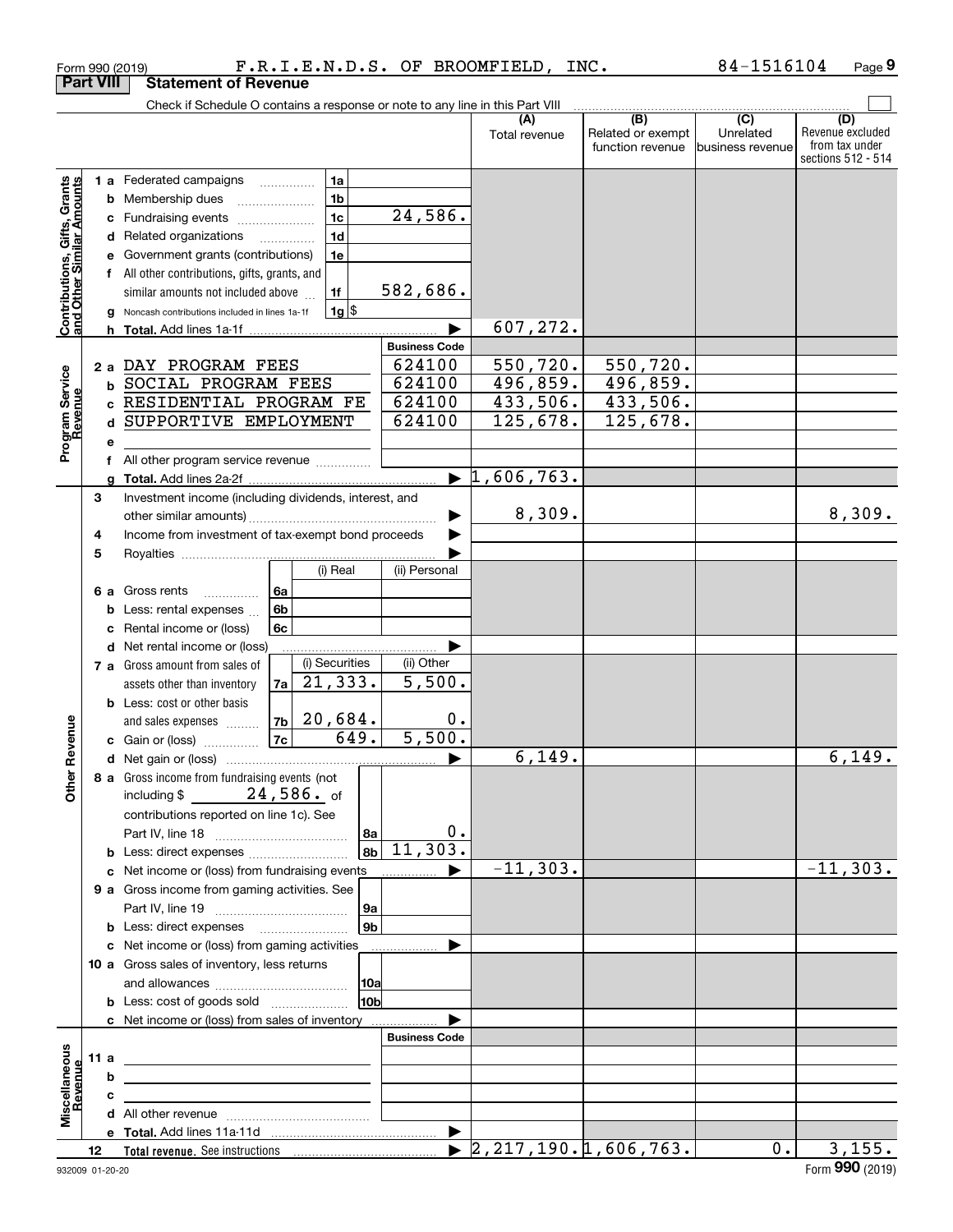Form 990 (2019) Page **Part IX Statement of Functional Expenses** F.R.I.E.N.D.S. OF BROOMFIELD, INC. 84-1516104

|              | Section 501(c)(3) and 501(c)(4) organizations must complete all columns. All other organizations must complete column (A).                                                                                 |                       |                                    |                                           |                                |
|--------------|------------------------------------------------------------------------------------------------------------------------------------------------------------------------------------------------------------|-----------------------|------------------------------------|-------------------------------------------|--------------------------------|
|              | Check if Schedule O contains a response or note to any line in this Part IX                                                                                                                                |                       |                                    |                                           |                                |
|              | Do not include amounts reported on lines 6b,<br>7b, 8b, 9b, and 10b of Part VIII.                                                                                                                          | (A)<br>Total expenses | (B)<br>Program service<br>expenses | (C)<br>Management and<br>general expenses | (D)<br>Fundraising<br>expenses |
| 1.           | Grants and other assistance to domestic organizations                                                                                                                                                      |                       |                                    |                                           |                                |
|              | and domestic governments. See Part IV, line 21                                                                                                                                                             |                       |                                    |                                           |                                |
| 2            | Grants and other assistance to domestic                                                                                                                                                                    |                       |                                    |                                           |                                |
|              | individuals. See Part IV, line 22<br>and a complete the complete state of the                                                                                                                              |                       |                                    |                                           |                                |
| 3            | Grants and other assistance to foreign                                                                                                                                                                     |                       |                                    |                                           |                                |
|              | organizations, foreign governments, and foreign                                                                                                                                                            |                       |                                    |                                           |                                |
|              | individuals. See Part IV, lines 15 and 16                                                                                                                                                                  |                       |                                    |                                           |                                |
| 4            | Benefits paid to or for members                                                                                                                                                                            |                       |                                    |                                           |                                |
| 5            | Compensation of current officers, directors,                                                                                                                                                               |                       |                                    |                                           |                                |
|              |                                                                                                                                                                                                            | 210,787.              | 57,855.                            | 108,570.                                  | 44,362.                        |
| 6            | Compensation not included above to disqualified                                                                                                                                                            |                       |                                    |                                           |                                |
|              | persons (as defined under section 4958(f)(1)) and                                                                                                                                                          |                       |                                    |                                           |                                |
|              | persons described in section 4958(c)(3)(B)                                                                                                                                                                 |                       |                                    |                                           |                                |
| 7            |                                                                                                                                                                                                            | 761,836.              | 749,422.                           | 8,145.                                    | 4,269.                         |
| 8            | Pension plan accruals and contributions (include                                                                                                                                                           |                       |                                    |                                           |                                |
|              | section 401(k) and 403(b) employer contributions)                                                                                                                                                          | 5,442.                | $\frac{4,517}{29,578}$             | 653.                                      | $\frac{272}{1,782}$            |
| 9            |                                                                                                                                                                                                            | 35,636.               |                                    | 4,276.                                    |                                |
| 10           |                                                                                                                                                                                                            | 80,660.               | 66,948.                            | 9,679.                                    | $\overline{4,033}$ .           |
| 11           | Fees for services (nonemployees):                                                                                                                                                                          |                       |                                    |                                           |                                |
| a            |                                                                                                                                                                                                            |                       |                                    |                                           |                                |
| b            |                                                                                                                                                                                                            |                       |                                    |                                           |                                |
| c            |                                                                                                                                                                                                            | 12, 264.              |                                    | 7,941.                                    | 4,323.                         |
| d            |                                                                                                                                                                                                            |                       |                                    |                                           |                                |
|              | Professional fundraising services. See Part IV, line 17                                                                                                                                                    |                       |                                    |                                           |                                |
| f            | Investment management fees                                                                                                                                                                                 |                       |                                    |                                           |                                |
| g            | Other. (If line 11g amount exceeds 10% of line 25,                                                                                                                                                         | 176,629.              | 154,488.                           |                                           |                                |
|              | column (A) amount, list line 11g expenses on Sch 0.)                                                                                                                                                       | 9,480.                |                                    |                                           | $\frac{22,141}{9,480}$ .       |
| 12           |                                                                                                                                                                                                            |                       |                                    |                                           |                                |
| 13           |                                                                                                                                                                                                            | 42,766.               | 36,351.                            | 5,560.                                    | 855.                           |
| 14<br>15     |                                                                                                                                                                                                            |                       |                                    |                                           |                                |
| 16           |                                                                                                                                                                                                            | 33,472.               | 28,451.                            | 5,021.                                    |                                |
| 17           |                                                                                                                                                                                                            |                       |                                    |                                           |                                |
| 18           | Payments of travel or entertainment expenses                                                                                                                                                               |                       |                                    |                                           |                                |
|              | for any federal, state, or local public officials                                                                                                                                                          |                       |                                    |                                           |                                |
| 19           | Conferences, conventions, and meetings                                                                                                                                                                     |                       |                                    |                                           |                                |
| 20           | Interest                                                                                                                                                                                                   | 45,306.               | 45,306.                            |                                           |                                |
| 21           |                                                                                                                                                                                                            |                       |                                    |                                           |                                |
| 22           | Depreciation, depletion, and amortization                                                                                                                                                                  | 101, 284.             | 86,091.                            | 15, 193.                                  |                                |
| 23           | Insurance                                                                                                                                                                                                  | 32,120.               | 30,514.                            | 1,606.                                    |                                |
| 24           | Other expenses. Itemize expenses not covered<br>above (List miscellaneous expenses on line 24e. If<br>line 24e amount exceeds 10% of line 25, column (A)<br>amount, list line 24e expenses on Schedule O.) |                       |                                    |                                           |                                |
| a            | PROGRAM EXPENSES                                                                                                                                                                                           | 327,222.              | 327,222.                           |                                           |                                |
| b            | TRANSPORTATION                                                                                                                                                                                             | 64, 323.              | 64, 323.                           |                                           |                                |
| <sub>c</sub> | REPAIRS AND MAINTENANCE                                                                                                                                                                                    | 40, 242.              | 36, 218.                           | 3,219.                                    | 805.                           |
| d            | <b>SUPPLIES</b>                                                                                                                                                                                            | 23,422.               | 11,711.                            | 11,711.                                   |                                |
| е            | All other expenses                                                                                                                                                                                         | 28,986.               | 11, 166.                           | 9,323.                                    | 8,497.                         |
| 25           | Total functional expenses. Add lines 1 through 24e                                                                                                                                                         | 2,031,877.            | 1,740,161.                         | 190,897.                                  | 100, 819.                      |
| 26           | Joint costs. Complete this line only if the organization                                                                                                                                                   |                       |                                    |                                           |                                |
|              | reported in column (B) joint costs from a combined                                                                                                                                                         |                       |                                    |                                           |                                |
|              | educational campaign and fundraising solicitation.                                                                                                                                                         |                       |                                    |                                           |                                |
|              | Check here $\blacktriangleright$<br>if following SOP 98-2 (ASC 958-720)                                                                                                                                    |                       |                                    |                                           |                                |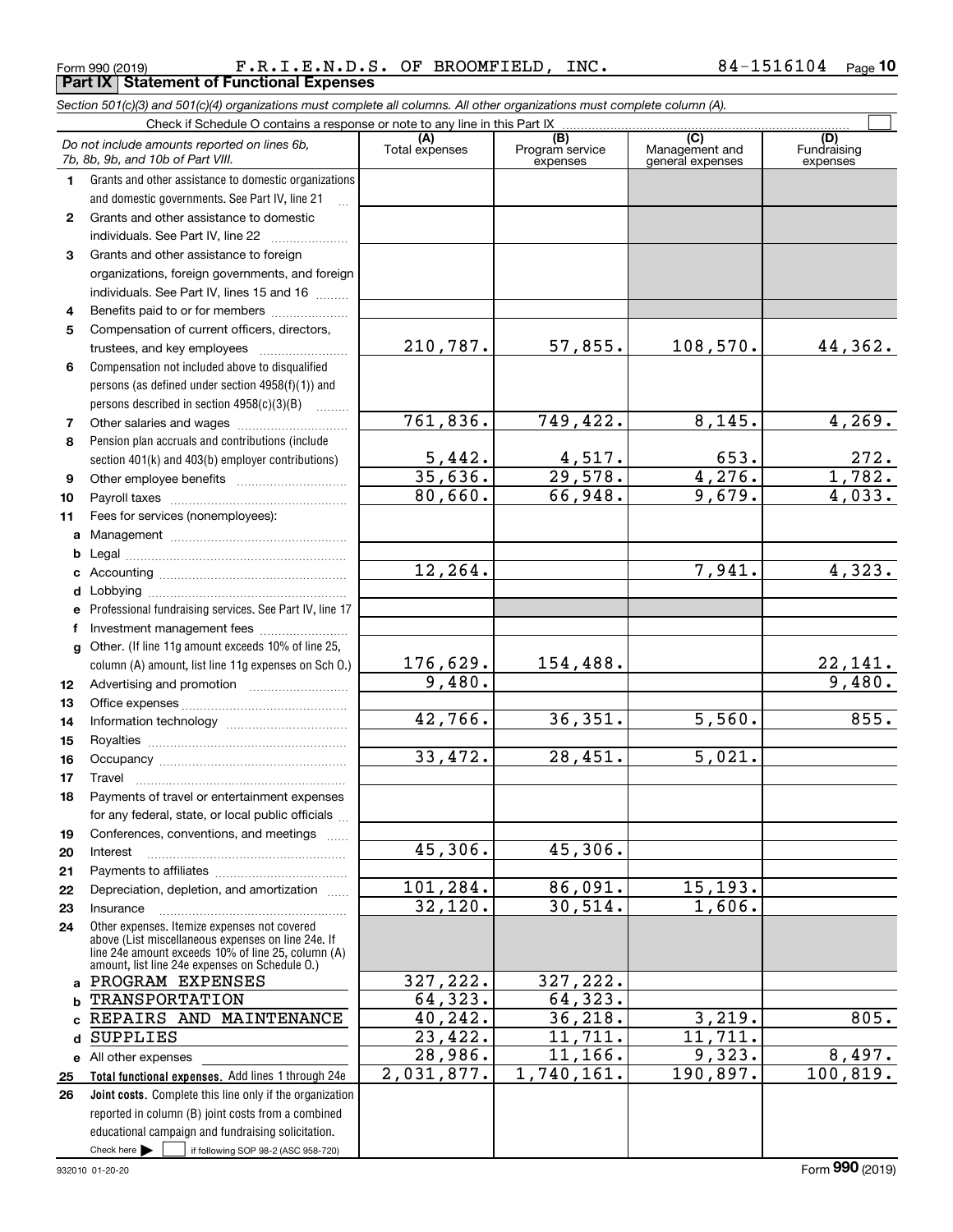| Form 990 (2019) | .E.N.D.S.<br>к. | OF. | <b>BROOMFIELD</b> | INC. | 6104 | Page |  |
|-----------------|-----------------|-----|-------------------|------|------|------|--|
|                 |                 |     |                   |      |      |      |  |

Form (2019) **990**

|                             |    |                                                                                            |                 |                       | (A)<br>Beginning of year |                         | (B)<br>End of year |
|-----------------------------|----|--------------------------------------------------------------------------------------------|-----------------|-----------------------|--------------------------|-------------------------|--------------------|
|                             | 1  |                                                                                            |                 |                       | 247, 460.                | $\mathbf{1}$            | 190,558.           |
|                             | 2  |                                                                                            |                 |                       | 160, 719.                | $\mathbf{2}$            | 243,886.           |
|                             | з  |                                                                                            |                 |                       | 90,924.                  | 3                       | 140,047.           |
|                             | 4  |                                                                                            |                 |                       | 130,992.                 | $\overline{\mathbf{4}}$ | 99,627.            |
|                             | 5  | Loans and other receivables from any current or former officer, director,                  |                 |                       |                          |                         |                    |
|                             |    | trustee, key employee, creator or founder, substantial contributor, or 35%                 |                 |                       |                          |                         |                    |
|                             |    | controlled entity or family member of any of these persons                                 |                 |                       |                          | 5                       |                    |
|                             | 6  | Loans and other receivables from other disqualified persons (as defined                    |                 |                       |                          |                         |                    |
|                             |    | under section $4958(f)(1)$ , and persons described in section $4958(c)(3)(B)$              |                 | $\ldots$              |                          | 6                       |                    |
|                             | 7  |                                                                                            |                 |                       |                          | $\overline{7}$          |                    |
| Assets                      | 8  |                                                                                            |                 |                       |                          | 8                       |                    |
|                             | 9  | Prepaid expenses and deferred charges                                                      |                 |                       | 15,219.                  | $\boldsymbol{9}$        | 22,687.            |
|                             |    | <b>10a</b> Land, buildings, and equipment: cost or other                                   |                 |                       |                          |                         |                    |
|                             |    | basis. Complete Part VI of Schedule D  10a   3,586,901.                                    |                 |                       |                          |                         |                    |
|                             |    | <b>b</b> Less: accumulated depreciation<br>. 1                                             | 10 <sub>b</sub> | $\overline{756,425.}$ | 2,807,396.               | 10 <sub>c</sub>         | <u>2,830,476.</u>  |
|                             | 11 |                                                                                            |                 |                       | 10,344.                  | 11                      | 48,684.            |
|                             | 12 |                                                                                            |                 |                       | 12                       |                         |                    |
|                             | 13 |                                                                                            |                 |                       | 13                       |                         |                    |
|                             | 14 |                                                                                            |                 |                       | 14                       |                         |                    |
|                             | 15 |                                                                                            |                 |                       | 88,997.                  | 15                      | 154,473.           |
|                             | 16 |                                                                                            |                 |                       | 3,552,051.               | 16                      | 3,730,438.         |
|                             | 17 |                                                                                            |                 |                       | 70, 545.                 | 17                      | 104,085.           |
|                             | 18 |                                                                                            |                 |                       |                          | 18                      |                    |
|                             | 19 |                                                                                            |                 |                       | 70,880.                  | 19                      | 72,200.            |
|                             | 20 |                                                                                            |                 |                       |                          | 20                      |                    |
|                             | 21 | Escrow or custodial account liability. Complete Part IV of Schedule D                      |                 |                       |                          | 21                      |                    |
|                             | 22 | Loans and other payables to any current or former officer, director,                       |                 |                       |                          |                         |                    |
| Liabilities                 |    | trustee, key employee, creator or founder, substantial contributor, or 35%                 |                 |                       |                          |                         |                    |
|                             |    | controlled entity or family member of any of these persons                                 |                 |                       |                          | 22                      |                    |
|                             | 23 | Secured mortgages and notes payable to unrelated third parties                             |                 | .                     | 1,072,413.               | 23                      | 1,052,703.         |
|                             | 24 |                                                                                            |                 |                       |                          | 24                      |                    |
|                             | 25 | Other liabilities (including federal income tax, payables to related third                 |                 |                       |                          |                         |                    |
|                             |    | parties, and other liabilities not included on lines 17-24). Complete Part X               |                 |                       |                          |                         |                    |
|                             |    | of Schedule D                                                                              |                 |                       | 2,976.                   | 25                      | 0.                 |
|                             | 26 |                                                                                            |                 |                       | $1,216,814.$ 26          |                         | 1,228,988.         |
|                             |    | Organizations that follow FASB ASC 958, check here $\blacktriangleright \lfloor X \rfloor$ |                 |                       |                          |                         |                    |
|                             |    | and complete lines 27, 28, 32, and 33.                                                     |                 |                       |                          |                         |                    |
|                             | 27 |                                                                                            |                 |                       | 2, 142, 422.             | 27                      | 2,363,484.         |
|                             | 28 |                                                                                            |                 |                       | 192,815.                 | 28                      | 137,966.           |
|                             |    | Organizations that do not follow FASB ASC 958, check here $\blacktriangleright$            |                 |                       |                          |                         |                    |
|                             |    | and complete lines 29 through 33.                                                          |                 |                       |                          |                         |                    |
|                             | 29 |                                                                                            |                 |                       |                          | 29                      |                    |
| Net Assets or Fund Balances | 30 | Paid-in or capital surplus, or land, building, or equipment fund                           |                 |                       |                          | 30                      |                    |
|                             | 31 | Retained earnings, endowment, accumulated income, or other funds                           |                 |                       |                          | 31                      |                    |
|                             | 32 |                                                                                            |                 |                       | 2,335,237.               | 32                      | 2,501,450.         |
|                             | 33 |                                                                                            |                 |                       | 3,552,051.               | 33                      | 3,730,438.         |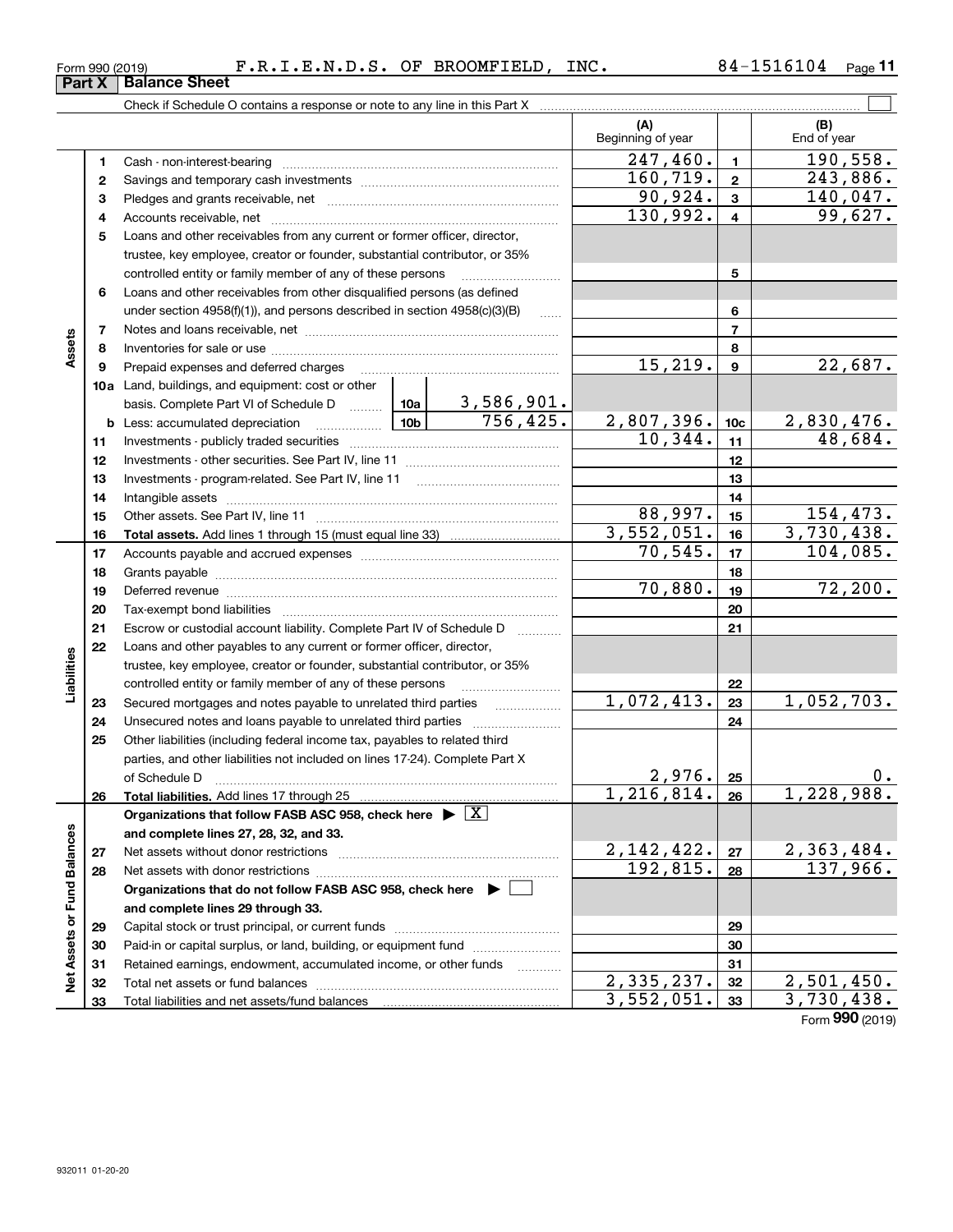|    | F.R.I.E.N.D.S. OF BROOMFIELD, INC.<br>Form 990 (2019)                                                                           |                         | 84-1516104     |             | Page $12$ |
|----|---------------------------------------------------------------------------------------------------------------------------------|-------------------------|----------------|-------------|-----------|
|    | Part XI<br><b>Reconciliation of Net Assets</b>                                                                                  |                         |                |             |           |
|    |                                                                                                                                 |                         |                |             |           |
|    |                                                                                                                                 |                         |                |             |           |
| 1  | Total revenue (must equal Part VIII, column (A), line 12)                                                                       | 1                       | 2, 217, 190.   |             |           |
| 2  |                                                                                                                                 | $\overline{2}$          | 2,031,877.     |             |           |
| з  | Revenue less expenses. Subtract line 2 from line 1                                                                              | 3                       | 185, 313.      |             |           |
| 4  |                                                                                                                                 | $\overline{\mathbf{4}}$ | 2,335,237.     |             |           |
| 5  |                                                                                                                                 | 5                       |                | 4,074.      |           |
| 6  |                                                                                                                                 | 6                       |                | $-23, 174.$ |           |
| 7  | Investment expenses www.communication.com/www.communication.com/www.communication.com/www.com                                   | $\overline{7}$          |                |             |           |
| 8  | Prior period adjustments                                                                                                        | 8                       |                |             |           |
| 9  | Other changes in net assets or fund balances (explain on Schedule O)                                                            | 9                       |                |             | 0.        |
| 10 | Net assets or fund balances at end of year. Combine lines 3 through 9 (must equal Part X, line 32,                              |                         |                |             |           |
|    |                                                                                                                                 | 10                      | 2,501,450.     |             |           |
|    | Part XII Financial Statements and Reporting                                                                                     |                         |                |             |           |
|    |                                                                                                                                 |                         |                |             |           |
|    |                                                                                                                                 |                         |                | Yes         | <b>No</b> |
|    | $\boxed{\mathbf{X}}$ Accrual<br>Accounting method used to prepare the Form 990: <u>June</u> Cash<br>Other                       |                         |                |             |           |
|    | If the organization changed its method of accounting from a prior year or checked "Other," explain in Schedule O.               |                         |                |             |           |
|    | 2a Were the organization's financial statements compiled or reviewed by an independent accountant?                              |                         | 2a             |             | x         |
|    | If "Yes," check a box below to indicate whether the financial statements for the year were compiled or reviewed on a            |                         |                |             |           |
|    | separate basis, consolidated basis, or both:                                                                                    |                         |                |             |           |
|    | Separate basis<br>Consolidated basis<br>Both consolidated and separate basis                                                    |                         |                |             |           |
|    | <b>b</b> Were the organization's financial statements audited by an independent accountant?                                     |                         | 2 <sub>b</sub> | X           |           |
|    | If "Yes," check a box below to indicate whether the financial statements for the year were audited on a separate basis,         |                         |                |             |           |
|    | consolidated basis, or both:                                                                                                    |                         |                |             |           |
|    | $ \mathbf{X} $ Separate basis<br>Consolidated basis<br>Both consolidated and separate basis                                     |                         |                |             |           |
|    | c If "Yes" to line 2a or 2b, does the organization have a committee that assumes responsibility for oversight of the audit,     |                         |                |             |           |
|    |                                                                                                                                 |                         | 2c             | х           |           |
|    | If the organization changed either its oversight process or selection process during the tax year, explain on Schedule O.       |                         |                |             |           |
|    | 3a As a result of a federal award, was the organization required to undergo an audit or audits as set forth in the Single Audit |                         |                |             |           |
|    |                                                                                                                                 |                         | За             |             | x         |
|    | b If "Yes," did the organization undergo the required audit or audits? If the organization did not undergo the required audit   |                         |                |             |           |
|    |                                                                                                                                 |                         | 3b             |             |           |

Form (2019) **990**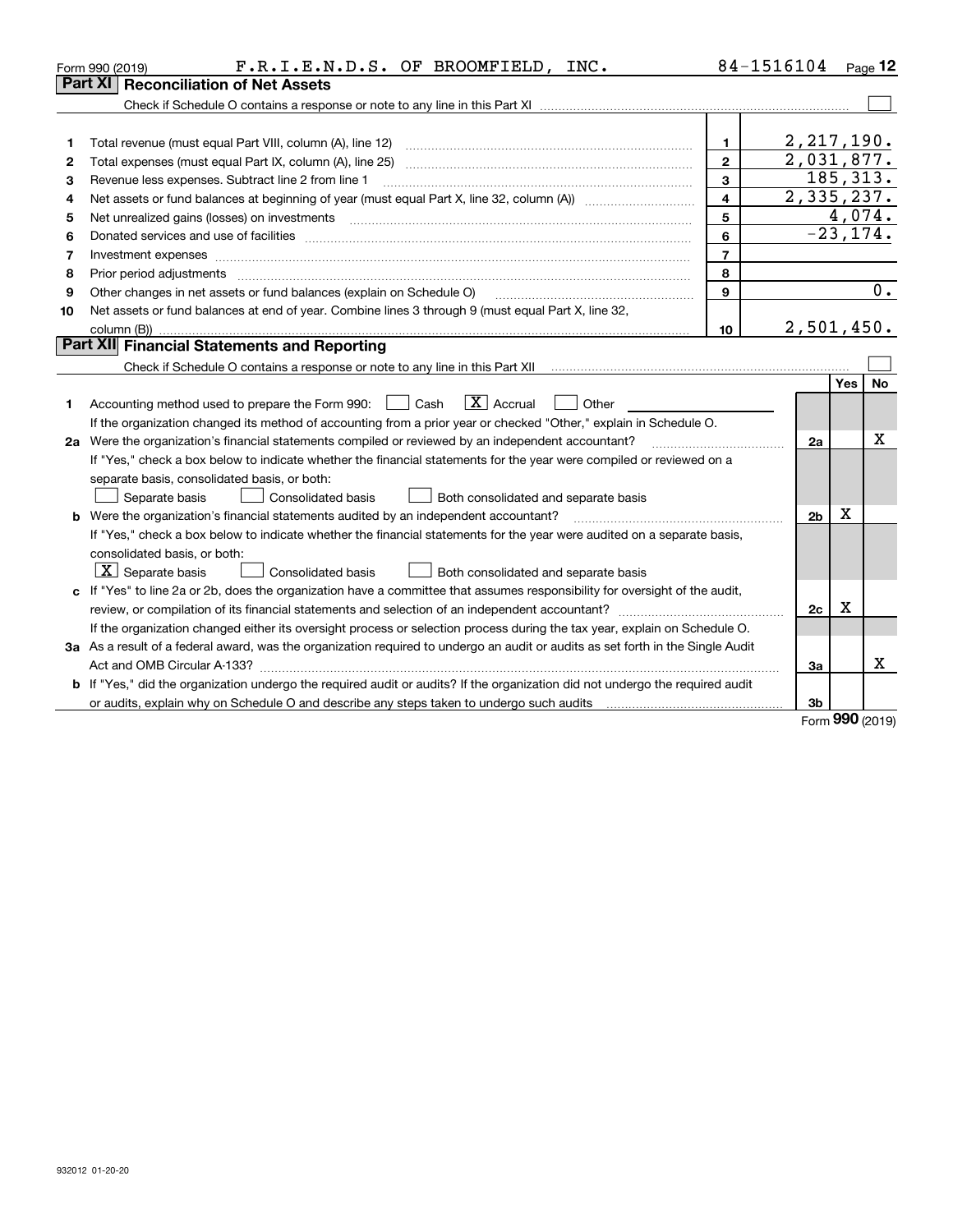Department of the Treasury Internal Revenue Service

|  |  |  | (Form 990 or 990-EZ) |  |
|--|--|--|----------------------|--|
|--|--|--|----------------------|--|

# **Public Charity Status and Public Support**

**Complete if the organization is a section 501(c)(3) organization or a section 4947(a)(1) nonexempt charitable trust. | Attach to Form 990 or Form 990-EZ.** 

|  | $\blacktriangleright$ Allach to Form 550 or Form 550-LZ.       |  |
|--|----------------------------------------------------------------|--|
|  | www.ire.gov/Eorm000 for.inetructions.and the latest informatio |  |

**| Go to www.irs.gov/Form990 for instructions and the latest information.**

| OMB No. 1545-0047                   |
|-------------------------------------|
| 19<br>1                             |
| <b>Open to Public</b><br>Inspection |
|                                     |

|       |                                                                                                                                                 | Name of the organization                                                                                                                                                                                                                           |          |                                                        |                             |                                 |                                                      |  | <b>Employer identification number</b><br>84-1516104 |
|-------|-------------------------------------------------------------------------------------------------------------------------------------------------|----------------------------------------------------------------------------------------------------------------------------------------------------------------------------------------------------------------------------------------------------|----------|--------------------------------------------------------|-----------------------------|---------------------------------|------------------------------------------------------|--|-----------------------------------------------------|
|       | F.R.I.E.N.D.S. OF BROOMFIELD, INC.<br>Part I<br>Reason for Public Charity Status (All organizations must complete this part.) See instructions. |                                                                                                                                                                                                                                                    |          |                                                        |                             |                                 |                                                      |  |                                                     |
|       |                                                                                                                                                 |                                                                                                                                                                                                                                                    |          |                                                        |                             |                                 |                                                      |  |                                                     |
|       |                                                                                                                                                 | The organization is not a private foundation because it is: (For lines 1 through 12, check only one box.)                                                                                                                                          |          |                                                        |                             |                                 |                                                      |  |                                                     |
| 1.    |                                                                                                                                                 | A church, convention of churches, or association of churches described in section 170(b)(1)(A)(i).                                                                                                                                                 |          |                                                        |                             |                                 |                                                      |  |                                                     |
| 2     |                                                                                                                                                 | A school described in section 170(b)(1)(A)(ii). (Attach Schedule E (Form 990 or 990-EZ).)                                                                                                                                                          |          |                                                        |                             |                                 |                                                      |  |                                                     |
| 3     |                                                                                                                                                 | A hospital or a cooperative hospital service organization described in section 170(b)(1)(A)(iii).                                                                                                                                                  |          |                                                        |                             |                                 |                                                      |  |                                                     |
|       |                                                                                                                                                 | A medical research organization operated in conjunction with a hospital described in section 170(b)(1)(A)(iii). Enter the hospital's name,                                                                                                         |          |                                                        |                             |                                 |                                                      |  |                                                     |
|       |                                                                                                                                                 | city, and state:                                                                                                                                                                                                                                   |          |                                                        |                             |                                 |                                                      |  |                                                     |
| 5     |                                                                                                                                                 | An organization operated for the benefit of a college or university owned or operated by a governmental unit described in                                                                                                                          |          |                                                        |                             |                                 |                                                      |  |                                                     |
|       |                                                                                                                                                 | section 170(b)(1)(A)(iv). (Complete Part II.)                                                                                                                                                                                                      |          |                                                        |                             |                                 |                                                      |  |                                                     |
| 6     |                                                                                                                                                 | A federal, state, or local government or governmental unit described in section 170(b)(1)(A)(v).                                                                                                                                                   |          |                                                        |                             |                                 |                                                      |  |                                                     |
| 7     | $\lfloor x \rfloor$                                                                                                                             | An organization that normally receives a substantial part of its support from a governmental unit or from the general public described in                                                                                                          |          |                                                        |                             |                                 |                                                      |  |                                                     |
|       |                                                                                                                                                 | section 170(b)(1)(A)(vi). (Complete Part II.)                                                                                                                                                                                                      |          |                                                        |                             |                                 |                                                      |  |                                                     |
| 8     |                                                                                                                                                 | A community trust described in section 170(b)(1)(A)(vi). (Complete Part II.)                                                                                                                                                                       |          |                                                        |                             |                                 |                                                      |  |                                                     |
| 9     |                                                                                                                                                 | An agricultural research organization described in section 170(b)(1)(A)(ix) operated in conjunction with a land-grant college                                                                                                                      |          |                                                        |                             |                                 |                                                      |  |                                                     |
|       |                                                                                                                                                 | or university or a non-land-grant college of agriculture (see instructions). Enter the name, city, and state of the college or                                                                                                                     |          |                                                        |                             |                                 |                                                      |  |                                                     |
|       |                                                                                                                                                 | university:                                                                                                                                                                                                                                        |          |                                                        |                             |                                 |                                                      |  |                                                     |
| 10    |                                                                                                                                                 | An organization that normally receives: (1) more than 33 1/3% of its support from contributions, membership fees, and gross receipts from                                                                                                          |          |                                                        |                             |                                 |                                                      |  |                                                     |
|       |                                                                                                                                                 | activities related to its exempt functions - subject to certain exceptions, and (2) no more than 33 1/3% of its support from gross investment                                                                                                      |          |                                                        |                             |                                 |                                                      |  |                                                     |
|       |                                                                                                                                                 | income and unrelated business taxable income (less section 511 tax) from businesses acquired by the organization after June 30, 1975.                                                                                                              |          |                                                        |                             |                                 |                                                      |  |                                                     |
|       |                                                                                                                                                 | See section 509(a)(2). (Complete Part III.)                                                                                                                                                                                                        |          |                                                        |                             |                                 |                                                      |  |                                                     |
| 11    |                                                                                                                                                 | An organization organized and operated exclusively to test for public safety. See section 509(a)(4).<br>An organization organized and operated exclusively for the benefit of, to perform the functions of, or to carry out the purposes of one or |          |                                                        |                             |                                 |                                                      |  |                                                     |
| 12    |                                                                                                                                                 | more publicly supported organizations described in section 509(a)(1) or section 509(a)(2). See section 509(a)(3). Check the box in                                                                                                                 |          |                                                        |                             |                                 |                                                      |  |                                                     |
|       |                                                                                                                                                 | lines 12a through 12d that describes the type of supporting organization and complete lines 12e, 12f, and 12g.                                                                                                                                     |          |                                                        |                             |                                 |                                                      |  |                                                     |
| a     |                                                                                                                                                 | Type I. A supporting organization operated, supervised, or controlled by its supported organization(s), typically by giving                                                                                                                        |          |                                                        |                             |                                 |                                                      |  |                                                     |
|       |                                                                                                                                                 | the supported organization(s) the power to regularly appoint or elect a majority of the directors or trustees of the supporting                                                                                                                    |          |                                                        |                             |                                 |                                                      |  |                                                     |
|       |                                                                                                                                                 | organization. You must complete Part IV, Sections A and B.                                                                                                                                                                                         |          |                                                        |                             |                                 |                                                      |  |                                                     |
| b     |                                                                                                                                                 | Type II. A supporting organization supervised or controlled in connection with its supported organization(s), by having                                                                                                                            |          |                                                        |                             |                                 |                                                      |  |                                                     |
|       |                                                                                                                                                 | control or management of the supporting organization vested in the same persons that control or manage the supported                                                                                                                               |          |                                                        |                             |                                 |                                                      |  |                                                     |
|       |                                                                                                                                                 | organization(s). You must complete Part IV, Sections A and C.                                                                                                                                                                                      |          |                                                        |                             |                                 |                                                      |  |                                                     |
| c     |                                                                                                                                                 | Type III functionally integrated. A supporting organization operated in connection with, and functionally integrated with,                                                                                                                         |          |                                                        |                             |                                 |                                                      |  |                                                     |
|       |                                                                                                                                                 | its supported organization(s) (see instructions). You must complete Part IV, Sections A, D, and E.                                                                                                                                                 |          |                                                        |                             |                                 |                                                      |  |                                                     |
| d     |                                                                                                                                                 | Type III non-functionally integrated. A supporting organization operated in connection with its supported organization(s)                                                                                                                          |          |                                                        |                             |                                 |                                                      |  |                                                     |
|       |                                                                                                                                                 | that is not functionally integrated. The organization generally must satisfy a distribution requirement and an attentiveness                                                                                                                       |          |                                                        |                             |                                 |                                                      |  |                                                     |
|       |                                                                                                                                                 | requirement (see instructions). You must complete Part IV, Sections A and D, and Part V.                                                                                                                                                           |          |                                                        |                             |                                 |                                                      |  |                                                     |
|       |                                                                                                                                                 | Check this box if the organization received a written determination from the IRS that it is a Type I, Type II, Type III                                                                                                                            |          |                                                        |                             |                                 |                                                      |  |                                                     |
|       |                                                                                                                                                 | functionally integrated, or Type III non-functionally integrated supporting organization.                                                                                                                                                          |          |                                                        |                             |                                 |                                                      |  |                                                     |
|       |                                                                                                                                                 | f Enter the number of supported organizations                                                                                                                                                                                                      |          |                                                        |                             |                                 |                                                      |  |                                                     |
|       |                                                                                                                                                 | g Provide the following information about the supported organization(s).<br>(i) Name of supported                                                                                                                                                  |          |                                                        |                             | (iv) Is the organization listed |                                                      |  |                                                     |
|       |                                                                                                                                                 | organization                                                                                                                                                                                                                                       | (ii) EIN | (iii) Type of organization<br>(described on lines 1-10 | in your governing document? |                                 | (v) Amount of monetary<br>support (see instructions) |  | (vi) Amount of other<br>support (see instructions)  |
|       |                                                                                                                                                 |                                                                                                                                                                                                                                                    |          | above (see instructions))                              | Yes                         | No                              |                                                      |  |                                                     |
|       |                                                                                                                                                 |                                                                                                                                                                                                                                                    |          |                                                        |                             |                                 |                                                      |  |                                                     |
|       |                                                                                                                                                 |                                                                                                                                                                                                                                                    |          |                                                        |                             |                                 |                                                      |  |                                                     |
|       |                                                                                                                                                 |                                                                                                                                                                                                                                                    |          |                                                        |                             |                                 |                                                      |  |                                                     |
|       |                                                                                                                                                 |                                                                                                                                                                                                                                                    |          |                                                        |                             |                                 |                                                      |  |                                                     |
|       |                                                                                                                                                 |                                                                                                                                                                                                                                                    |          |                                                        |                             |                                 |                                                      |  |                                                     |
|       |                                                                                                                                                 |                                                                                                                                                                                                                                                    |          |                                                        |                             |                                 |                                                      |  |                                                     |
|       |                                                                                                                                                 |                                                                                                                                                                                                                                                    |          |                                                        |                             |                                 |                                                      |  |                                                     |
|       |                                                                                                                                                 |                                                                                                                                                                                                                                                    |          |                                                        |                             |                                 |                                                      |  |                                                     |
|       |                                                                                                                                                 |                                                                                                                                                                                                                                                    |          |                                                        |                             |                                 |                                                      |  |                                                     |
| Total |                                                                                                                                                 |                                                                                                                                                                                                                                                    |          |                                                        |                             |                                 |                                                      |  |                                                     |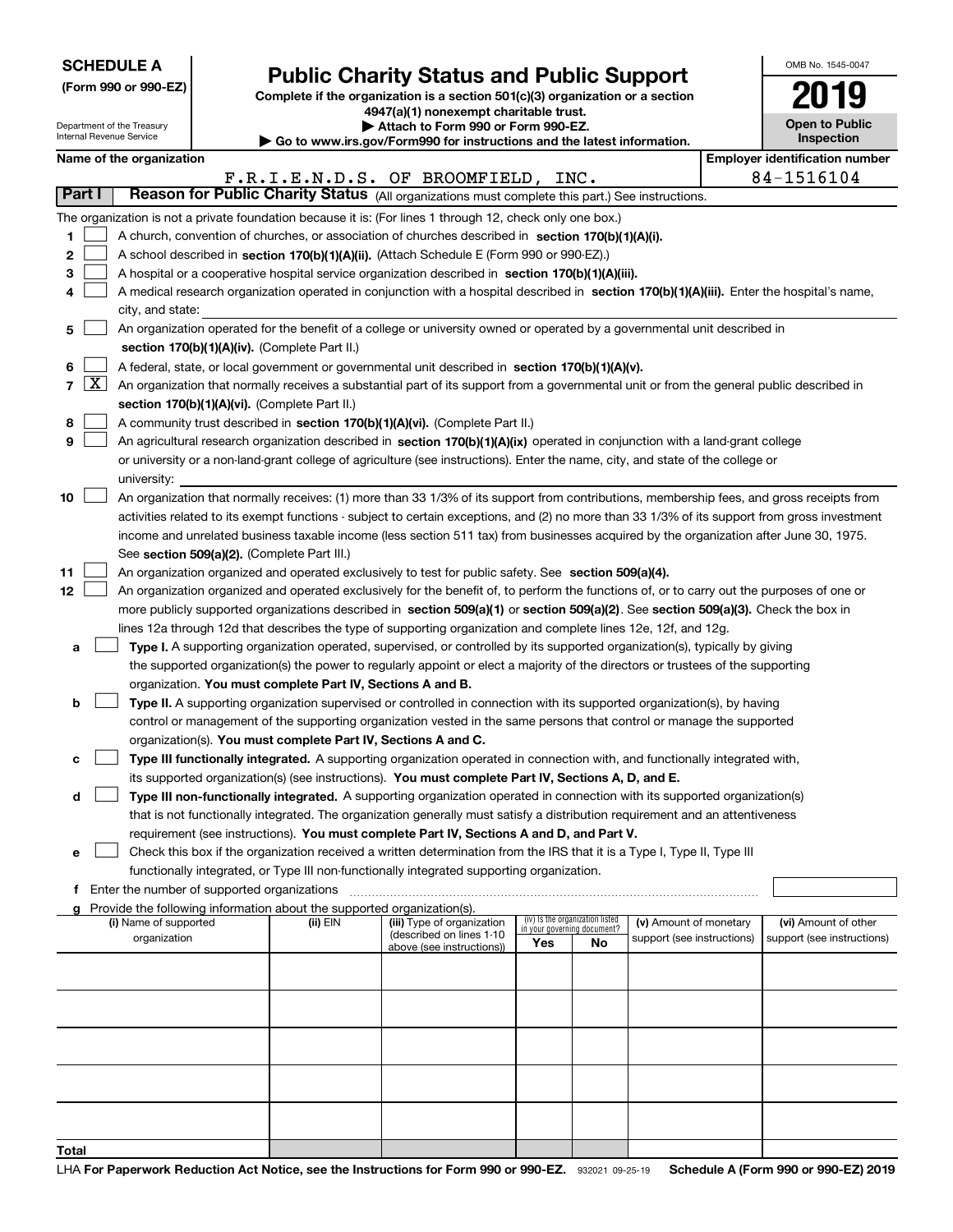#### Schedule A (Form 990 or 990-EZ) 2019 Page F.R.I.E.N.D.S. OF BROOMFIELD, INC. 84-1516104**Part II Support Schedule for Organizations Described in Sections 170(b)(1)(A)(iv) and 170(b)(1)(A)(vi)**

(Complete only if you checked the box on line 5, 7, or 8 of Part I or if the organization failed to qualify under Part III. If the organization fails to qualify under the tests listed below, please complete Part III.)

| <b>Section A. Public Support</b>                                                                                                               |                      |                        |                        |                                       |           |                                          |
|------------------------------------------------------------------------------------------------------------------------------------------------|----------------------|------------------------|------------------------|---------------------------------------|-----------|------------------------------------------|
| Calendar year (or fiscal year beginning in)                                                                                                    | (a) 2015             | (b) 2016               | $(c)$ 2017             | $(d)$ 2018                            | (e) 2019  | (f) Total                                |
| 1 Gifts, grants, contributions, and                                                                                                            |                      |                        |                        |                                       |           |                                          |
| membership fees received. (Do not                                                                                                              |                      |                        |                        |                                       |           |                                          |
| include any "unusual grants.")                                                                                                                 | 458,787.             | 487,040.               | 394,014.               | 505, 848.                             | 607,272.  | 2452961.                                 |
| 2 Tax revenues levied for the organ-                                                                                                           |                      |                        |                        |                                       |           |                                          |
| ization's benefit and either paid to                                                                                                           |                      |                        |                        |                                       |           |                                          |
| or expended on its behalf                                                                                                                      |                      |                        |                        |                                       |           |                                          |
| 3 The value of services or facilities                                                                                                          |                      |                        |                        |                                       |           |                                          |
| furnished by a governmental unit to                                                                                                            |                      |                        |                        |                                       |           |                                          |
| the organization without charge                                                                                                                |                      |                        |                        |                                       |           |                                          |
| 4 Total. Add lines 1 through 3                                                                                                                 | 458, 787.            | 487,040.               | 394,014.               | 505,848.                              | 607, 272. | 2452961.                                 |
| 5 The portion of total contributions                                                                                                           |                      |                        |                        |                                       |           |                                          |
| by each person (other than a                                                                                                                   |                      |                        |                        |                                       |           |                                          |
| governmental unit or publicly                                                                                                                  |                      |                        |                        |                                       |           |                                          |
| supported organization) included                                                                                                               |                      |                        |                        |                                       |           |                                          |
| on line 1 that exceeds 2% of the                                                                                                               |                      |                        |                        |                                       |           |                                          |
| amount shown on line 11,                                                                                                                       |                      |                        |                        |                                       |           |                                          |
| column (f)                                                                                                                                     |                      |                        |                        |                                       |           | 972,836.                                 |
|                                                                                                                                                |                      |                        |                        |                                       |           | 1480125.                                 |
| 6 Public support. Subtract line 5 from line 4.<br><b>Section B. Total Support</b>                                                              |                      |                        |                        |                                       |           |                                          |
| Calendar year (or fiscal year beginning in)                                                                                                    |                      |                        |                        |                                       | (e) 2019  |                                          |
| <b>7</b> Amounts from line 4                                                                                                                   | (a) 2015<br>458,787. | $(b)$ 2016<br>487,040. | $(c)$ 2017<br>394,014. | $(d)$ 2018<br>$\overline{505, 848}$ . | 607,272.  | (f) Total<br>2452961.                    |
|                                                                                                                                                |                      |                        |                        |                                       |           |                                          |
| 8 Gross income from interest,                                                                                                                  |                      |                        |                        |                                       |           |                                          |
| dividends, payments received on                                                                                                                |                      |                        |                        |                                       |           |                                          |
| securities loans, rents, royalties,                                                                                                            | 17.                  | 1,241.                 | 2,606.                 | 6, 247.                               | 8,309.    | 18,420.                                  |
| and income from similar sources                                                                                                                |                      |                        |                        |                                       |           |                                          |
| <b>9</b> Net income from unrelated business                                                                                                    |                      |                        |                        |                                       |           |                                          |
| activities, whether or not the                                                                                                                 |                      |                        |                        |                                       |           |                                          |
| business is regularly carried on                                                                                                               |                      |                        |                        |                                       |           |                                          |
| 10 Other income. Do not include gain                                                                                                           |                      |                        |                        |                                       |           |                                          |
| or loss from the sale of capital                                                                                                               |                      |                        |                        |                                       |           |                                          |
| assets (Explain in Part VI.)                                                                                                                   | 84,673.              | 63,004.                | 33,590.                | 39,250.                               |           | 220,517.                                 |
| 11 Total support. Add lines 7 through 10                                                                                                       |                      |                        |                        |                                       |           | 2691898.                                 |
| <b>12</b> Gross receipts from related activities, etc. (see instructions)                                                                      |                      |                        |                        |                                       | 12        | 5,180,989.                               |
| 13 First five years. If the Form 990 is for the organization's first, second, third, fourth, or fifth tax year as a section 501(c)(3)          |                      |                        |                        |                                       |           |                                          |
| organization, check this box and stop here                                                                                                     |                      |                        |                        |                                       |           |                                          |
| <b>Section C. Computation of Public Support Percentage</b>                                                                                     |                      |                        |                        |                                       |           |                                          |
| 14 Public support percentage for 2019 (line 6, column (f) divided by line 11, column (f) <i>manumeronominimi</i> ng                            |                      |                        |                        |                                       | 14        | 54.98<br>%                               |
|                                                                                                                                                |                      |                        |                        |                                       | 15        | 45.32<br>%                               |
| 16a 33 1/3% support test - 2019. If the organization did not check the box on line 13, and line 14 is 33 1/3% or more, check this box and      |                      |                        |                        |                                       |           |                                          |
| stop here. The organization qualifies as a publicly supported organization                                                                     |                      |                        |                        |                                       |           | $\blacktriangleright$ $\boxed{\text{X}}$ |
| b 33 1/3% support test - 2018. If the organization did not check a box on line 13 or 16a, and line 15 is 33 1/3% or more, check this box       |                      |                        |                        |                                       |           |                                          |
| and stop here. The organization qualifies as a publicly supported organization                                                                 |                      |                        |                        |                                       |           |                                          |
| 17a 10% -facts-and-circumstances test - 2019. If the organization did not check a box on line 13, 16a, or 16b, and line 14 is 10% or more,     |                      |                        |                        |                                       |           |                                          |
| and if the organization meets the "facts-and-circumstances" test, check this box and stop here. Explain in Part VI how the organization        |                      |                        |                        |                                       |           |                                          |
| meets the "facts-and-circumstances" test. The organization qualifies as a publicly supported organization                                      |                      |                        |                        |                                       |           |                                          |
| <b>b 10% -facts-and-circumstances test - 2018.</b> If the organization did not check a box on line 13, 16a, 16b, or 17a, and line 15 is 10% or |                      |                        |                        |                                       |           |                                          |
| more, and if the organization meets the "facts-and-circumstances" test, check this box and stop here. Explain in Part VI how the               |                      |                        |                        |                                       |           |                                          |
| organization meets the "facts-and-circumstances" test. The organization qualifies as a publicly supported organization                         |                      |                        |                        |                                       |           |                                          |
| 18 Private foundation. If the organization did not check a box on line 13, 16a, 16b, 17a, or 17b, check this box and see instructions          |                      |                        |                        |                                       |           |                                          |

**Schedule A (Form 990 or 990-EZ) 2019**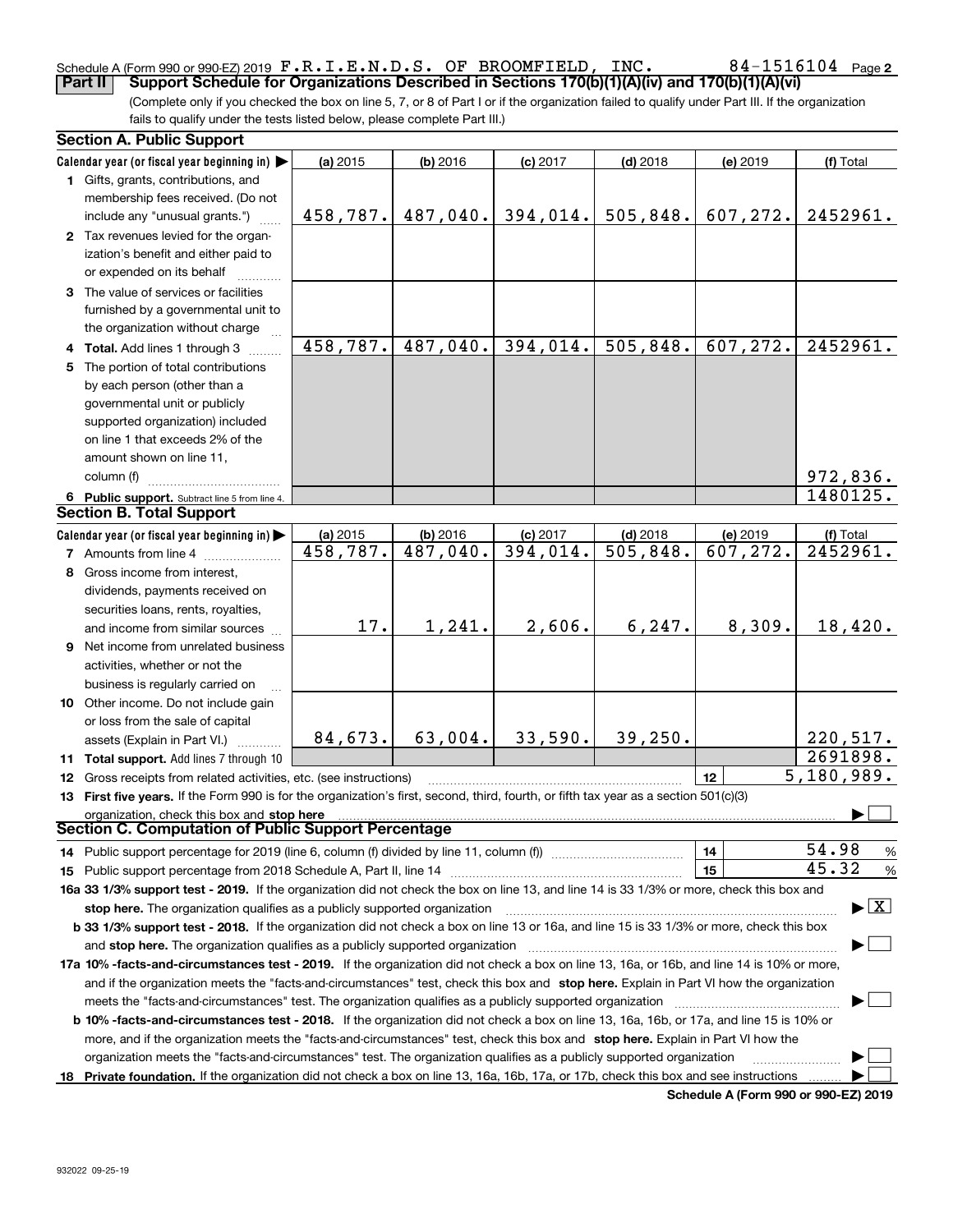#### Schedule A (Form 990 or 990-EZ) 2019 Page F.R.I.E.N.D.S. OF BROOMFIELD, INC. 84-1516104**Part III | Support Schedule for Organizations Described in Section 509(a)(2)**

(Complete only if you checked the box on line 10 of Part I or if the organization failed to qualify under Part II. If the organization fails to qualify under the tests listed below, please complete Part II.)

|    | <b>Section A. Public Support</b>                                                                                                                                                                                               |                 |          |                 |            |          |           |
|----|--------------------------------------------------------------------------------------------------------------------------------------------------------------------------------------------------------------------------------|-----------------|----------|-----------------|------------|----------|-----------|
|    | Calendar year (or fiscal year beginning in) $\blacktriangleright$                                                                                                                                                              | <b>(a)</b> 2015 | (b) 2016 | <b>(c)</b> 2017 | $(d)$ 2018 | (e) 2019 | (f) Total |
|    | 1 Gifts, grants, contributions, and                                                                                                                                                                                            |                 |          |                 |            |          |           |
|    | membership fees received. (Do not                                                                                                                                                                                              |                 |          |                 |            |          |           |
|    | include any "unusual grants.")                                                                                                                                                                                                 |                 |          |                 |            |          |           |
|    | <b>2</b> Gross receipts from admissions,                                                                                                                                                                                       |                 |          |                 |            |          |           |
|    | merchandise sold or services per-                                                                                                                                                                                              |                 |          |                 |            |          |           |
|    | formed, or facilities furnished in                                                                                                                                                                                             |                 |          |                 |            |          |           |
|    | any activity that is related to the<br>organization's tax-exempt purpose                                                                                                                                                       |                 |          |                 |            |          |           |
|    | 3 Gross receipts from activities that                                                                                                                                                                                          |                 |          |                 |            |          |           |
|    | are not an unrelated trade or bus-                                                                                                                                                                                             |                 |          |                 |            |          |           |
|    | iness under section 513                                                                                                                                                                                                        |                 |          |                 |            |          |           |
|    | 4 Tax revenues levied for the organ-                                                                                                                                                                                           |                 |          |                 |            |          |           |
|    | ization's benefit and either paid to                                                                                                                                                                                           |                 |          |                 |            |          |           |
|    | or expended on its behalf                                                                                                                                                                                                      |                 |          |                 |            |          |           |
|    | .                                                                                                                                                                                                                              |                 |          |                 |            |          |           |
|    | 5 The value of services or facilities                                                                                                                                                                                          |                 |          |                 |            |          |           |
|    | furnished by a governmental unit to                                                                                                                                                                                            |                 |          |                 |            |          |           |
|    | the organization without charge                                                                                                                                                                                                |                 |          |                 |            |          |           |
|    | <b>6 Total.</b> Add lines 1 through 5                                                                                                                                                                                          |                 |          |                 |            |          |           |
|    | 7a Amounts included on lines 1, 2, and                                                                                                                                                                                         |                 |          |                 |            |          |           |
|    | 3 received from disqualified persons                                                                                                                                                                                           |                 |          |                 |            |          |           |
|    | <b>b</b> Amounts included on lines 2 and 3 received<br>from other than disqualified persons that                                                                                                                               |                 |          |                 |            |          |           |
|    | exceed the greater of \$5,000 or 1% of the                                                                                                                                                                                     |                 |          |                 |            |          |           |
|    | amount on line 13 for the year                                                                                                                                                                                                 |                 |          |                 |            |          |           |
|    | c Add lines 7a and 7b                                                                                                                                                                                                          |                 |          |                 |            |          |           |
|    | 8 Public support. (Subtract line 7c from line 6.)                                                                                                                                                                              |                 |          |                 |            |          |           |
|    | <b>Section B. Total Support</b>                                                                                                                                                                                                |                 |          |                 |            |          |           |
|    | Calendar year (or fiscal year beginning in)                                                                                                                                                                                    | (a) $2015$      | (b) 2016 | <b>(c)</b> 2017 | $(d)$ 2018 | (e) 2019 | (f) Total |
|    | 9 Amounts from line 6                                                                                                                                                                                                          |                 |          |                 |            |          |           |
|    | <b>10a</b> Gross income from interest,<br>dividends, payments received on                                                                                                                                                      |                 |          |                 |            |          |           |
|    | securities loans, rents, royalties,                                                                                                                                                                                            |                 |          |                 |            |          |           |
|    | and income from similar sources                                                                                                                                                                                                |                 |          |                 |            |          |           |
|    | <b>b</b> Unrelated business taxable income                                                                                                                                                                                     |                 |          |                 |            |          |           |
|    | (less section 511 taxes) from businesses                                                                                                                                                                                       |                 |          |                 |            |          |           |
|    | acquired after June 30, 1975                                                                                                                                                                                                   |                 |          |                 |            |          |           |
|    | c Add lines 10a and 10b                                                                                                                                                                                                        |                 |          |                 |            |          |           |
|    | 11 Net income from unrelated business                                                                                                                                                                                          |                 |          |                 |            |          |           |
|    | activities not included in line 10b,                                                                                                                                                                                           |                 |          |                 |            |          |           |
|    | whether or not the business is<br>regularly carried on                                                                                                                                                                         |                 |          |                 |            |          |           |
|    | <b>12</b> Other income. Do not include gain                                                                                                                                                                                    |                 |          |                 |            |          |           |
|    | or loss from the sale of capital                                                                                                                                                                                               |                 |          |                 |            |          |           |
|    | assets (Explain in Part VI.)<br>13 Total support. (Add lines 9, 10c, 11, and 12.)                                                                                                                                              |                 |          |                 |            |          |           |
|    | 14 First five years. If the Form 990 is for the organization's first, second, third, fourth, or fifth tax year as a section 501(c)(3) organization,                                                                            |                 |          |                 |            |          |           |
|    | check this box and stop here measurements and contain the state of the state of the state of the state of the state of the state of the state of the state of the state of the state of the state of the state of the state of |                 |          |                 |            |          |           |
|    | <b>Section C. Computation of Public Support Percentage</b>                                                                                                                                                                     |                 |          |                 |            |          |           |
|    | 15 Public support percentage for 2019 (line 8, column (f), divided by line 13, column (f))                                                                                                                                     |                 |          |                 |            | 15       | %         |
|    | 16 Public support percentage from 2018 Schedule A, Part III, line 15                                                                                                                                                           |                 |          |                 |            | 16       | %         |
|    | <b>Section D. Computation of Investment Income Percentage</b>                                                                                                                                                                  |                 |          |                 |            |          |           |
|    | 17 Investment income percentage for 2019 (line 10c, column (f), divided by line 13, column (f))                                                                                                                                |                 |          |                 |            | 17       | %         |
|    | <b>18</b> Investment income percentage from <b>2018</b> Schedule A, Part III, line 17                                                                                                                                          |                 |          |                 |            | 18       | %         |
|    | 19a 33 1/3% support tests - 2019. If the organization did not check the box on line 14, and line 15 is more than 33 1/3%, and line 17 is not                                                                                   |                 |          |                 |            |          |           |
|    | more than 33 1/3%, check this box and stop here. The organization qualifies as a publicly supported organization                                                                                                               |                 |          |                 |            |          | $\sim$    |
|    |                                                                                                                                                                                                                                |                 |          |                 |            |          |           |
|    | b 33 1/3% support tests - 2018. If the organization did not check a box on line 14 or line 19a, and line 16 is more than 33 1/3%, and                                                                                          |                 |          |                 |            |          |           |
|    | line 18 is not more than 33 1/3%, check this box and stop here. The organization qualifies as a publicly supported organization                                                                                                |                 |          |                 |            |          |           |
| 20 |                                                                                                                                                                                                                                |                 |          |                 |            |          |           |

**Schedule A (Form 990 or 990-EZ) 2019**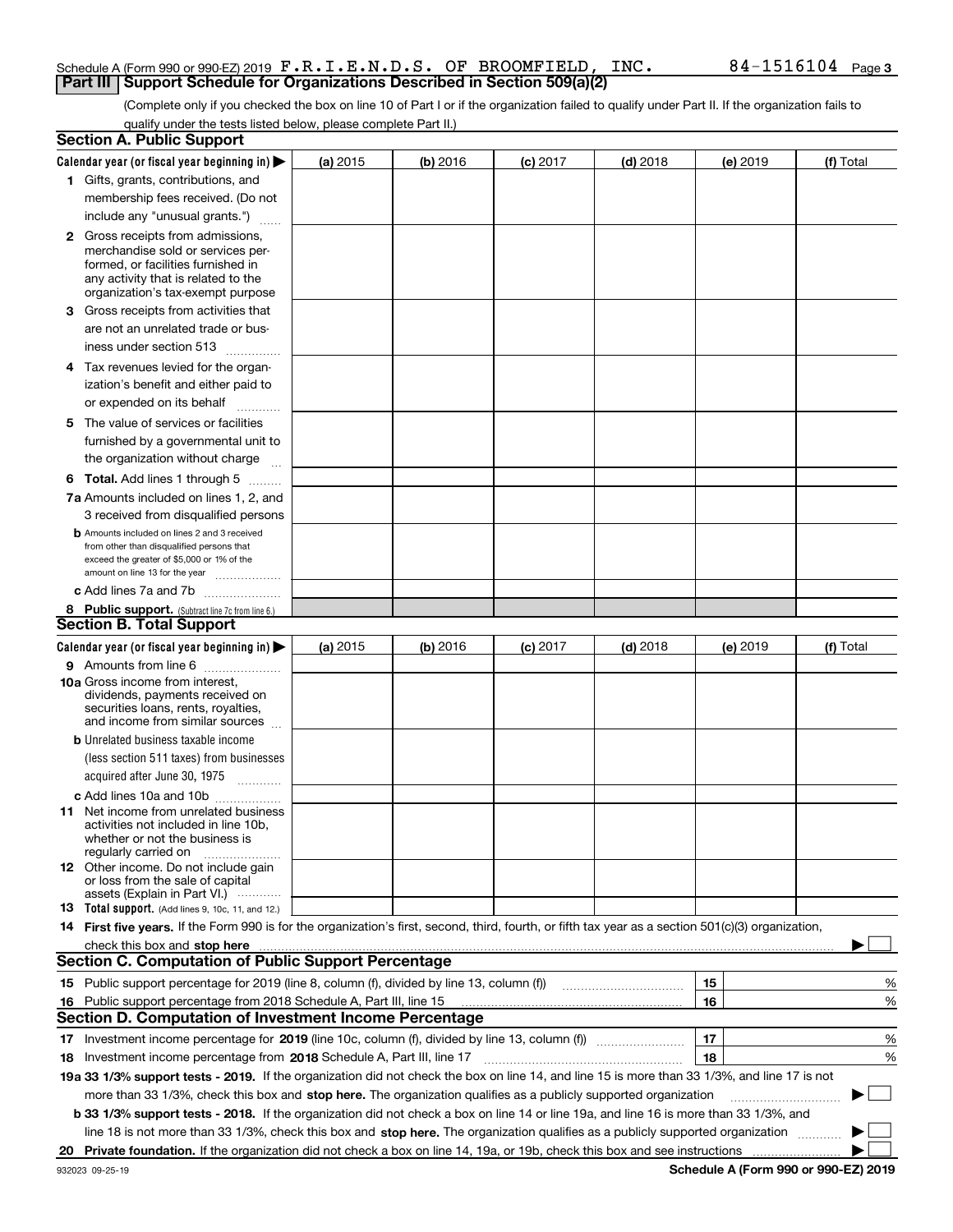**1**

**2**

**3a**

**3b**

**3c**

**4a**

**4b**

**4c**

**5a**

**5b5c**

**6**

**7**

**8**

**9a**

**9b**

**9c**

**YesNo**

# **Part IV Supporting Organizations**

(Complete only if you checked a box in line 12 on Part I. If you checked 12a of Part I, complete Sections A and B. If you checked 12b of Part I, complete Sections A and C. If you checked 12c of Part I, complete Sections A, D, and E. If you checked 12d of Part I, complete Sections A and D, and complete Part V.)

#### **Section A. All Supporting Organizations**

- **1** Are all of the organization's supported organizations listed by name in the organization's governing documents? If "No," describe in **Part VI** how the supported organizations are designated. If designated by *class or purpose, describe the designation. If historic and continuing relationship, explain.*
- **2** Did the organization have any supported organization that does not have an IRS determination of status under section 509(a)(1) or (2)? If "Yes," explain in Part VI how the organization determined that the supported *organization was described in section 509(a)(1) or (2).*
- **3a** Did the organization have a supported organization described in section 501(c)(4), (5), or (6)? If "Yes," answer *(b) and (c) below.*
- **b** Did the organization confirm that each supported organization qualified under section 501(c)(4), (5), or (6) and satisfied the public support tests under section 509(a)(2)? If "Yes," describe in **Part VI** when and how the *organization made the determination.*
- **c**Did the organization ensure that all support to such organizations was used exclusively for section 170(c)(2)(B) purposes? If "Yes," explain in **Part VI** what controls the organization put in place to ensure such use.
- **4a***If* Was any supported organization not organized in the United States ("foreign supported organization")? *"Yes," and if you checked 12a or 12b in Part I, answer (b) and (c) below.*
- **b** Did the organization have ultimate control and discretion in deciding whether to make grants to the foreign supported organization? If "Yes," describe in **Part VI** how the organization had such control and discretion *despite being controlled or supervised by or in connection with its supported organizations.*
- **c** Did the organization support any foreign supported organization that does not have an IRS determination under sections 501(c)(3) and 509(a)(1) or (2)? If "Yes," explain in **Part VI** what controls the organization used *to ensure that all support to the foreign supported organization was used exclusively for section 170(c)(2)(B) purposes.*
- **5a***If "Yes,"* Did the organization add, substitute, or remove any supported organizations during the tax year? answer (b) and (c) below (if applicable). Also, provide detail in **Part VI,** including (i) the names and EIN *numbers of the supported organizations added, substituted, or removed; (ii) the reasons for each such action; (iii) the authority under the organization's organizing document authorizing such action; and (iv) how the action was accomplished (such as by amendment to the organizing document).*
- **b** Type I or Type II only. Was any added or substituted supported organization part of a class already designated in the organization's organizing document?
- **cSubstitutions only.**  Was the substitution the result of an event beyond the organization's control?
- **6** Did the organization provide support (whether in the form of grants or the provision of services or facilities) to **Part VI.** *If "Yes," provide detail in* support or benefit one or more of the filing organization's supported organizations? anyone other than (i) its supported organizations, (ii) individuals that are part of the charitable class benefited by one or more of its supported organizations, or (iii) other supporting organizations that also
- **7**Did the organization provide a grant, loan, compensation, or other similar payment to a substantial contributor *If "Yes," complete Part I of Schedule L (Form 990 or 990-EZ).* regard to a substantial contributor? (as defined in section 4958(c)(3)(C)), a family member of a substantial contributor, or a 35% controlled entity with
- **8** Did the organization make a loan to a disqualified person (as defined in section 4958) not described in line 7? *If "Yes," complete Part I of Schedule L (Form 990 or 990-EZ).*
- **9a** Was the organization controlled directly or indirectly at any time during the tax year by one or more in section 509(a)(1) or (2))? If "Yes," *provide detail in* <code>Part VI.</code> disqualified persons as defined in section 4946 (other than foundation managers and organizations described
- **b** Did one or more disqualified persons (as defined in line 9a) hold a controlling interest in any entity in which the supporting organization had an interest? If "Yes," provide detail in P**art VI**.
- **c**Did a disqualified person (as defined in line 9a) have an ownership interest in, or derive any personal benefit from, assets in which the supporting organization also had an interest? If "Yes," provide detail in P**art VI.**
- **10a** Was the organization subject to the excess business holdings rules of section 4943 because of section supporting organizations)? If "Yes," answer 10b below. 4943(f) (regarding certain Type II supporting organizations, and all Type III non-functionally integrated
- **b** Did the organization have any excess business holdings in the tax year? (Use Schedule C, Form 4720, to *determine whether the organization had excess business holdings.)*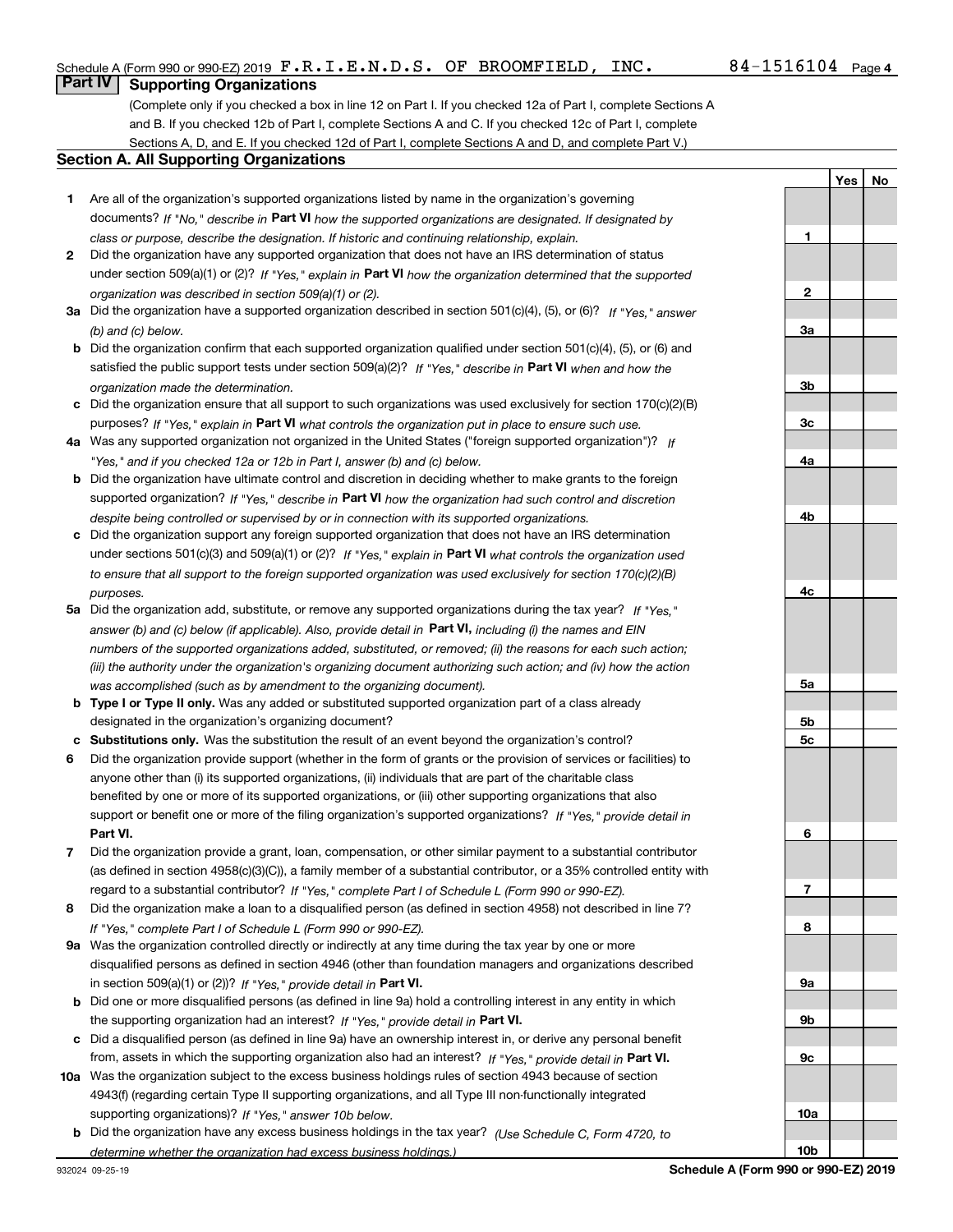# Schedule A (Form 990 or 990-EZ) 2019 Page F.R.I.E.N.D.S. OF BROOMFIELD, INC. 84-1516104**Part IV Supporting Organizations** *(continued)*

|    |                                                                                                                                                                                                               |                | Yes | No |
|----|---------------------------------------------------------------------------------------------------------------------------------------------------------------------------------------------------------------|----------------|-----|----|
| 11 | Has the organization accepted a gift or contribution from any of the following persons?                                                                                                                       |                |     |    |
|    | a A person who directly or indirectly controls, either alone or together with persons described in (b) and (c)                                                                                                |                |     |    |
|    | below, the governing body of a supported organization?                                                                                                                                                        | 11a            |     |    |
|    | <b>b</b> A family member of a person described in (a) above?                                                                                                                                                  | 11b            |     |    |
|    | A 35% controlled entity of a person described in (a) or (b) above? If "Yes" to a, b, or c, provide detail in Part VI.                                                                                         | 11c            |     |    |
|    | <b>Section B. Type I Supporting Organizations</b>                                                                                                                                                             |                |     |    |
|    |                                                                                                                                                                                                               |                | Yes | No |
| 1  | Did the directors, trustees, or membership of one or more supported organizations have the power to                                                                                                           |                |     |    |
|    | regularly appoint or elect at least a majority of the organization's directors or trustees at all times during the                                                                                            |                |     |    |
|    | tax year? If "No," describe in Part VI how the supported organization(s) effectively operated, supervised, or                                                                                                 |                |     |    |
|    | controlled the organization's activities. If the organization had more than one supported organization,                                                                                                       |                |     |    |
|    |                                                                                                                                                                                                               |                |     |    |
|    | describe how the powers to appoint and/or remove directors or trustees were allocated among the supported                                                                                                     | 1              |     |    |
| 2  | organizations and what conditions or restrictions, if any, applied to such powers during the tax year.<br>Did the organization operate for the benefit of any supported organization other than the supported |                |     |    |
|    |                                                                                                                                                                                                               |                |     |    |
|    | organization(s) that operated, supervised, or controlled the supporting organization? If "Yes," explain in                                                                                                    |                |     |    |
|    | Part VI how providing such benefit carried out the purposes of the supported organization(s) that operated,                                                                                                   |                |     |    |
|    | supervised, or controlled the supporting organization.                                                                                                                                                        | $\mathbf 2$    |     |    |
|    | <b>Section C. Type II Supporting Organizations</b>                                                                                                                                                            |                |     |    |
|    |                                                                                                                                                                                                               |                | Yes | No |
| 1  | Were a majority of the organization's directors or trustees during the tax year also a majority of the directors                                                                                              |                |     |    |
|    | or trustees of each of the organization's supported organization(s)? If "No," describe in Part VI how control                                                                                                 |                |     |    |
|    | or management of the supporting organization was vested in the same persons that controlled or managed                                                                                                        |                |     |    |
|    | the supported organization(s).                                                                                                                                                                                | 1              |     |    |
|    | <b>Section D. All Type III Supporting Organizations</b>                                                                                                                                                       |                |     |    |
|    |                                                                                                                                                                                                               |                | Yes | No |
| 1  | Did the organization provide to each of its supported organizations, by the last day of the fifth month of the                                                                                                |                |     |    |
|    | organization's tax year, (i) a written notice describing the type and amount of support provided during the prior tax                                                                                         |                |     |    |
|    | year, (ii) a copy of the Form 990 that was most recently filed as of the date of notification, and (iii) copies of the                                                                                        |                |     |    |
|    | organization's governing documents in effect on the date of notification, to the extent not previously provided?                                                                                              | 1              |     |    |
| 2  | Were any of the organization's officers, directors, or trustees either (i) appointed or elected by the supported                                                                                              |                |     |    |
|    | organization(s) or (ii) serving on the governing body of a supported organization? If "No," explain in Part VI how                                                                                            |                |     |    |
|    | the organization maintained a close and continuous working relationship with the supported organization(s).                                                                                                   | $\mathbf{2}$   |     |    |
| 3  | By reason of the relationship described in (2), did the organization's supported organizations have a                                                                                                         |                |     |    |
|    | significant voice in the organization's investment policies and in directing the use of the organization's                                                                                                    |                |     |    |
|    | income or assets at all times during the tax year? If "Yes," describe in Part VI the role the organization's                                                                                                  |                |     |    |
|    | supported organizations played in this regard.                                                                                                                                                                | 3              |     |    |
|    | Section E. Type III Functionally Integrated Supporting Organizations                                                                                                                                          |                |     |    |
| 1  |                                                                                                                                                                                                               |                |     |    |
|    | Check the box next to the method that the organization used to satisfy the Integral Part Test during the year (see instructions).                                                                             |                |     |    |
| а  | The organization satisfied the Activities Test. Complete line 2 below.                                                                                                                                        |                |     |    |
| b  | The organization is the parent of each of its supported organizations. Complete line 3 below.                                                                                                                 |                |     |    |
| c  | The organization supported a governmental entity. Describe in Part VI how you supported a government entity (see instructions),                                                                               |                |     |    |
| 2  | Activities Test. Answer (a) and (b) below.                                                                                                                                                                    |                | Yes | No |
| а  | Did substantially all of the organization's activities during the tax year directly further the exempt purposes of                                                                                            |                |     |    |
|    | the supported organization(s) to which the organization was responsive? If "Yes," then in Part VI identify                                                                                                    |                |     |    |
|    | those supported organizations and explain how these activities directly furthered their exempt purposes,                                                                                                      |                |     |    |
|    | how the organization was responsive to those supported organizations, and how the organization determined                                                                                                     |                |     |    |
|    | that these activities constituted substantially all of its activities.                                                                                                                                        | 2a             |     |    |
| b  | Did the activities described in (a) constitute activities that, but for the organization's involvement, one or more                                                                                           |                |     |    |
|    | of the organization's supported organization(s) would have been engaged in? If "Yes," explain in Part VI the                                                                                                  |                |     |    |
|    | reasons for the organization's position that its supported organization(s) would have engaged in these                                                                                                        |                |     |    |
|    | activities but for the organization's involvement.                                                                                                                                                            | 2 <sub>b</sub> |     |    |
| З  | Parent of Supported Organizations. Answer (a) and (b) below.                                                                                                                                                  |                |     |    |
| а  | Did the organization have the power to regularly appoint or elect a majority of the officers, directors, or                                                                                                   |                |     |    |
|    | trustees of each of the supported organizations? Provide details in Part VI.                                                                                                                                  | За             |     |    |
| b  | Did the organization exercise a substantial degree of direction over the policies, programs, and activities of each                                                                                           |                |     |    |
|    | of its supported organizations? If "Yes," describe in Part VI the role played by the organization in this regard.                                                                                             | 3b             |     |    |

**Schedule A (Form 990 or 990-EZ) 2019**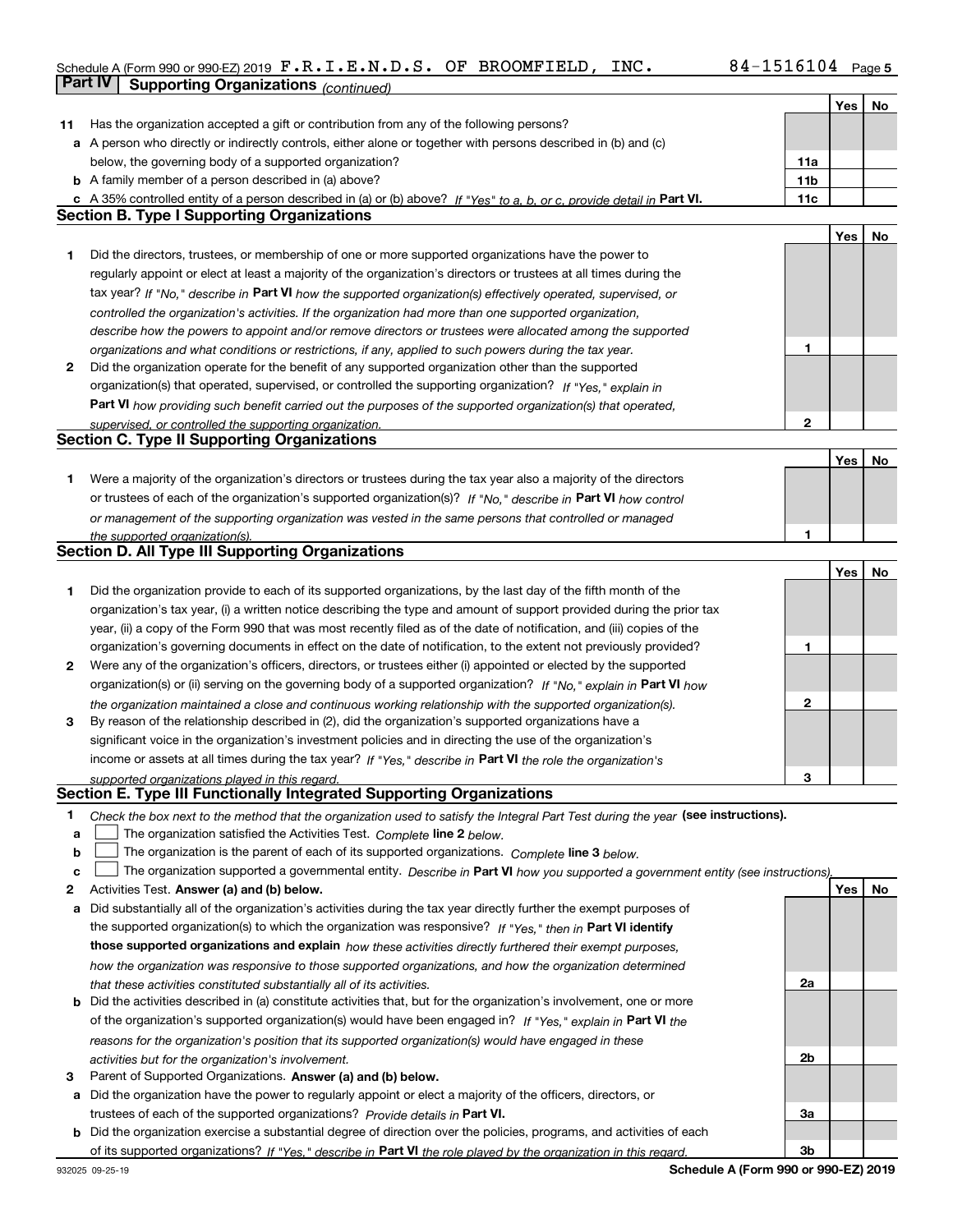| Schedule A (Form 990 or 990-EZ) 2019 $\mathbf{F} \cdot \mathbf{R} \cdot \mathbf{I} \cdot \mathbf{E} \cdot \mathbf{N} \cdot \mathbf{D} \cdot \mathbf{S}$ . OF BROOMFIELD, INC. |  | $84 - 1516104$ Page 6 |  |
|-------------------------------------------------------------------------------------------------------------------------------------------------------------------------------|--|-----------------------|--|
| <b>Part V</b>   Type III Non-Functionally Integrated 509(a)(3) Supporting Organizations                                                                                       |  |                       |  |

1 Check here if the organization satisfied the Integral Part Test as a qualifying trust on Nov. 20, 1970 (explain in Part VI). See instructions. All other Type III non-functionally integrated supporting organizations must complete Sections A through E.

|    | Section A - Adjusted Net Income                                              |                | (A) Prior Year | (B) Current Year<br>(optional) |
|----|------------------------------------------------------------------------------|----------------|----------------|--------------------------------|
| 1. | Net short-term capital gain                                                  | 1              |                |                                |
| 2  | Recoveries of prior-year distributions                                       | $\mathbf{2}$   |                |                                |
| 3  | Other gross income (see instructions)                                        | 3              |                |                                |
| 4  | Add lines 1 through 3.                                                       | 4              |                |                                |
| 5  | Depreciation and depletion                                                   | 5              |                |                                |
| 6  | Portion of operating expenses paid or incurred for production or             |                |                |                                |
|    | collection of gross income or for management, conservation, or               |                |                |                                |
|    | maintenance of property held for production of income (see instructions)     | 6              |                |                                |
| 7  | Other expenses (see instructions)                                            | $\overline{7}$ |                |                                |
| 8  | Adjusted Net Income (subtract lines 5, 6, and 7 from line 4)                 | 8              |                |                                |
|    | <b>Section B - Minimum Asset Amount</b>                                      |                | (A) Prior Year | (B) Current Year<br>(optional) |
| 1  | Aggregate fair market value of all non-exempt-use assets (see                |                |                |                                |
|    | instructions for short tax year or assets held for part of year):            |                |                |                                |
|    | a Average monthly value of securities                                        | 1a             |                |                                |
|    | <b>b</b> Average monthly cash balances                                       | 1b             |                |                                |
|    | c Fair market value of other non-exempt-use assets                           | 1c             |                |                                |
|    | d Total (add lines 1a, 1b, and 1c)                                           | 1d             |                |                                |
|    | <b>e</b> Discount claimed for blockage or other                              |                |                |                                |
|    | factors (explain in detail in Part VI):                                      |                |                |                                |
| 2  | Acquisition indebtedness applicable to non-exempt-use assets                 | $\mathbf{2}$   |                |                                |
| 3  | Subtract line 2 from line 1d.                                                | 3              |                |                                |
| 4  | Cash deemed held for exempt use. Enter 1-1/2% of line 3 (for greater amount, |                |                |                                |
|    | see instructions).                                                           | 4              |                |                                |
| 5  | Net value of non-exempt-use assets (subtract line 4 from line 3)             | 5              |                |                                |
| 6  | Multiply line 5 by .035.                                                     | 6              |                |                                |
| 7  | Recoveries of prior-year distributions                                       | $\overline{7}$ |                |                                |
| 8  | Minimum Asset Amount (add line 7 to line 6)                                  | 8              |                |                                |
|    | <b>Section C - Distributable Amount</b>                                      |                |                | <b>Current Year</b>            |
| 1  | Adjusted net income for prior year (from Section A, line 8, Column A)        | 1              |                |                                |
| 2  | Enter 85% of line 1                                                          | $\mathbf{2}$   |                |                                |
| 3  | Minimum asset amount for prior year (from Section B, line 8, Column A)       | 3              |                |                                |
| 4  | Enter greater of line 2 or line 3.                                           | 4              |                |                                |
| 5  | Income tax imposed in prior year                                             | 5              |                |                                |
| 6  | <b>Distributable Amount.</b> Subtract line 5 from line 4, unless subject to  |                |                |                                |
|    | emergency temporary reduction (see instructions).                            | 6              |                |                                |

**7**Check here if the current year is the organization's first as a non-functionally integrated Type III supporting organization (see instructions).

**Schedule A (Form 990 or 990-EZ) 2019**

**1**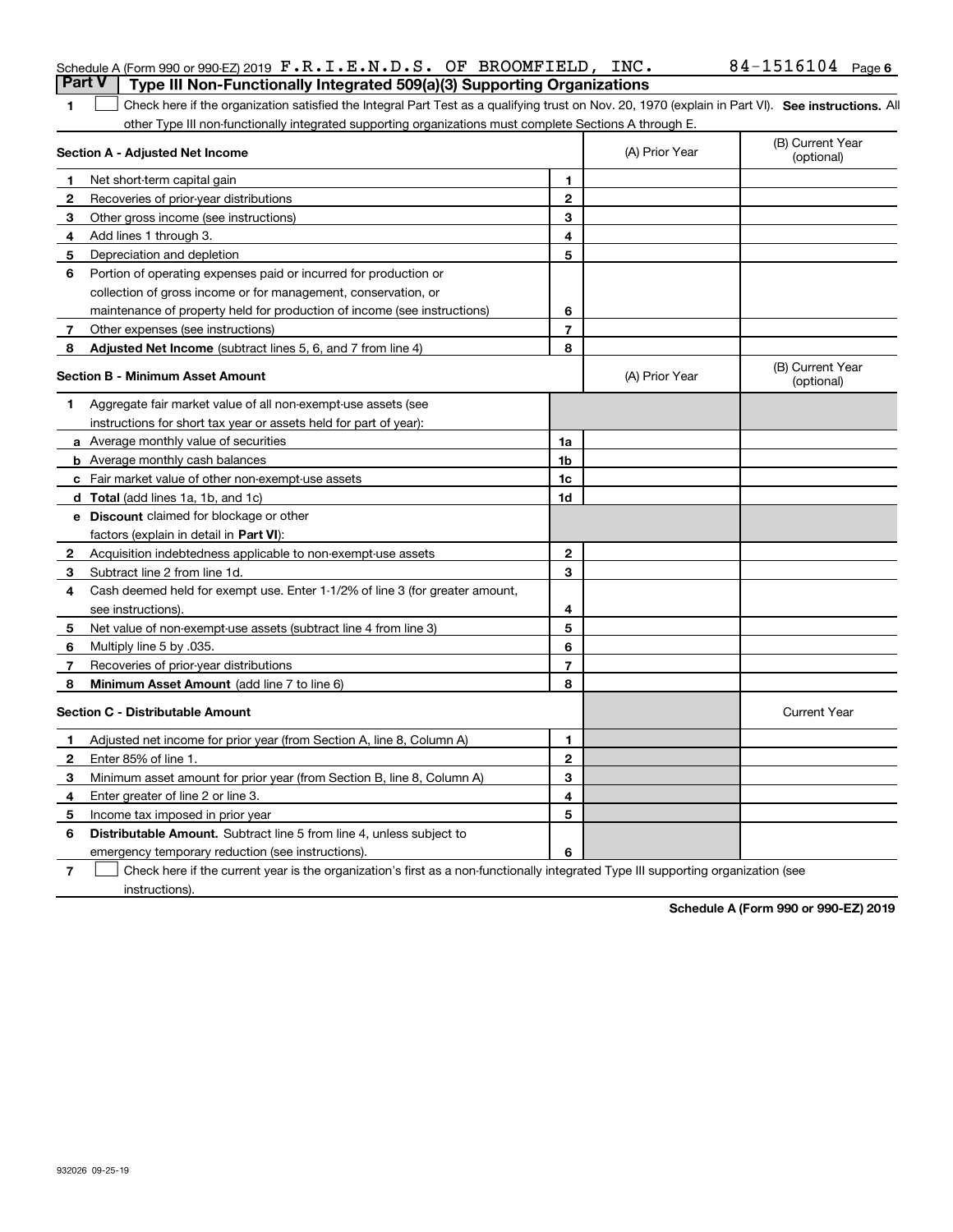#### Schedule A (Form 990 or 990-EZ) 2019  $\texttt{F} \cdot \texttt{R} \cdot \texttt{L} \cdot \texttt{E} \cdot \texttt{N} \cdot \texttt{D} \cdot \texttt{S} \cdot \texttt{OF}$  BROOMFIELD , INC  $\texttt{N} \cdot \texttt{D} \cdot \texttt{S} \cdot \texttt{D} \cdot \texttt{B}$ F.R.I.E.N.D.S. OF BROOMFIELD, INC. 84-1516104

| <b>Part V</b> | Type III Non-Functionally Integrated 509(a)(3) Supporting Organizations                    |                             | (continued)                           |                                                |
|---------------|--------------------------------------------------------------------------------------------|-----------------------------|---------------------------------------|------------------------------------------------|
|               | <b>Section D - Distributions</b>                                                           |                             |                                       | <b>Current Year</b>                            |
| 1             | Amounts paid to supported organizations to accomplish exempt purposes                      |                             |                                       |                                                |
| 2             | Amounts paid to perform activity that directly furthers exempt purposes of supported       |                             |                                       |                                                |
|               | organizations, in excess of income from activity                                           |                             |                                       |                                                |
| 3             | Administrative expenses paid to accomplish exempt purposes of supported organizations      |                             |                                       |                                                |
| 4             | Amounts paid to acquire exempt-use assets                                                  |                             |                                       |                                                |
| 5             | Qualified set-aside amounts (prior IRS approval required)                                  |                             |                                       |                                                |
| 6             | Other distributions (describe in Part VI). See instructions.                               |                             |                                       |                                                |
| 7             | <b>Total annual distributions.</b> Add lines 1 through 6.                                  |                             |                                       |                                                |
| 8             | Distributions to attentive supported organizations to which the organization is responsive |                             |                                       |                                                |
|               | (provide details in Part VI). See instructions.                                            |                             |                                       |                                                |
| 9             | Distributable amount for 2019 from Section C, line 6                                       |                             |                                       |                                                |
| 10            | Line 8 amount divided by line 9 amount                                                     |                             |                                       |                                                |
|               |                                                                                            | (i)                         | (ii)                                  | (iii)                                          |
|               | <b>Section E - Distribution Allocations</b> (see instructions)                             | <b>Excess Distributions</b> | <b>Underdistributions</b><br>Pre-2019 | <b>Distributable</b><br><b>Amount for 2019</b> |
| 1             | Distributable amount for 2019 from Section C, line 6                                       |                             |                                       |                                                |
| 2             | Underdistributions, if any, for years prior to 2019 (reason-                               |                             |                                       |                                                |
|               | able cause required- explain in Part VI). See instructions.                                |                             |                                       |                                                |
| З             | Excess distributions carryover, if any, to 2019                                            |                             |                                       |                                                |
|               | <b>a</b> From 2014                                                                         |                             |                                       |                                                |
|               | <b>b</b> From $2015$                                                                       |                             |                                       |                                                |
|               | $c$ From 2016                                                                              |                             |                                       |                                                |
|               | d From 2017                                                                                |                             |                                       |                                                |
|               | e From 2018                                                                                |                             |                                       |                                                |
|               | Total of lines 3a through e                                                                |                             |                                       |                                                |
| g             | Applied to underdistributions of prior years                                               |                             |                                       |                                                |
|               | h Applied to 2019 distributable amount                                                     |                             |                                       |                                                |
|               | Carryover from 2014 not applied (see instructions)                                         |                             |                                       |                                                |
|               | Remainder. Subtract lines 3g, 3h, and 3i from 3f.                                          |                             |                                       |                                                |
| 4             | Distributions for 2019 from Section D,                                                     |                             |                                       |                                                |
|               | line $7:$                                                                                  |                             |                                       |                                                |
|               | <b>a</b> Applied to underdistributions of prior years                                      |                             |                                       |                                                |
|               | <b>b</b> Applied to 2019 distributable amount                                              |                             |                                       |                                                |
|               | c Remainder. Subtract lines 4a and 4b from 4.                                              |                             |                                       |                                                |
| 5             | Remaining underdistributions for years prior to 2019, if                                   |                             |                                       |                                                |
|               | any. Subtract lines 3g and 4a from line 2. For result greater                              |                             |                                       |                                                |
|               | than zero, explain in Part VI. See instructions.                                           |                             |                                       |                                                |
| 6             | Remaining underdistributions for 2019. Subtract lines 3h                                   |                             |                                       |                                                |
|               | and 4b from line 1. For result greater than zero, explain in                               |                             |                                       |                                                |
|               | Part VI. See instructions.                                                                 |                             |                                       |                                                |
| 7             | Excess distributions carryover to 2020. Add lines 3j                                       |                             |                                       |                                                |
|               | and 4c.                                                                                    |                             |                                       |                                                |
| 8             | Breakdown of line 7:                                                                       |                             |                                       |                                                |
|               | a Excess from 2015                                                                         |                             |                                       |                                                |
|               |                                                                                            |                             |                                       |                                                |
|               | <b>b</b> Excess from 2016                                                                  |                             |                                       |                                                |
|               | c Excess from 2017                                                                         |                             |                                       |                                                |
|               | d Excess from 2018                                                                         |                             |                                       |                                                |
|               | e Excess from 2019                                                                         |                             |                                       |                                                |

**Schedule A (Form 990 or 990-EZ) 2019**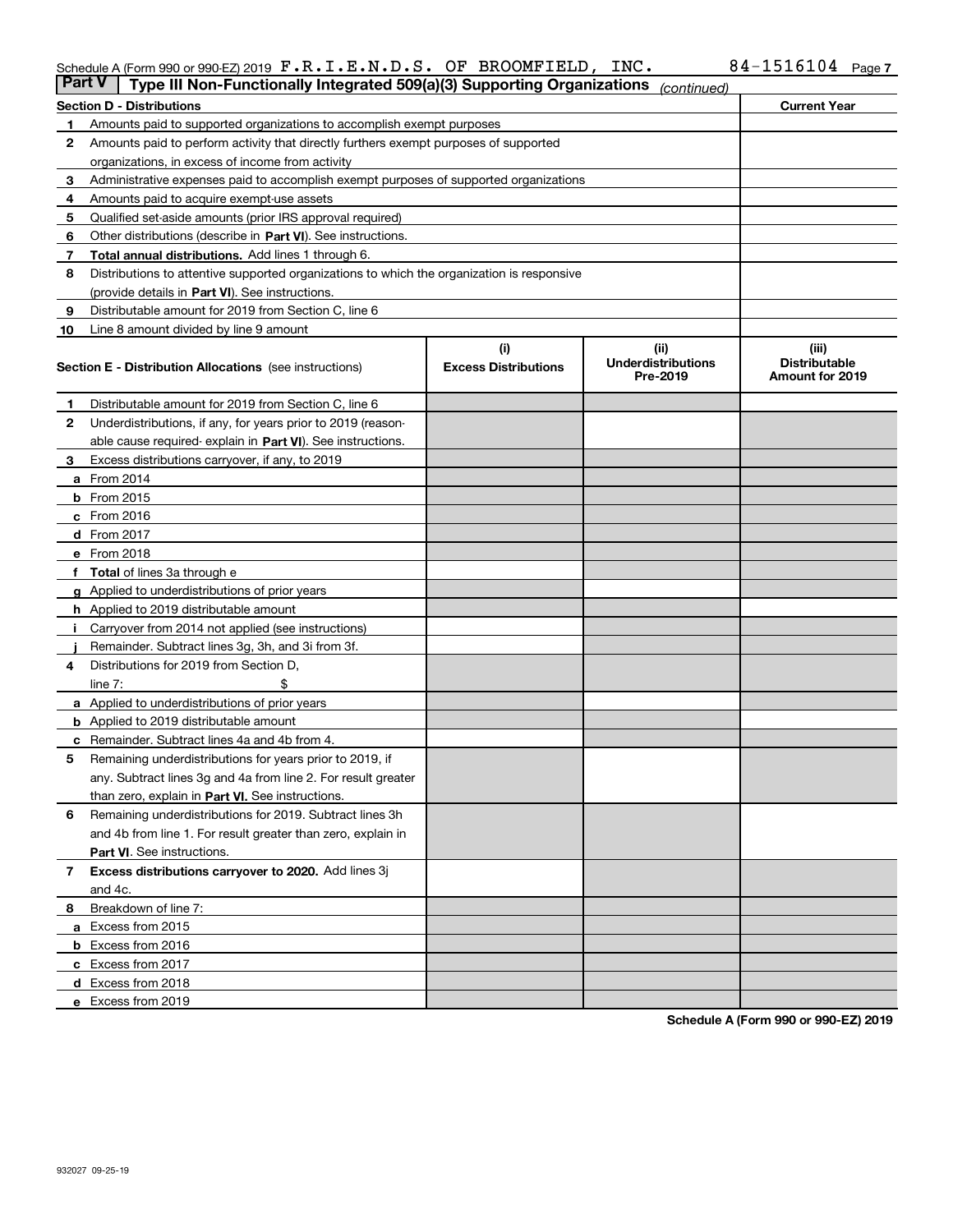|                | Schedule A (Form 990 or 990-EZ) 2019 F.R.I.E.N.D.S. OF BROOMFIELD, INC.                                                                                                                                                                                                                                                                                                                                                                                                                                                                                                                     |  | $84 - 1516104$ Page 8 |
|----------------|---------------------------------------------------------------------------------------------------------------------------------------------------------------------------------------------------------------------------------------------------------------------------------------------------------------------------------------------------------------------------------------------------------------------------------------------------------------------------------------------------------------------------------------------------------------------------------------------|--|-----------------------|
| <b>Part VI</b> | Supplemental Information. Provide the explanations required by Part II, line 10; Part II, line 17a or 17b; Part III, line 12;<br>Part IV, Section A, lines 1, 2, 3b, 3c, 4b, 4c, 5a, 6, 9a, 9b, 9c, 11a, 11b, and 11c; Part IV, Section B, lines 1 and 2; Part IV, Section C,<br>line 1; Part IV, Section D, lines 2 and 3; Part IV, Section E, lines 1c, 2a, 2b, 3a, and 3b; Part V, line 1; Part V, Section B, line 1e; Part V,<br>Section D, lines 5, 6, and 8; and Part V, Section E, lines 2, 5, and 6. Also complete this part for any additional information.<br>(See instructions.) |  |                       |
|                |                                                                                                                                                                                                                                                                                                                                                                                                                                                                                                                                                                                             |  |                       |
|                |                                                                                                                                                                                                                                                                                                                                                                                                                                                                                                                                                                                             |  |                       |
|                |                                                                                                                                                                                                                                                                                                                                                                                                                                                                                                                                                                                             |  |                       |
|                |                                                                                                                                                                                                                                                                                                                                                                                                                                                                                                                                                                                             |  |                       |
|                |                                                                                                                                                                                                                                                                                                                                                                                                                                                                                                                                                                                             |  |                       |
|                |                                                                                                                                                                                                                                                                                                                                                                                                                                                                                                                                                                                             |  |                       |
|                |                                                                                                                                                                                                                                                                                                                                                                                                                                                                                                                                                                                             |  |                       |
|                |                                                                                                                                                                                                                                                                                                                                                                                                                                                                                                                                                                                             |  |                       |
|                |                                                                                                                                                                                                                                                                                                                                                                                                                                                                                                                                                                                             |  |                       |
|                |                                                                                                                                                                                                                                                                                                                                                                                                                                                                                                                                                                                             |  |                       |
|                |                                                                                                                                                                                                                                                                                                                                                                                                                                                                                                                                                                                             |  |                       |
|                |                                                                                                                                                                                                                                                                                                                                                                                                                                                                                                                                                                                             |  |                       |
|                |                                                                                                                                                                                                                                                                                                                                                                                                                                                                                                                                                                                             |  |                       |
|                |                                                                                                                                                                                                                                                                                                                                                                                                                                                                                                                                                                                             |  |                       |
|                |                                                                                                                                                                                                                                                                                                                                                                                                                                                                                                                                                                                             |  |                       |
|                |                                                                                                                                                                                                                                                                                                                                                                                                                                                                                                                                                                                             |  |                       |
|                |                                                                                                                                                                                                                                                                                                                                                                                                                                                                                                                                                                                             |  |                       |
|                |                                                                                                                                                                                                                                                                                                                                                                                                                                                                                                                                                                                             |  |                       |
|                |                                                                                                                                                                                                                                                                                                                                                                                                                                                                                                                                                                                             |  |                       |
|                |                                                                                                                                                                                                                                                                                                                                                                                                                                                                                                                                                                                             |  |                       |
|                |                                                                                                                                                                                                                                                                                                                                                                                                                                                                                                                                                                                             |  |                       |
|                |                                                                                                                                                                                                                                                                                                                                                                                                                                                                                                                                                                                             |  |                       |
|                |                                                                                                                                                                                                                                                                                                                                                                                                                                                                                                                                                                                             |  |                       |
|                |                                                                                                                                                                                                                                                                                                                                                                                                                                                                                                                                                                                             |  |                       |
|                |                                                                                                                                                                                                                                                                                                                                                                                                                                                                                                                                                                                             |  |                       |
|                |                                                                                                                                                                                                                                                                                                                                                                                                                                                                                                                                                                                             |  |                       |
|                |                                                                                                                                                                                                                                                                                                                                                                                                                                                                                                                                                                                             |  |                       |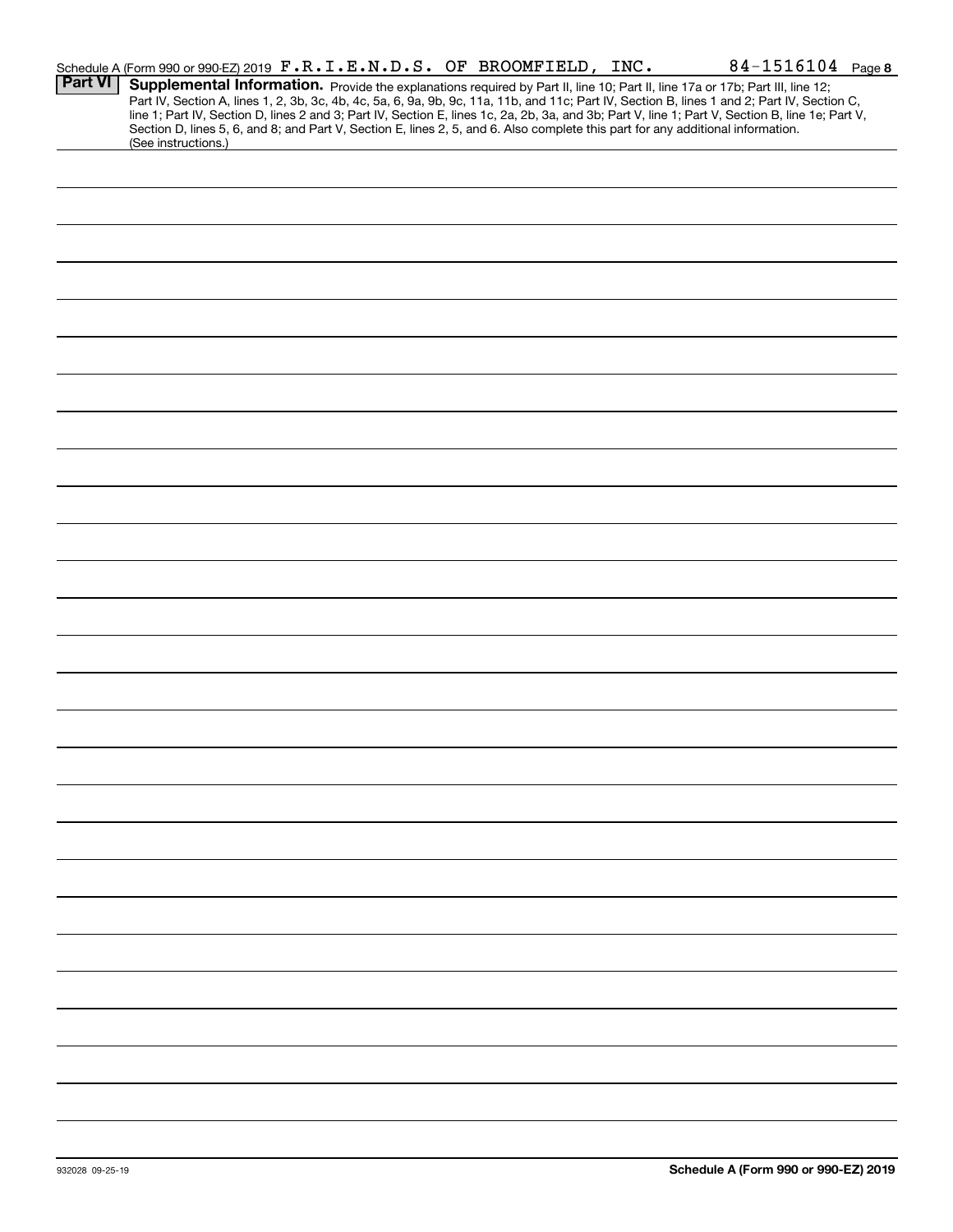|              | <b>SCHEDULE D</b>                         |                                                                                           | <b>Supplemental Financial Statements</b>                                                                                                                                                                                      |    |     | OMB No. 1545-0047                                   |     |
|--------------|-------------------------------------------|-------------------------------------------------------------------------------------------|-------------------------------------------------------------------------------------------------------------------------------------------------------------------------------------------------------------------------------|----|-----|-----------------------------------------------------|-----|
|              | (Form 990)                                |                                                                                           | Complete if the organization answered "Yes" on Form 990,                                                                                                                                                                      |    |     |                                                     |     |
|              | Department of the Treasury                |                                                                                           | Part IV, line 6, 7, 8, 9, 10, 11a, 11b, 11c, 11d, 11e, 11f, 12a, or 12b.<br>Attach to Form 990.                                                                                                                               |    |     | <b>Open to Public</b>                               |     |
|              | Internal Revenue Service                  |                                                                                           | Go to www.irs.gov/Form990 for instructions and the latest information.                                                                                                                                                        |    |     | <b>Inspection</b>                                   |     |
|              | Name of the organization                  | F.R.I.E.N.D.S. OF BROOMFIELD, INC.                                                        |                                                                                                                                                                                                                               |    |     | <b>Employer identification number</b><br>84-1516104 |     |
|              | Part I                                    |                                                                                           | Organizations Maintaining Donor Advised Funds or Other Similar Funds or Accounts. Complete if the                                                                                                                             |    |     |                                                     |     |
|              |                                           | organization answered "Yes" on Form 990, Part IV, line 6.                                 |                                                                                                                                                                                                                               |    |     |                                                     |     |
|              |                                           |                                                                                           | (a) Donor advised funds                                                                                                                                                                                                       |    |     | (b) Funds and other accounts                        |     |
| 1.           |                                           |                                                                                           |                                                                                                                                                                                                                               |    |     |                                                     |     |
| 2            |                                           | Aggregate value of contributions to (during year)                                         |                                                                                                                                                                                                                               |    |     |                                                     |     |
| 3            |                                           |                                                                                           |                                                                                                                                                                                                                               |    |     |                                                     |     |
| 4            |                                           |                                                                                           |                                                                                                                                                                                                                               |    |     |                                                     |     |
| 5            |                                           |                                                                                           | Did the organization inform all donors and donor advisors in writing that the assets held in donor advised funds                                                                                                              |    |     |                                                     |     |
|              |                                           |                                                                                           |                                                                                                                                                                                                                               |    |     | Yes                                                 | No  |
| 6            |                                           |                                                                                           | Did the organization inform all grantees, donors, and donor advisors in writing that grant funds can be used only                                                                                                             |    |     |                                                     |     |
|              |                                           |                                                                                           | for charitable purposes and not for the benefit of the donor or donor advisor, or for any other purpose conferring                                                                                                            |    |     |                                                     |     |
|              | impermissible private benefit?<br>Part II |                                                                                           | Conservation Easements. Complete if the organization answered "Yes" on Form 990, Part IV, line 7.                                                                                                                             |    |     | Yes                                                 | No. |
| 1.           |                                           | Purpose(s) of conservation easements held by the organization (check all that apply).     |                                                                                                                                                                                                                               |    |     |                                                     |     |
|              |                                           | Preservation of land for public use (for example, recreation or education)                | Preservation of a historically important land area                                                                                                                                                                            |    |     |                                                     |     |
|              |                                           | Protection of natural habitat                                                             | Preservation of a certified historic structure                                                                                                                                                                                |    |     |                                                     |     |
|              |                                           | Preservation of open space                                                                |                                                                                                                                                                                                                               |    |     |                                                     |     |
| $\mathbf{2}$ |                                           |                                                                                           | Complete lines 2a through 2d if the organization held a qualified conservation contribution in the form of a conservation easement on the last                                                                                |    |     |                                                     |     |
|              | day of the tax year.                      |                                                                                           |                                                                                                                                                                                                                               |    |     | Held at the End of the Tax Year                     |     |
| а            |                                           | Total number of conservation easements                                                    |                                                                                                                                                                                                                               | 2a |     |                                                     |     |
| b            |                                           | Total acreage restricted by conservation easements                                        |                                                                                                                                                                                                                               | 2b |     |                                                     |     |
| c            |                                           |                                                                                           |                                                                                                                                                                                                                               | 2c |     |                                                     |     |
| d            |                                           |                                                                                           | Number of conservation easements included in (c) acquired after 7/25/06, and not on a historic structure                                                                                                                      |    |     |                                                     |     |
|              |                                           |                                                                                           | listed in the National Register [111] Marshall Register [11] Marshall Register [11] Marshall Register [11] Marshall Register [11] Marshall Register [11] Marshall Register [11] Marshall Register [11] Marshall Register [11] | 2d |     |                                                     |     |
| З.           |                                           |                                                                                           | Number of conservation easements modified, transferred, released, extinguished, or terminated by the organization during the tax                                                                                              |    |     |                                                     |     |
|              | year                                      |                                                                                           |                                                                                                                                                                                                                               |    |     |                                                     |     |
| 4            |                                           | Number of states where property subject to conservation easement is located               |                                                                                                                                                                                                                               |    |     |                                                     |     |
| 5            |                                           |                                                                                           | Does the organization have a written policy regarding the periodic monitoring, inspection, handling of                                                                                                                        |    |     |                                                     |     |
|              |                                           | violations, and enforcement of the conservation easements it holds?                       |                                                                                                                                                                                                                               |    |     | Yes                                                 | No  |
| 6            |                                           |                                                                                           | Staff and volunteer hours devoted to monitoring, inspecting, handling of violations, and enforcing conservation easements during the year                                                                                     |    |     |                                                     |     |
|              |                                           |                                                                                           |                                                                                                                                                                                                                               |    |     |                                                     |     |
| 7            | $\blacktriangleright$ \$                  |                                                                                           | Amount of expenses incurred in monitoring, inspecting, handling of violations, and enforcing conservation easements during the year                                                                                           |    |     |                                                     |     |
| 8            |                                           |                                                                                           | Does each conservation easement reported on line 2(d) above satisfy the requirements of section 170(h)(4)(B)(i)                                                                                                               |    |     |                                                     |     |
|              | and section $170(h)(4)(B)(ii)?$           |                                                                                           |                                                                                                                                                                                                                               |    |     | Yes                                                 | No  |
| 9            |                                           |                                                                                           | In Part XIII, describe how the organization reports conservation easements in its revenue and expense statement and                                                                                                           |    |     |                                                     |     |
|              |                                           |                                                                                           | balance sheet, and include, if applicable, the text of the footnote to the organization's financial statements that describes the                                                                                             |    |     |                                                     |     |
|              |                                           | organization's accounting for conservation easements.                                     |                                                                                                                                                                                                                               |    |     |                                                     |     |
|              | Part III                                  |                                                                                           | Organizations Maintaining Collections of Art, Historical Treasures, or Other Similar Assets.                                                                                                                                  |    |     |                                                     |     |
|              |                                           | Complete if the organization answered "Yes" on Form 990, Part IV, line 8.                 |                                                                                                                                                                                                                               |    |     |                                                     |     |
|              |                                           |                                                                                           | 1a If the organization elected, as permitted under FASB ASC 958, not to report in its revenue statement and balance sheet works                                                                                               |    |     |                                                     |     |
|              |                                           |                                                                                           | of art, historical treasures, or other similar assets held for public exhibition, education, or research in furtherance of public                                                                                             |    |     |                                                     |     |
|              |                                           |                                                                                           | service, provide in Part XIII the text of the footnote to its financial statements that describes these items.                                                                                                                |    |     |                                                     |     |
| b            |                                           |                                                                                           | If the organization elected, as permitted under FASB ASC 958, to report in its revenue statement and balance sheet works of                                                                                                   |    |     |                                                     |     |
|              |                                           |                                                                                           | art, historical treasures, or other similar assets held for public exhibition, education, or research in furtherance of public service,                                                                                       |    |     |                                                     |     |
|              |                                           | provide the following amounts relating to these items:                                    |                                                                                                                                                                                                                               |    |     |                                                     |     |
|              |                                           |                                                                                           |                                                                                                                                                                                                                               |    |     | $\frac{1}{2}$                                       |     |
|              |                                           | (ii) Assets included in Form 990, Part X                                                  |                                                                                                                                                                                                                               |    |     |                                                     |     |
| 2            |                                           |                                                                                           | If the organization received or held works of art, historical treasures, or other similar assets for financial gain, provide                                                                                                  |    |     |                                                     |     |
|              |                                           | the following amounts required to be reported under FASB ASC 958 relating to these items: |                                                                                                                                                                                                                               |    | -\$ |                                                     |     |
| а            |                                           |                                                                                           |                                                                                                                                                                                                                               |    |     |                                                     |     |

| <u>Revenue included on Form 990. Fail VIII. Illie</u> |  |  |  |
|-------------------------------------------------------|--|--|--|
| Assets included in Form 990. Part X                   |  |  |  |

**For Paperwork Reduction Act Notice, see the Instructions for Form 990. Schedule D (Form 990) 2019** LHA

 $\blacktriangleright$  \$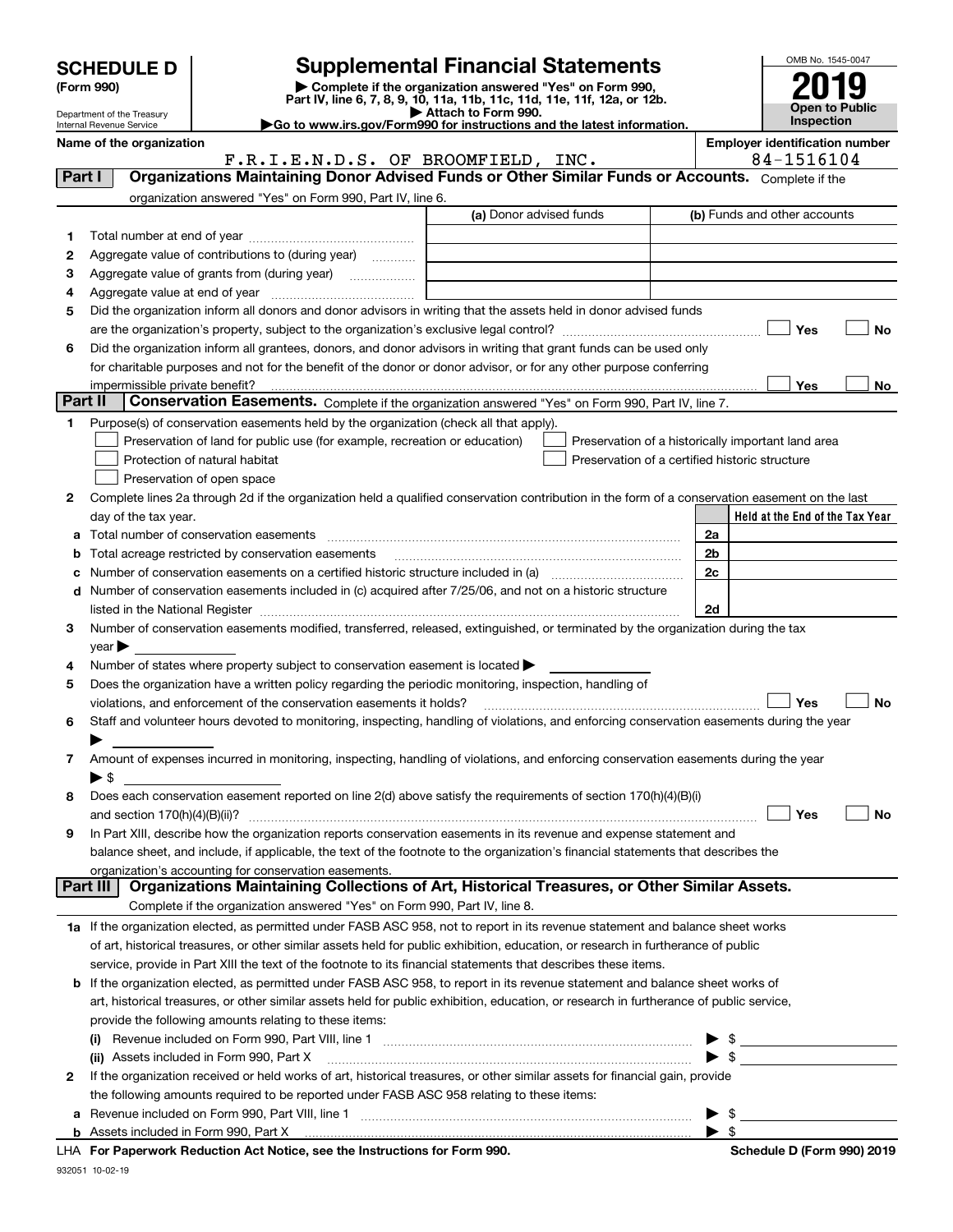|               | Schedule D (Form 990) 2019                                                                                                                                                                                                           | F.R.I.E.N.D.S. OF BROOMFIELD, INC.      |                |                                    |          |                                 |                      | 84-1516104          |          | Page 2  |
|---------------|--------------------------------------------------------------------------------------------------------------------------------------------------------------------------------------------------------------------------------------|-----------------------------------------|----------------|------------------------------------|----------|---------------------------------|----------------------|---------------------|----------|---------|
| Part III      | Organizations Maintaining Collections of Art, Historical Treasures, or Other Similar Assets (continued)                                                                                                                              |                                         |                |                                    |          |                                 |                      |                     |          |         |
| 3             | Using the organization's acquisition, accession, and other records, check any of the following that make significant use of its                                                                                                      |                                         |                |                                    |          |                                 |                      |                     |          |         |
|               | collection items (check all that apply):                                                                                                                                                                                             |                                         |                |                                    |          |                                 |                      |                     |          |         |
| a             | Public exhibition                                                                                                                                                                                                                    | d                                       |                | Loan or exchange program           |          |                                 |                      |                     |          |         |
| b             | Scholarly research                                                                                                                                                                                                                   | e                                       |                |                                    |          |                                 |                      |                     |          |         |
| c             | Preservation for future generations                                                                                                                                                                                                  |                                         |                |                                    |          |                                 |                      |                     |          |         |
| 4             | Provide a description of the organization's collections and explain how they further the organization's exempt purpose in Part XIII.                                                                                                 |                                         |                |                                    |          |                                 |                      |                     |          |         |
| 5             | During the year, did the organization solicit or receive donations of art, historical treasures, or other similar assets                                                                                                             |                                         |                |                                    |          |                                 |                      |                     |          |         |
|               |                                                                                                                                                                                                                                      |                                         |                |                                    |          |                                 |                      | Yes                 |          | No      |
|               | Part IV<br>Escrow and Custodial Arrangements. Complete if the organization answered "Yes" on Form 990, Part IV, line 9, or<br>reported an amount on Form 990, Part X, line 21.                                                       |                                         |                |                                    |          |                                 |                      |                     |          |         |
|               | 1a Is the organization an agent, trustee, custodian or other intermediary for contributions or other assets not included                                                                                                             |                                         |                |                                    |          |                                 |                      |                     |          |         |
|               |                                                                                                                                                                                                                                      |                                         |                |                                    |          |                                 |                      | Yes                 |          | No      |
|               | b If "Yes," explain the arrangement in Part XIII and complete the following table:                                                                                                                                                   |                                         |                |                                    |          |                                 |                      |                     |          |         |
|               |                                                                                                                                                                                                                                      |                                         |                |                                    |          |                                 |                      | Amount              |          |         |
| c             | Beginning balance <b>contract to the contract of the contract of the contract of the contract of the contract of the contract of the contract of the contract of the contract of the contract of the contract of the contract of</b> |                                         |                |                                    |          | 1c                              |                      |                     |          |         |
|               |                                                                                                                                                                                                                                      |                                         |                |                                    |          | 1d                              |                      |                     |          |         |
|               | Distributions during the year manufactured and continuum and the year manufactured and the year manufactured and the year manufactured and the year manufactured and the year manufactured and the year manufactured and the y       |                                         |                |                                    |          | 1e                              |                      |                     |          |         |
|               |                                                                                                                                                                                                                                      |                                         |                |                                    |          | 1f                              |                      |                     |          |         |
|               | 2a Did the organization include an amount on Form 990, Part X, line 21, for escrow or custodial account liability?                                                                                                                   |                                         |                |                                    |          |                                 |                      | Yes                 |          | No      |
|               | <b>b</b> If "Yes," explain the arrangement in Part XIII. Check here if the explanation has been provided on Part XIII                                                                                                                |                                         |                |                                    |          |                                 |                      |                     |          |         |
| <b>Part V</b> | <b>Endowment Funds.</b> Complete if the organization answered "Yes" on Form 990, Part IV, line 10.                                                                                                                                   |                                         |                |                                    |          |                                 |                      |                     |          |         |
|               |                                                                                                                                                                                                                                      | (a) Current year                        | (b) Prior year | (c) Two years back                 |          |                                 | (d) Three years back | (e) Four years back |          |         |
| 1a            | Beginning of year balance                                                                                                                                                                                                            | 88,997.                                 | 86,321.        |                                    | 79,771.  |                                 | 96,774.              |                     | 102,262. |         |
| b             |                                                                                                                                                                                                                                      | 60,971.                                 |                |                                    |          |                                 |                      |                     |          |         |
|               | Net investment earnings, gains, and losses                                                                                                                                                                                           | 4,505.                                  | 2,676.         |                                    | 7,047.   |                                 | 3,250.               |                     |          | 242.    |
| d             |                                                                                                                                                                                                                                      |                                         |                |                                    |          |                                 |                      |                     |          |         |
|               | <b>e</b> Other expenditures for facilities                                                                                                                                                                                           |                                         |                |                                    |          |                                 |                      |                     |          |         |
|               | and programs                                                                                                                                                                                                                         |                                         |                |                                    |          |                                 | 19,645.              |                     |          | 5,132.  |
| Ť.            | Administrative expenses                                                                                                                                                                                                              |                                         |                |                                    | 497.     |                                 | 608.                 |                     |          | 598.    |
| g             | End of year balance                                                                                                                                                                                                                  | 154,473.                                | 88,997.        |                                    | 86, 321. |                                 | 79,771.              |                     |          | 96,774. |
| 2             | Provide the estimated percentage of the current year end balance (line 1g, column (a)) held as:                                                                                                                                      |                                         |                |                                    |          |                                 |                      |                     |          |         |
|               | Board designated or quasi-endowment                                                                                                                                                                                                  | 87.05                                   | %              |                                    |          |                                 |                      |                     |          |         |
| b             | Permanent endowment > 12.95                                                                                                                                                                                                          | %                                       |                |                                    |          |                                 |                      |                     |          |         |
|               | Term endowment $\blacktriangleright$                                                                                                                                                                                                 | %                                       |                |                                    |          |                                 |                      |                     |          |         |
|               | The percentages on lines 2a, 2b, and 2c should equal 100%.                                                                                                                                                                           |                                         |                |                                    |          |                                 |                      |                     |          |         |
|               | 3a Are there endowment funds not in the possession of the organization that are held and administered for the organization                                                                                                           |                                         |                |                                    |          |                                 |                      |                     |          |         |
|               | by:                                                                                                                                                                                                                                  |                                         |                |                                    |          |                                 |                      |                     | Yes      | No      |
|               | (i)                                                                                                                                                                                                                                  |                                         |                |                                    |          |                                 |                      | 3a(i)               | X        |         |
|               | (ii)                                                                                                                                                                                                                                 |                                         |                |                                    |          |                                 |                      | 3a(ii)              |          | X       |
|               |                                                                                                                                                                                                                                      |                                         |                |                                    |          |                                 |                      | 3b                  |          |         |
|               | Describe in Part XIII the intended uses of the organization's endowment funds.                                                                                                                                                       |                                         |                |                                    |          |                                 |                      |                     |          |         |
|               | <b>Part VI</b><br>Land, Buildings, and Equipment.                                                                                                                                                                                    |                                         |                |                                    |          |                                 |                      |                     |          |         |
|               | Complete if the organization answered "Yes" on Form 990, Part IV, line 11a. See Form 990, Part X, line 10.                                                                                                                           |                                         |                |                                    |          |                                 |                      |                     |          |         |
|               | Description of property                                                                                                                                                                                                              | (a) Cost or other<br>basis (investment) |                | (b) Cost or other<br>basis (other) |          | (c) Accumulated<br>depreciation |                      | (d) Book value      |          |         |
|               |                                                                                                                                                                                                                                      |                                         |                |                                    |          |                                 |                      |                     |          |         |
|               |                                                                                                                                                                                                                                      |                                         |                | 3, 175, 405.                       |          | 489,652.                        |                      | 2,685,753.          |          |         |
|               |                                                                                                                                                                                                                                      |                                         |                |                                    |          |                                 |                      |                     |          |         |
|               |                                                                                                                                                                                                                                      |                                         | 0.             | 388,122.                           |          | 253,520.                        |                      | 134,602.            |          |         |
|               |                                                                                                                                                                                                                                      |                                         |                | 23,374.                            |          | 13, 253.                        |                      |                     | 10,121.  |         |
|               |                                                                                                                                                                                                                                      |                                         |                |                                    |          |                                 |                      | 2,830,476.          |          |         |

**Schedule D (Form 990) 2019**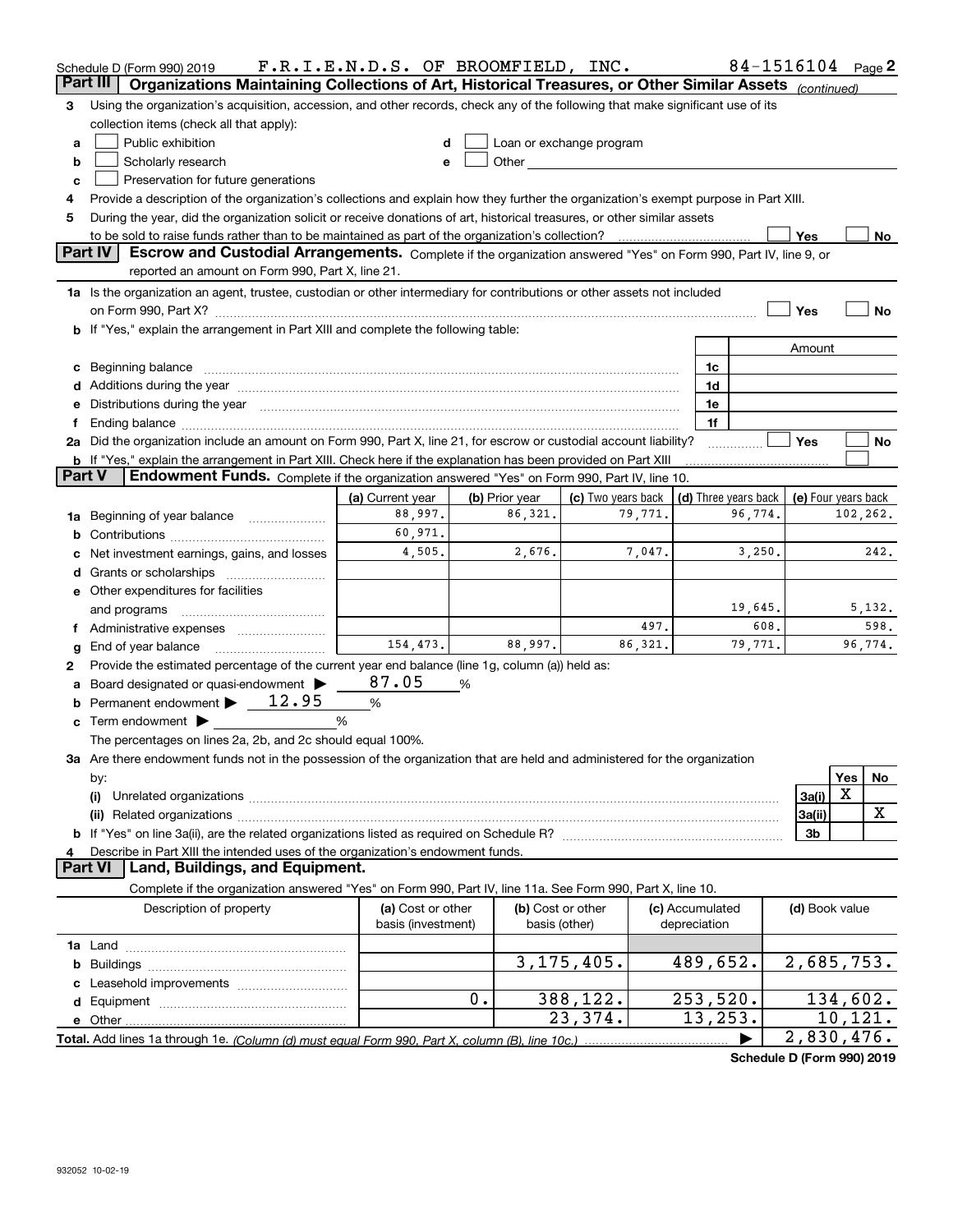| Part VIII<br>Investments - Other Securities.<br>Complete if the organization answered "Yes" on Form 990, Part IV, line 11b. See Form 990, Part X, line 12. |                 |                                                           |                |
|------------------------------------------------------------------------------------------------------------------------------------------------------------|-----------------|-----------------------------------------------------------|----------------|
| (a) Description of security or category (including name of security)                                                                                       | (b) Book value  | (c) Method of valuation: Cost or end-of-year market value |                |
|                                                                                                                                                            |                 |                                                           |                |
|                                                                                                                                                            |                 |                                                           |                |
| (3) Other                                                                                                                                                  |                 |                                                           |                |
| (A)                                                                                                                                                        |                 |                                                           |                |
| (B)                                                                                                                                                        |                 |                                                           |                |
| (C)                                                                                                                                                        |                 |                                                           |                |
| (D)                                                                                                                                                        |                 |                                                           |                |
| (E)                                                                                                                                                        |                 |                                                           |                |
| (F)                                                                                                                                                        |                 |                                                           |                |
| (G)                                                                                                                                                        |                 |                                                           |                |
| (H)                                                                                                                                                        |                 |                                                           |                |
| Total. (Col. (b) must equal Form 990, Part X, col. (B) line 12.) $\blacktriangleright$                                                                     |                 |                                                           |                |
| Part VIII Investments - Program Related.                                                                                                                   |                 |                                                           |                |
| Complete if the organization answered "Yes" on Form 990, Part IV, line 11c. See Form 990, Part X, line 13.                                                 |                 |                                                           |                |
| (a) Description of investment                                                                                                                              | (b) Book value  | (c) Method of valuation: Cost or end-of-year market value |                |
| (1)                                                                                                                                                        |                 |                                                           |                |
| (2)                                                                                                                                                        |                 |                                                           |                |
| (3)                                                                                                                                                        |                 |                                                           |                |
| (4)                                                                                                                                                        |                 |                                                           |                |
| (5)                                                                                                                                                        |                 |                                                           |                |
| (6)                                                                                                                                                        |                 |                                                           |                |
| (7)                                                                                                                                                        |                 |                                                           |                |
| (8)                                                                                                                                                        |                 |                                                           |                |
| (9)                                                                                                                                                        |                 |                                                           |                |
| Total. (Col. (b) must equal Form 990, Part X, col. (B) line 13.)                                                                                           |                 |                                                           |                |
| Part IX<br><b>Other Assets.</b>                                                                                                                            |                 |                                                           |                |
| Complete if the organization answered "Yes" on Form 990, Part IV, line 11d. See Form 990, Part X, line 15.                                                 |                 |                                                           |                |
|                                                                                                                                                            | (a) Description |                                                           | (b) Book value |
| (1)                                                                                                                                                        |                 |                                                           |                |
| (2)                                                                                                                                                        |                 |                                                           |                |
| (3)                                                                                                                                                        |                 |                                                           |                |
| (4)                                                                                                                                                        |                 |                                                           |                |
| (5)                                                                                                                                                        |                 |                                                           |                |
| (6)                                                                                                                                                        |                 |                                                           |                |
| (7)                                                                                                                                                        |                 |                                                           |                |
| (8)                                                                                                                                                        |                 |                                                           |                |
| (9)                                                                                                                                                        |                 |                                                           |                |
|                                                                                                                                                            |                 |                                                           |                |
| <b>Other Liabilities.</b><br>Part X                                                                                                                        |                 |                                                           |                |
| Complete if the organization answered "Yes" on Form 990, Part IV, line 11e or 11f. See Form 990, Part X, line 25.                                          |                 |                                                           |                |
| (a) Description of liability<br>1.                                                                                                                         |                 |                                                           | (b) Book value |
| (1)<br>Federal income taxes                                                                                                                                |                 |                                                           |                |
| (2)                                                                                                                                                        |                 |                                                           |                |
| (3)                                                                                                                                                        |                 |                                                           |                |
| (4)                                                                                                                                                        |                 |                                                           |                |
| (5)                                                                                                                                                        |                 |                                                           |                |
| (6)                                                                                                                                                        |                 |                                                           |                |
| (7)                                                                                                                                                        |                 |                                                           |                |
| (8)                                                                                                                                                        |                 |                                                           |                |
| (9)                                                                                                                                                        |                 |                                                           |                |
| Total. (Column (b) must equal Form 990. Part X, col. (B) line 25.)                                                                                         |                 |                                                           |                |

**2.** Liability for uncertain tax positions. In Part XIII, provide the text of the footnote to the organization's financial statements that reports the

organization's liability for uncertain tax positions under FASB ASC 740. Check here if the text of the footnote has been provided in Part XIII

 $\mathcal{L}^{\text{max}}$ 

# Schedule D (Form 990) 2019 F **. R . I . E . N . D . S .** OF BROOMFIELD , INC **.** 84-1516104 <sub>Page</sub> 3<br>| **Part VII** | Investments - Other Securities.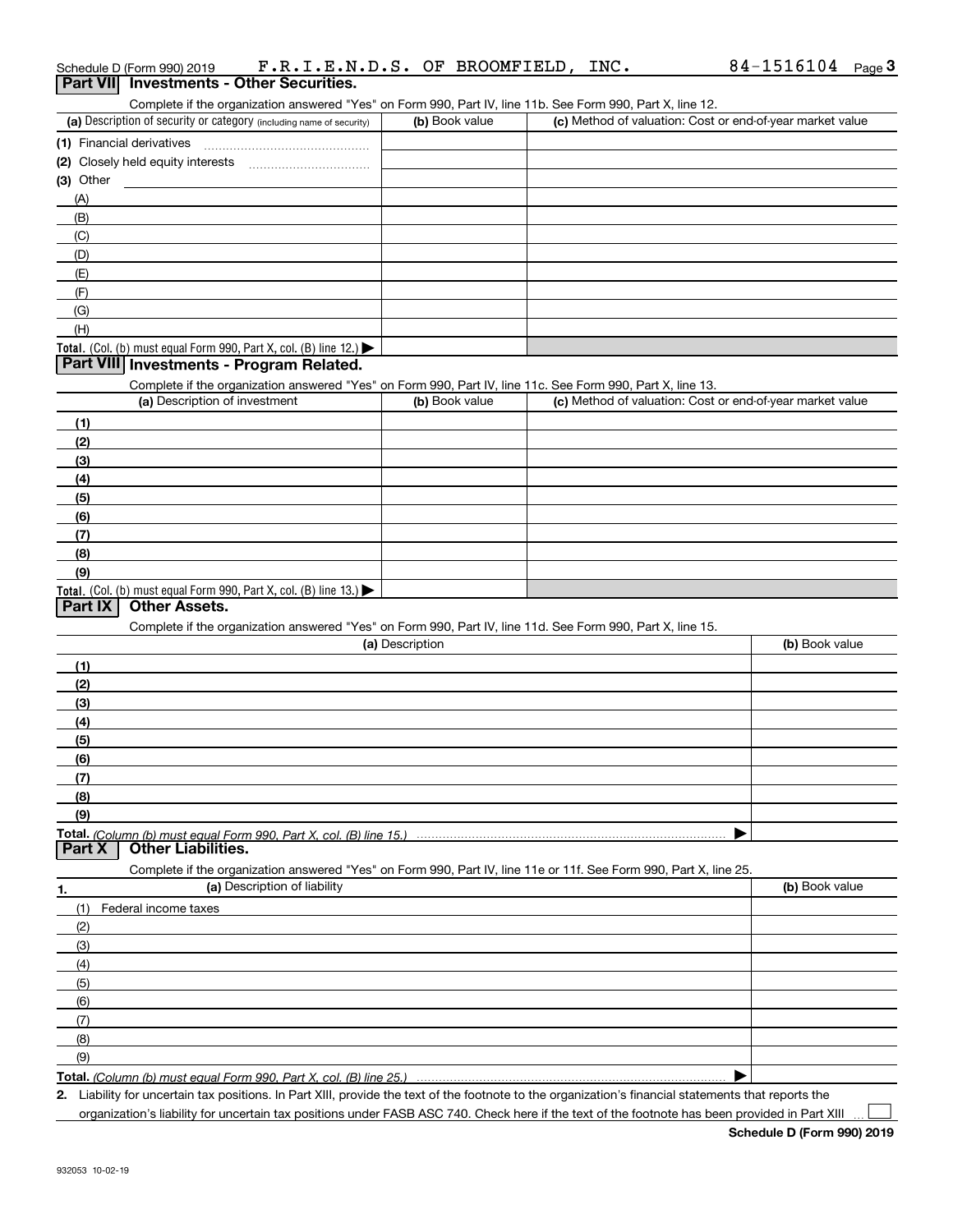|              | F.R.I.E.N.D.S. OF BROOMFIELD, INC.<br>Schedule D (Form 990) 2019                                                                                                                                                                   |                |         |                | 84-1516104<br>Page 4 |
|--------------|------------------------------------------------------------------------------------------------------------------------------------------------------------------------------------------------------------------------------------|----------------|---------|----------------|----------------------|
|              | Part XI<br>Reconciliation of Revenue per Audited Financial Statements With Revenue per Return.                                                                                                                                     |                |         |                |                      |
|              | Complete if the organization answered "Yes" on Form 990, Part IV, line 12a.                                                                                                                                                        |                |         |                |                      |
| 1            | Total revenue, gains, and other support per audited financial statements                                                                                                                                                           |                |         | $\blacksquare$ | 2, 224, 490.         |
| $\mathbf{2}$ | Amounts included on line 1 but not on Form 990, Part VIII, line 12:                                                                                                                                                                |                |         |                |                      |
| a            |                                                                                                                                                                                                                                    | 2a             | 4,074.  |                |                      |
| b            |                                                                                                                                                                                                                                    | 2 <sub>b</sub> | 3,226.  |                |                      |
|              |                                                                                                                                                                                                                                    | 2c             |         |                |                      |
| d            | Other (Describe in Part XIII.) <b>Construction Contract Construction</b> (Describe in Part XIII.)                                                                                                                                  | 2d             |         |                |                      |
| e            | Add lines 2a through 2d                                                                                                                                                                                                            |                |         | 2e             | 7,300.               |
| 3            |                                                                                                                                                                                                                                    |                |         | 3              | 2, 217, 190.         |
| 4            | Amounts included on Form 990, Part VIII, line 12, but not on line 1:                                                                                                                                                               |                |         |                |                      |
| a            |                                                                                                                                                                                                                                    | 4a             |         |                |                      |
|              |                                                                                                                                                                                                                                    | 4h             |         |                |                      |
|              | Add lines 4a and 4b                                                                                                                                                                                                                |                |         | 4c             | 0.                   |
| 5            |                                                                                                                                                                                                                                    |                |         | 5              | 2, 217, 190.         |
|              | Part XII   Reconciliation of Expenses per Audited Financial Statements With Expenses per Return.                                                                                                                                   |                |         |                |                      |
|              | Complete if the organization answered "Yes" on Form 990, Part IV, line 12a.                                                                                                                                                        |                |         |                |                      |
| 1            | Total expenses and losses per audited financial statements                                                                                                                                                                         |                |         | $\blacksquare$ | 2,058,277.           |
| 2            | Amounts included on line 1 but not on Form 990, Part IX, line 25:                                                                                                                                                                  |                |         |                |                      |
|              |                                                                                                                                                                                                                                    | 2a             | 26,400. |                |                      |
| b            | Prior year adjustments manufactured and contract and contract and contract and contract and contract and contract and contract and contract and contract and contract and contract and contract and contract and contract and      | 2 <sub>b</sub> |         |                |                      |
|              |                                                                                                                                                                                                                                    | 2c             |         |                |                      |
| d            | Other (Describe in Part XIII.) (2000) (2000) (2000) (2000) (2000) (2000) (2000) (2000) (2000) (2000) (2000) (2000) (2000) (2000) (2000) (2000) (2000) (2000) (2000) (2000) (2000) (2000) (2000) (2000) (2000) (2000) (2000) (2     | 2d             |         |                |                      |
| е            | Add lines 2a through 2d <b>must be a constructed as the constant of the construction</b> and the state of the state of the state of the state of the state of the state of the state of the state of the state of the state of the |                |         | 2e             | 26,400.              |
| 3            |                                                                                                                                                                                                                                    |                |         | 3              | 2,031,877.           |
|              |                                                                                                                                                                                                                                    |                |         |                |                      |
|              | Amounts included on Form 990, Part IX, line 25, but not on line 1:                                                                                                                                                                 |                |         |                |                      |
| a            |                                                                                                                                                                                                                                    | 4a             |         |                |                      |
| b            | Other (Describe in Part XIII.)                                                                                                                                                                                                     | 4 <sub>b</sub> |         |                |                      |
|              | Add lines 4a and 4b                                                                                                                                                                                                                |                |         | 4с             | 0.                   |
| 5            |                                                                                                                                                                                                                                    |                |         | 5              | 2,031,877.           |
|              | Part XIII Supplemental Information.<br>Duride the decembries usualized for Dart II. Rose O. F. and O. Dart III. Rose de and 4. Dart IV. Rose dh. and Ob. Dart V. Ros. 4. Dart V. Ros. O. Dart VI.                                  |                |         |                |                      |

Provide the descriptions required for Part II, lines 3, 5, and 9; Part III, lines 1a and 4; Part IV, lines 1b and 2b; Part V, line 4; Part X, line 2; Part XI, lines 2d and 4b; and Part XII, lines 2d and 4b. Also complete this part to provide any additional information.

## PART V, LINE 4:

### SUPPORT PROGRAM OBJECTIVES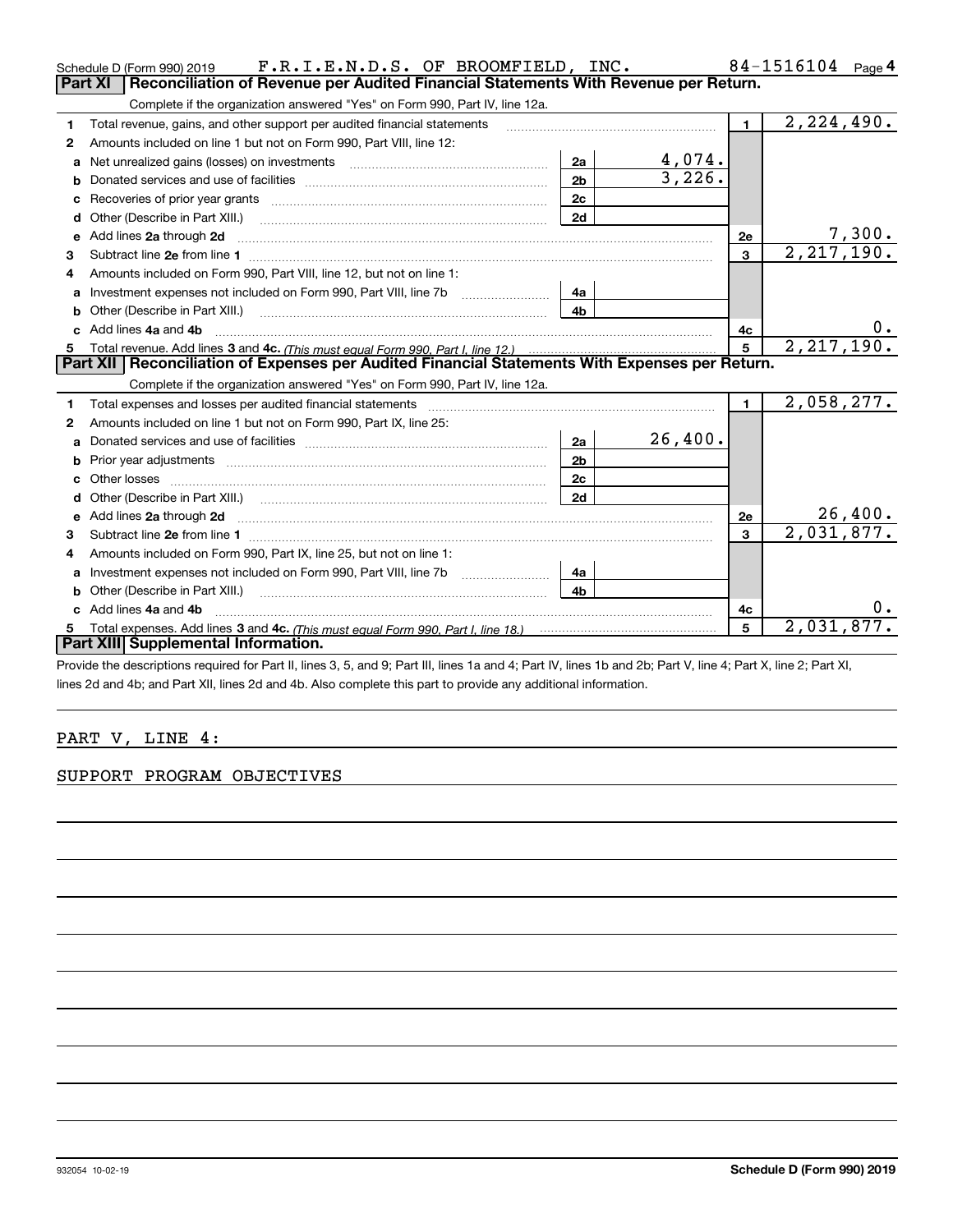| <b>SCHEDULE G</b>                                                                        |                                  | <b>Supplemental Information Regarding Fundraising or Gaming Activities</b>                                                                                                                                                                                                                                                                                                                                                                                                                                                                                |     |                                                                            |                                                                            |                                                                            | OMB No. 1545-0047                                       |
|------------------------------------------------------------------------------------------|----------------------------------|-----------------------------------------------------------------------------------------------------------------------------------------------------------------------------------------------------------------------------------------------------------------------------------------------------------------------------------------------------------------------------------------------------------------------------------------------------------------------------------------------------------------------------------------------------------|-----|----------------------------------------------------------------------------|----------------------------------------------------------------------------|----------------------------------------------------------------------------|---------------------------------------------------------|
| (Form 990 or 990-EZ)                                                                     |                                  | Complete if the organization answered "Yes" on Form 990, Part IV, line 17, 18, or 19, or if the<br>organization entered more than \$15,000 on Form 990-EZ, line 6a.                                                                                                                                                                                                                                                                                                                                                                                       |     |                                                                            |                                                                            |                                                                            | 2019                                                    |
| Department of the Treasury                                                               |                                  | Attach to Form 990 or Form 990-EZ.                                                                                                                                                                                                                                                                                                                                                                                                                                                                                                                        |     |                                                                            |                                                                            |                                                                            | <b>Open to Public</b>                                   |
| Internal Revenue Service                                                                 |                                  | Go to www.irs.gov/Form990 for instructions and the latest information.                                                                                                                                                                                                                                                                                                                                                                                                                                                                                    |     |                                                                            |                                                                            |                                                                            | Inspection                                              |
| Name of the organization                                                                 |                                  | F.R.I.E.N.D.S. OF BROOMFIELD, INC.                                                                                                                                                                                                                                                                                                                                                                                                                                                                                                                        |     |                                                                            |                                                                            | 84-1516104                                                                 | <b>Employer identification number</b>                   |
| Part I                                                                                   |                                  | Fundraising Activities. Complete if the organization answered "Yes" on Form 990, Part IV, line 17. Form 990-EZ filers are not                                                                                                                                                                                                                                                                                                                                                                                                                             |     |                                                                            |                                                                            |                                                                            |                                                         |
|                                                                                          | required to complete this part.  |                                                                                                                                                                                                                                                                                                                                                                                                                                                                                                                                                           |     |                                                                            |                                                                            |                                                                            |                                                         |
| Mail solicitations<br>a<br>b<br>Phone solicitations<br>с<br>In-person solicitations<br>d | Internet and email solicitations | 1 Indicate whether the organization raised funds through any of the following activities. Check all that apply.<br>е<br>f<br>Special fundraising events<br>g<br>2 a Did the organization have a written or oral agreement with any individual (including officers, directors, trustees, or<br>key employees listed in Form 990, Part VII) or entity in connection with professional fundraising services?<br><b>b</b> If "Yes," list the 10 highest paid individuals or entities (fundraisers) pursuant to agreements under which the fundraiser is to be |     |                                                                            | Solicitation of non-government grants<br>Solicitation of government grants | Yes                                                                        | No                                                      |
| compensated at least \$5,000 by the organization.                                        |                                  |                                                                                                                                                                                                                                                                                                                                                                                                                                                                                                                                                           |     |                                                                            |                                                                            |                                                                            |                                                         |
| (i) Name and address of individual<br>or entity (fundraiser)                             |                                  | (ii) Activity                                                                                                                                                                                                                                                                                                                                                                                                                                                                                                                                             |     | (iii) Did<br>fundraiser<br>have custody<br>or control of<br>contributions? | (iv) Gross receipts<br>from activity                                       | (v) Amount paid<br>to (or retained by)<br>fundraiser<br>listed in col. (i) | (vi) Amount paid<br>to (or retained by)<br>organization |
|                                                                                          |                                  |                                                                                                                                                                                                                                                                                                                                                                                                                                                                                                                                                           | Yes | No                                                                         |                                                                            |                                                                            |                                                         |
|                                                                                          |                                  |                                                                                                                                                                                                                                                                                                                                                                                                                                                                                                                                                           |     |                                                                            |                                                                            |                                                                            |                                                         |
|                                                                                          |                                  |                                                                                                                                                                                                                                                                                                                                                                                                                                                                                                                                                           |     |                                                                            |                                                                            |                                                                            |                                                         |
|                                                                                          |                                  |                                                                                                                                                                                                                                                                                                                                                                                                                                                                                                                                                           |     |                                                                            |                                                                            |                                                                            |                                                         |
|                                                                                          |                                  |                                                                                                                                                                                                                                                                                                                                                                                                                                                                                                                                                           |     |                                                                            |                                                                            |                                                                            |                                                         |
|                                                                                          |                                  |                                                                                                                                                                                                                                                                                                                                                                                                                                                                                                                                                           |     |                                                                            |                                                                            |                                                                            |                                                         |
|                                                                                          |                                  |                                                                                                                                                                                                                                                                                                                                                                                                                                                                                                                                                           |     |                                                                            |                                                                            |                                                                            |                                                         |
|                                                                                          |                                  |                                                                                                                                                                                                                                                                                                                                                                                                                                                                                                                                                           |     |                                                                            |                                                                            |                                                                            |                                                         |
|                                                                                          |                                  |                                                                                                                                                                                                                                                                                                                                                                                                                                                                                                                                                           |     |                                                                            |                                                                            |                                                                            |                                                         |
|                                                                                          |                                  |                                                                                                                                                                                                                                                                                                                                                                                                                                                                                                                                                           |     |                                                                            |                                                                            |                                                                            |                                                         |
|                                                                                          |                                  |                                                                                                                                                                                                                                                                                                                                                                                                                                                                                                                                                           |     |                                                                            |                                                                            |                                                                            |                                                         |
|                                                                                          |                                  |                                                                                                                                                                                                                                                                                                                                                                                                                                                                                                                                                           |     |                                                                            |                                                                            |                                                                            |                                                         |
|                                                                                          |                                  |                                                                                                                                                                                                                                                                                                                                                                                                                                                                                                                                                           |     |                                                                            |                                                                            |                                                                            |                                                         |
|                                                                                          |                                  |                                                                                                                                                                                                                                                                                                                                                                                                                                                                                                                                                           |     |                                                                            |                                                                            |                                                                            |                                                         |
|                                                                                          |                                  |                                                                                                                                                                                                                                                                                                                                                                                                                                                                                                                                                           |     |                                                                            |                                                                            |                                                                            |                                                         |
|                                                                                          |                                  |                                                                                                                                                                                                                                                                                                                                                                                                                                                                                                                                                           |     |                                                                            |                                                                            |                                                                            |                                                         |
|                                                                                          |                                  |                                                                                                                                                                                                                                                                                                                                                                                                                                                                                                                                                           |     |                                                                            |                                                                            |                                                                            |                                                         |
| Total                                                                                    |                                  |                                                                                                                                                                                                                                                                                                                                                                                                                                                                                                                                                           |     |                                                                            |                                                                            |                                                                            |                                                         |
| or licensing.                                                                            |                                  | 3 List all states in which the organization is registered or licensed to solicit contributions or has been notified it is exempt from registration                                                                                                                                                                                                                                                                                                                                                                                                        |     |                                                                            |                                                                            |                                                                            |                                                         |
|                                                                                          |                                  |                                                                                                                                                                                                                                                                                                                                                                                                                                                                                                                                                           |     |                                                                            |                                                                            |                                                                            |                                                         |
|                                                                                          |                                  |                                                                                                                                                                                                                                                                                                                                                                                                                                                                                                                                                           |     |                                                                            |                                                                            |                                                                            |                                                         |
|                                                                                          |                                  |                                                                                                                                                                                                                                                                                                                                                                                                                                                                                                                                                           |     |                                                                            |                                                                            |                                                                            |                                                         |
|                                                                                          |                                  |                                                                                                                                                                                                                                                                                                                                                                                                                                                                                                                                                           |     |                                                                            |                                                                            |                                                                            |                                                         |
|                                                                                          |                                  |                                                                                                                                                                                                                                                                                                                                                                                                                                                                                                                                                           |     |                                                                            |                                                                            |                                                                            |                                                         |

LHA For Paperwork Reduction Act Notice, see the Instructions for Form 990 or 990-EZ. Schedule G (Form 990 or 990-EZ) 2019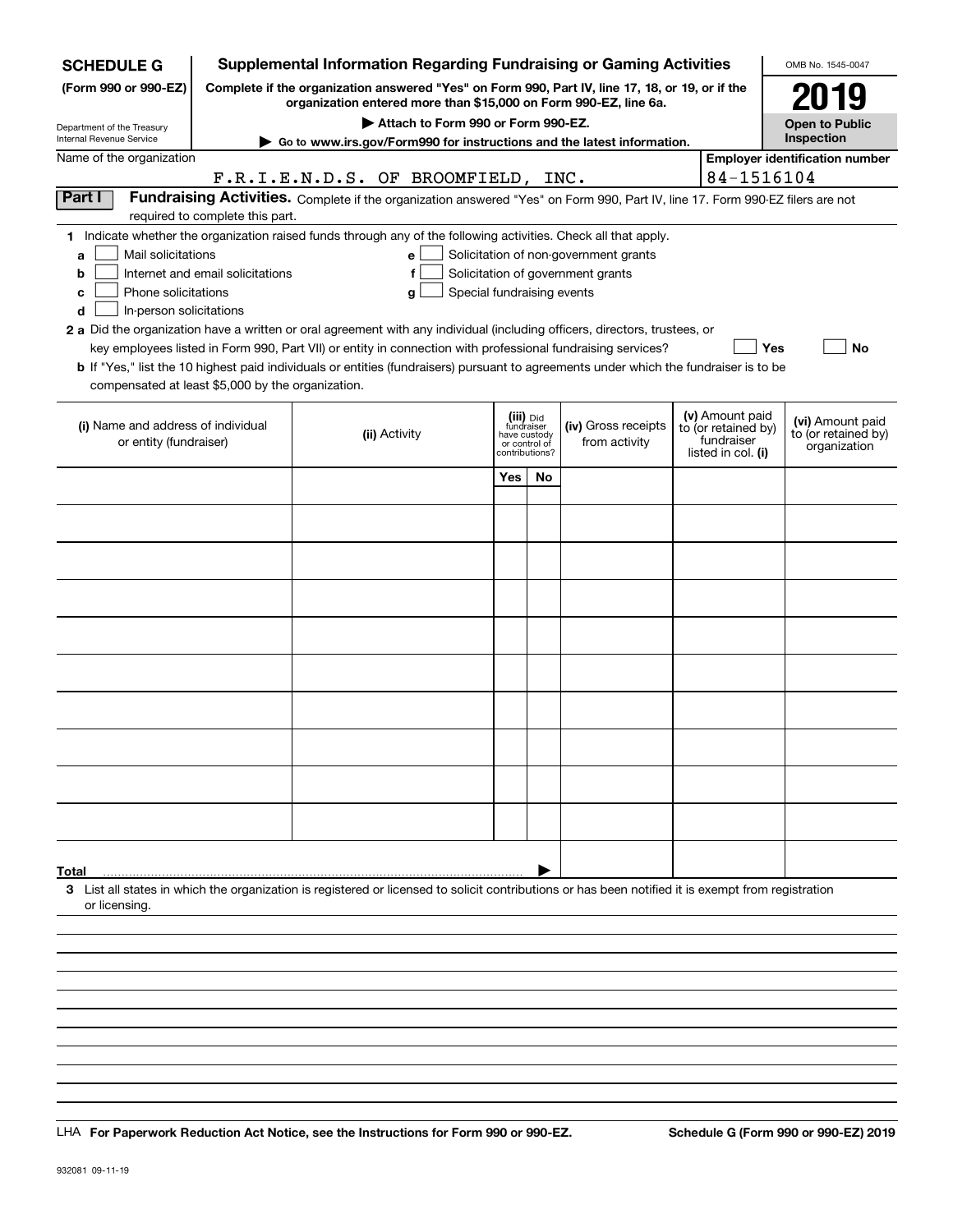**2** Schedule G (Form 990 or 990-EZ) 2019  $\mathbf{F.R.I.E.N.D.S.}$  OF BROOMFIELD, INC.  $84\text{--}1516104$  Page **Part II** | Fundraising Events. Complete if the organization answered "Yes" on Form 990, Part IV, line 18, or reported more than \$15,000

of fundraising event contributions and gross income on Form 990-EZ, lines 1 and 6b. List events with gross receipts greater than \$5,000.

|                        |          |                                                                                                          | (a) Event $#1$               | (b) Event $#2$               | (c) Other events | (d) Total events           |
|------------------------|----------|----------------------------------------------------------------------------------------------------------|------------------------------|------------------------------|------------------|----------------------------|
|                        |          |                                                                                                          | GIRLFRIENDS                  |                              | 1                | (add col. (a) through      |
|                        |          |                                                                                                          | <b>EVENT</b><br>(event type) | VARIETY SHOW<br>(event type) | (total number)   | col. (c))                  |
|                        |          |                                                                                                          |                              |                              |                  |                            |
| Revenue                |          |                                                                                                          | 11,199.                      | 6,600.                       | 6,787.           | 24,586.                    |
|                        |          |                                                                                                          |                              |                              |                  |                            |
|                        |          |                                                                                                          | 11, 199.                     | 6,600.                       | 6,787.           | 24,586.                    |
|                        |          |                                                                                                          |                              |                              |                  |                            |
|                        |          | 3 Gross income (line 1 minus line 2)                                                                     |                              |                              |                  |                            |
|                        |          |                                                                                                          |                              |                              |                  |                            |
|                        |          |                                                                                                          |                              |                              |                  |                            |
|                        |          |                                                                                                          |                              |                              |                  |                            |
|                        |          |                                                                                                          |                              |                              |                  |                            |
|                        |          |                                                                                                          |                              |                              |                  |                            |
| Direct Expenses        |          |                                                                                                          |                              |                              |                  |                            |
|                        |          | 7 Food and beverages                                                                                     |                              |                              |                  |                            |
|                        | 8        |                                                                                                          |                              |                              |                  |                            |
|                        | 9        |                                                                                                          | 4,505.                       | 3,064.                       | 3,734.           | 11,303.                    |
|                        | 10       | Direct expense summary. Add lines 4 through 9 in column (d)                                              |                              |                              |                  | 11,303.                    |
|                        |          | 11 Net income summary. Subtract line 10 from line 3, column (d)                                          |                              |                              |                  | $-11, 303.$                |
|                        | Part III | Gaming. Complete if the organization answered "Yes" on Form 990, Part IV, line 19, or reported more than |                              |                              |                  |                            |
|                        |          | \$15,000 on Form 990-EZ, line 6a.                                                                        |                              | (b) Pull tabs/instant        |                  | (d) Total gaming (add      |
|                        |          |                                                                                                          | (a) Bingo                    | bingo/progressive bingo      | (c) Other gaming | col. (a) through col. (c)) |
| Revenue                |          |                                                                                                          |                              |                              |                  |                            |
|                        |          |                                                                                                          |                              |                              |                  |                            |
|                        |          |                                                                                                          |                              |                              |                  |                            |
|                        |          |                                                                                                          |                              |                              |                  |                            |
| <b>Direct Expenses</b> |          |                                                                                                          |                              |                              |                  |                            |
|                        |          |                                                                                                          |                              |                              |                  |                            |
|                        |          |                                                                                                          |                              |                              |                  |                            |
|                        |          |                                                                                                          |                              |                              |                  |                            |
|                        |          |                                                                                                          |                              |                              |                  |                            |
|                        |          |                                                                                                          | Yes<br>%                     | Yes<br>%                     | Yes<br>%         |                            |
|                        | 6        | Volunteer labor                                                                                          | No                           | No                           | No               |                            |
|                        | 7        | Direct expense summary. Add lines 2 through 5 in column (d)                                              |                              |                              |                  |                            |
|                        |          |                                                                                                          |                              |                              |                  |                            |
|                        | 8        |                                                                                                          |                              |                              |                  |                            |
|                        |          |                                                                                                          |                              |                              |                  |                            |
|                        |          | 9 Enter the state(s) in which the organization conducts gaming activities:                               |                              |                              |                  |                            |
|                        |          | <b>b</b> If "No," explain:                                                                               |                              |                              |                  | Yes<br>No                  |
|                        |          | <u> 1980 - Jan Sterling Sterling (d. 1980)</u>                                                           |                              |                              |                  |                            |
|                        |          |                                                                                                          |                              |                              |                  |                            |
|                        |          |                                                                                                          |                              |                              |                  | <b>Yes</b><br>No           |
|                        |          |                                                                                                          |                              |                              |                  |                            |
|                        |          | <b>b</b> If "Yes," explain:<br><u> 1989 - Johann Stein, mars an de Britannich (b. 1989)</u>              |                              |                              |                  |                            |
|                        |          |                                                                                                          |                              |                              |                  |                            |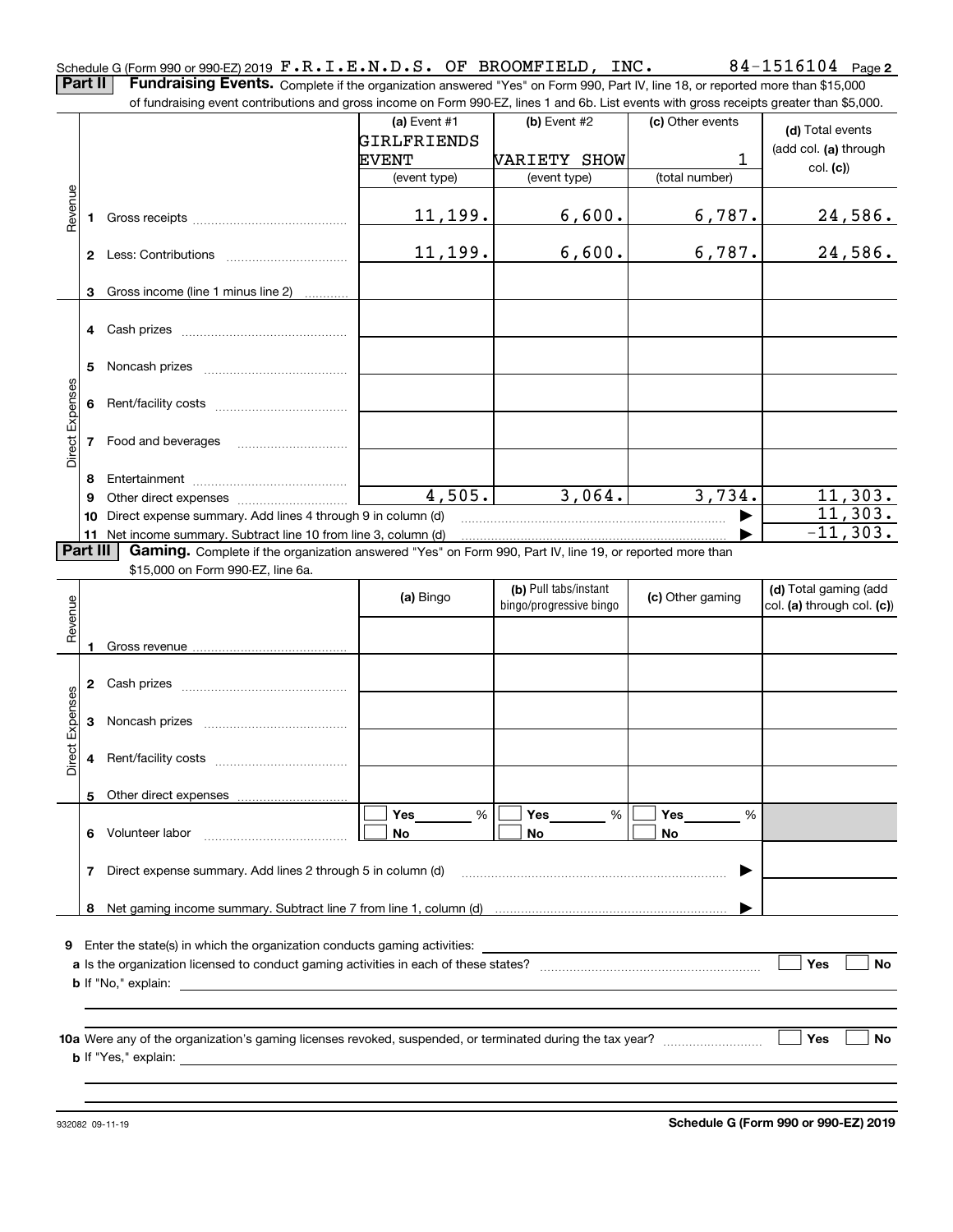| Schedule G (Form 990 or 990-EZ) 2019 $\mathbf{F} \cdot \mathbf{R} \cdot \mathbf{I} \cdot \mathbf{E} \cdot \mathbf{N} \cdot \mathbf{D} \cdot \mathbf{S}$ . OF BROOMFIELD, INC.                                                                                      | 84-1516104      | Page 3               |
|--------------------------------------------------------------------------------------------------------------------------------------------------------------------------------------------------------------------------------------------------------------------|-----------------|----------------------|
|                                                                                                                                                                                                                                                                    | Yes             | No                   |
| 12 Is the organization a grantor, beneficiary or trustee of a trust, or a member of a partnership or other entity formed                                                                                                                                           |                 |                      |
|                                                                                                                                                                                                                                                                    | Yes             | No                   |
| 13 Indicate the percentage of gaming activity conducted in:                                                                                                                                                                                                        |                 |                      |
|                                                                                                                                                                                                                                                                    | 13а             | %                    |
| <b>b</b> An outside facility <i>www.communicality contract and an executive contract and an executive contract and an executive contract and an executive contract and an executive contract and an executive contract and an executi</i>                          | 13 <sub>b</sub> | %                    |
|                                                                                                                                                                                                                                                                    |                 |                      |
| 14 Enter the name and address of the person who prepares the organization's gaming/special events books and records:                                                                                                                                               |                 |                      |
| Name $\blacktriangleright$<br><u>state and the state of the state of the state of the state of the state of the state of the state of the state of the state of the state of the state of the state of the state of the state of the state of the state of the</u> |                 |                      |
|                                                                                                                                                                                                                                                                    |                 |                      |
| 15a Does the organization have a contract with a third party from whom the organization receives gaming revenue?                                                                                                                                                   | Yes             | No                   |
| <b>b</b> If "Yes," enter the amount of gaming revenue received by the organization $\triangleright$ \$ ________________________ and the amount                                                                                                                     |                 |                      |
|                                                                                                                                                                                                                                                                    |                 |                      |
| c If "Yes," enter name and address of the third party:                                                                                                                                                                                                             |                 |                      |
| Name $\blacktriangleright$<br><u>state and the state of the state of the state of the state of the state of the state of the state of the state of the state of the state of the state of the state of the state of the state of the state of the state of the</u> |                 |                      |
|                                                                                                                                                                                                                                                                    |                 |                      |
|                                                                                                                                                                                                                                                                    |                 |                      |
| <b>16</b> Gaming manager information:                                                                                                                                                                                                                              |                 |                      |
| Name $\blacktriangleright$<br><u> 1989 - Johann Barbara, marka a shekara tsa 1989 - An tsa 1989 - An tsa 1989 - An tsa 1989 - An tsa 1989 - An</u>                                                                                                                 |                 |                      |
| Gaming manager compensation > \$                                                                                                                                                                                                                                   |                 |                      |
|                                                                                                                                                                                                                                                                    |                 |                      |
|                                                                                                                                                                                                                                                                    |                 |                      |
|                                                                                                                                                                                                                                                                    |                 |                      |
|                                                                                                                                                                                                                                                                    |                 |                      |
|                                                                                                                                                                                                                                                                    |                 |                      |
| Director/officer<br>Employee<br>Independent contractor                                                                                                                                                                                                             |                 |                      |
|                                                                                                                                                                                                                                                                    |                 |                      |
| <b>17</b> Mandatory distributions:                                                                                                                                                                                                                                 |                 |                      |
| a Is the organization required under state law to make charitable distributions from the gaming proceeds to                                                                                                                                                        |                 |                      |
| retain the state gaming license?                                                                                                                                                                                                                                   |                 | $\Box$ Yes $\Box$ No |
| <b>b</b> Enter the amount of distributions required under state law to be distributed to other exempt organizations or spent in the                                                                                                                                |                 |                      |
| organization's own exempt activities during the tax year $\triangleright$ \$<br><b>Part IV</b>                                                                                                                                                                     |                 |                      |
| Supplemental Information. Provide the explanations required by Part I, line 2b, columns (iii) and (v); and Part III, lines 9, 9b, 10b,                                                                                                                             |                 |                      |
| 15b, 15c, 16, and 17b, as applicable. Also provide any additional information. See instructions.                                                                                                                                                                   |                 |                      |
|                                                                                                                                                                                                                                                                    |                 |                      |
|                                                                                                                                                                                                                                                                    |                 |                      |
|                                                                                                                                                                                                                                                                    |                 |                      |
|                                                                                                                                                                                                                                                                    |                 |                      |
|                                                                                                                                                                                                                                                                    |                 |                      |
|                                                                                                                                                                                                                                                                    |                 |                      |
|                                                                                                                                                                                                                                                                    |                 |                      |
|                                                                                                                                                                                                                                                                    |                 |                      |
|                                                                                                                                                                                                                                                                    |                 |                      |
|                                                                                                                                                                                                                                                                    |                 |                      |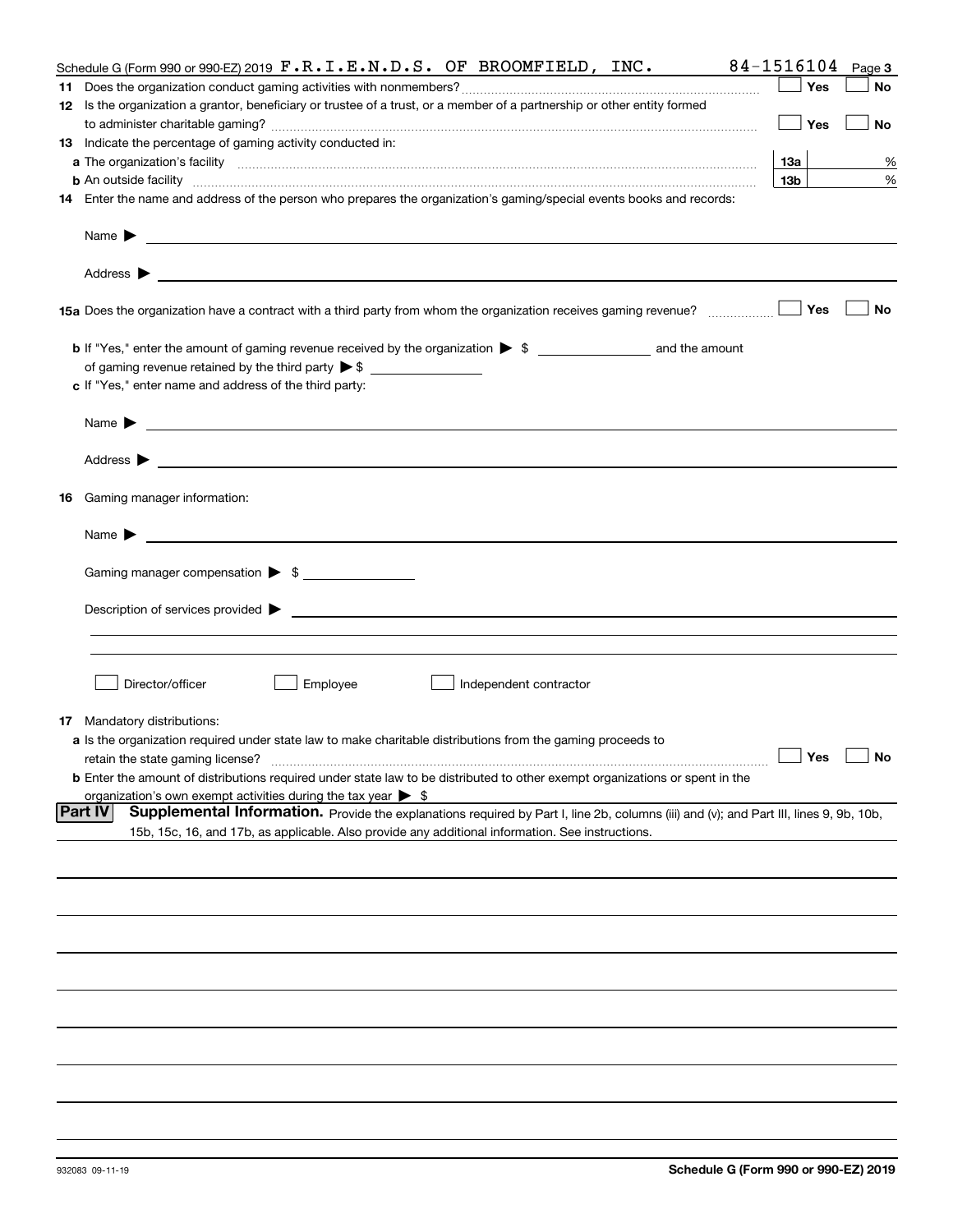|  |                                                                                                                    |  | <u>84-1516104 Page 4</u> |  |
|--|--------------------------------------------------------------------------------------------------------------------|--|--------------------------|--|
|  | Schedule G (Form 990 or 990 EZ) F.R.I.E.N.D.S. OF BROOMFIELD, INC.<br>Part IV Supplemental Information (continued) |  |                          |  |
|  |                                                                                                                    |  |                          |  |
|  |                                                                                                                    |  |                          |  |
|  |                                                                                                                    |  |                          |  |
|  |                                                                                                                    |  |                          |  |
|  |                                                                                                                    |  |                          |  |
|  |                                                                                                                    |  |                          |  |
|  |                                                                                                                    |  |                          |  |
|  |                                                                                                                    |  |                          |  |
|  |                                                                                                                    |  |                          |  |
|  |                                                                                                                    |  |                          |  |
|  |                                                                                                                    |  |                          |  |
|  |                                                                                                                    |  |                          |  |
|  |                                                                                                                    |  |                          |  |
|  |                                                                                                                    |  |                          |  |
|  |                                                                                                                    |  |                          |  |
|  |                                                                                                                    |  |                          |  |
|  |                                                                                                                    |  |                          |  |
|  |                                                                                                                    |  |                          |  |
|  |                                                                                                                    |  |                          |  |
|  |                                                                                                                    |  |                          |  |
|  |                                                                                                                    |  |                          |  |
|  |                                                                                                                    |  |                          |  |
|  |                                                                                                                    |  |                          |  |
|  |                                                                                                                    |  |                          |  |
|  |                                                                                                                    |  |                          |  |
|  |                                                                                                                    |  |                          |  |
|  |                                                                                                                    |  |                          |  |
|  |                                                                                                                    |  |                          |  |
|  |                                                                                                                    |  |                          |  |
|  |                                                                                                                    |  |                          |  |
|  |                                                                                                                    |  |                          |  |
|  |                                                                                                                    |  |                          |  |
|  |                                                                                                                    |  |                          |  |
|  |                                                                                                                    |  |                          |  |
|  |                                                                                                                    |  |                          |  |
|  |                                                                                                                    |  |                          |  |
|  |                                                                                                                    |  |                          |  |
|  |                                                                                                                    |  |                          |  |
|  |                                                                                                                    |  |                          |  |
|  |                                                                                                                    |  |                          |  |
|  |                                                                                                                    |  |                          |  |
|  |                                                                                                                    |  |                          |  |
|  |                                                                                                                    |  |                          |  |
|  |                                                                                                                    |  |                          |  |
|  |                                                                                                                    |  |                          |  |
|  |                                                                                                                    |  |                          |  |
|  |                                                                                                                    |  |                          |  |
|  |                                                                                                                    |  |                          |  |
|  |                                                                                                                    |  |                          |  |
|  |                                                                                                                    |  |                          |  |
|  |                                                                                                                    |  |                          |  |
|  |                                                                                                                    |  |                          |  |
|  |                                                                                                                    |  |                          |  |
|  |                                                                                                                    |  |                          |  |
|  |                                                                                                                    |  |                          |  |
|  |                                                                                                                    |  |                          |  |
|  |                                                                                                                    |  |                          |  |
|  |                                                                                                                    |  |                          |  |
|  |                                                                                                                    |  |                          |  |
|  |                                                                                                                    |  |                          |  |
|  |                                                                                                                    |  |                          |  |
|  |                                                                                                                    |  |                          |  |
|  |                                                                                                                    |  |                          |  |
|  |                                                                                                                    |  |                          |  |
|  |                                                                                                                    |  |                          |  |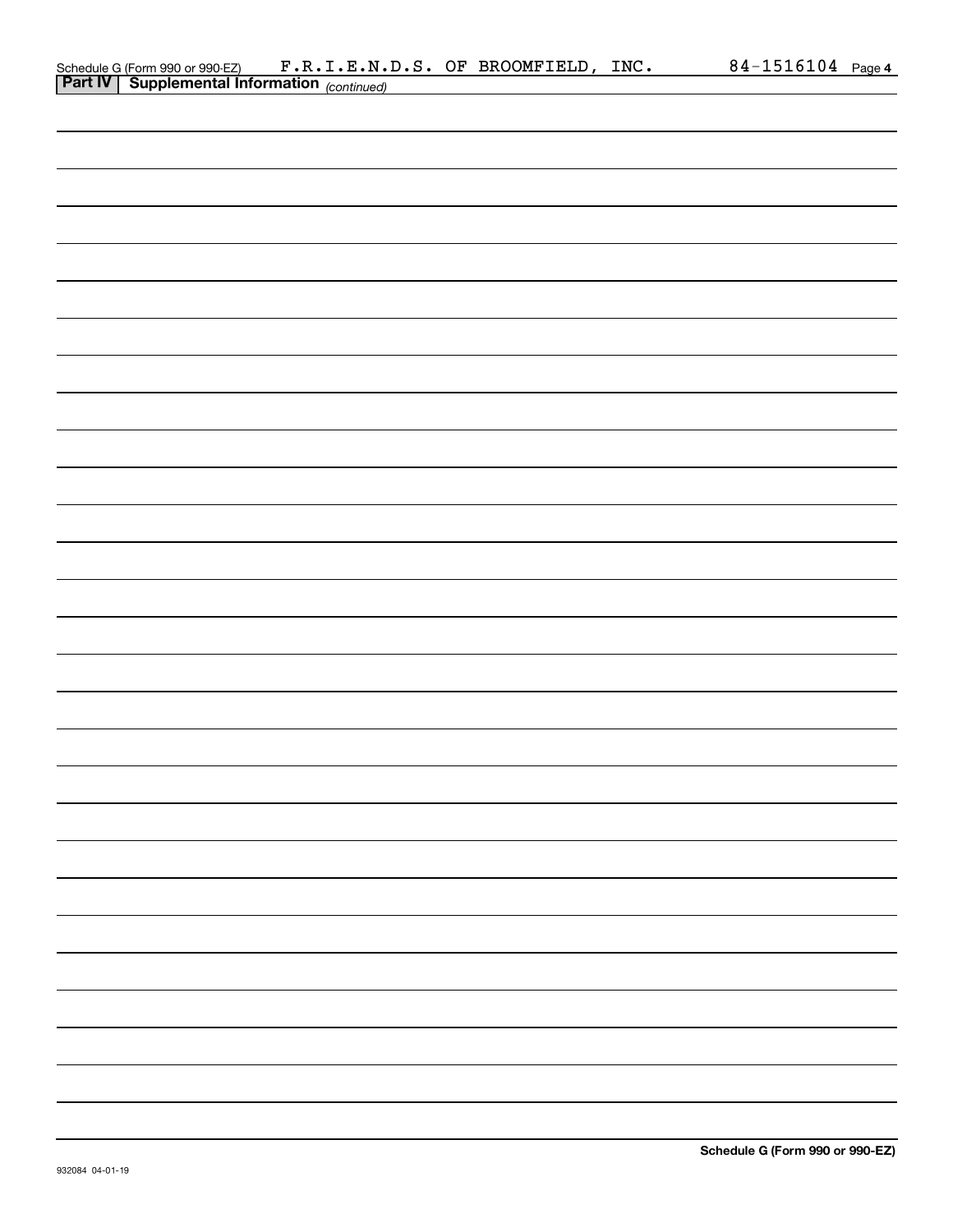**(Form 990 or 990-EZ)**

Department of the Treasury Internal Revenue Service Name of the organization

**SCHEDULE O Supplemental Information to Form 990 or 990-EZ**

**Complete to provide information for responses to specific questions on Form 990 or 990-EZ or to provide any additional information. | Attach to Form 990 or 990-EZ. | Go to www.irs.gov/Form990 for the latest information.**

OMB No. 1545-0047 **Open to Public Inspection2019**

F.R.I.E.N.D.S. OF BROOMFIELD, INC. | 84-1516104

**Employer identification number**

FORM 990, PART I, LINE 1, DESCRIPTION OF ORGANIZATION MISSION:

DEDICATED TO ENHANCING COMMUNITIES BY CREATING OPPORTUNITIES FOR

INDIVIDUALS WITH INTELLECTUAL AND DEVELOPMENTAL DISABILITIES THROUGH AN

INNOVATIVE AND PERSON CENTERED APPROACH.

FORM 990, PART III, LINE 4A, PROGRAM SERVICE ACCOMPLISHMENTS:

BECOME INDEPENDENT MEMBERS OF THE COMMUNITY.

FORM 990, PART III, LINE 4D, OTHER PROGRAM SERVICES:

SUPPORTIVE EMPLOYMENT PROGRAM: WORK IS AN IMPORTANT PART OF LIFE.

PEOPLE WITH INTELLECTUAL AND DEVELOPMENTAL DISABILITIES BENEFIT FROM

WORKING AS MUCH AS PEOPLE WITHOUT DISABILITIES DO. THE BENEFITS FROM

WORK INCLUDE FINANCIAL INDEPENDENCE AND SECURITY, INCREASE

SELF-CONFIDENCE, PERSONAL GROWTH, SKILL DEVELOPMENT AND A MORE

FULFILLING SOCIAL LIFE. FRIENDS USES A PERSON-CENTERED CAREER PLANNING

MODEL THAT TAKES INTO ACCOUNT A PERSON'S INDIVIDUAL PREFERENCE, GOALS

AND DREAMS. FRIENDS WILL COORDINATE SERVICES WITH COLORADO'S DIVISION

OF VOCATIONAL REHABILITATION AND WILL WORK WITH EMPLOYERS IN OUR

COMMUNITY TO FIND A JOB THAT MATCHES A PERSON'S INTERESTS, WORKS WITH

THEIR SCHEDULE AND PROMOTES INDEPENDENCE.

EXPENSES \$ 139,213. INCLUDING GRANTS OF \$ 0. REVENUE \$ 125,678.

FORM 990, PART VI, SECTION B, LINE 11B:

ONCE APPROVED BY THE EXECUTIVE DIRECTOR, A COPY IS PROVIDED TO THE BOARD OF DIRECTORS FOR REVIEW AND APPROVAL PRIOR TO SUBMISSION.